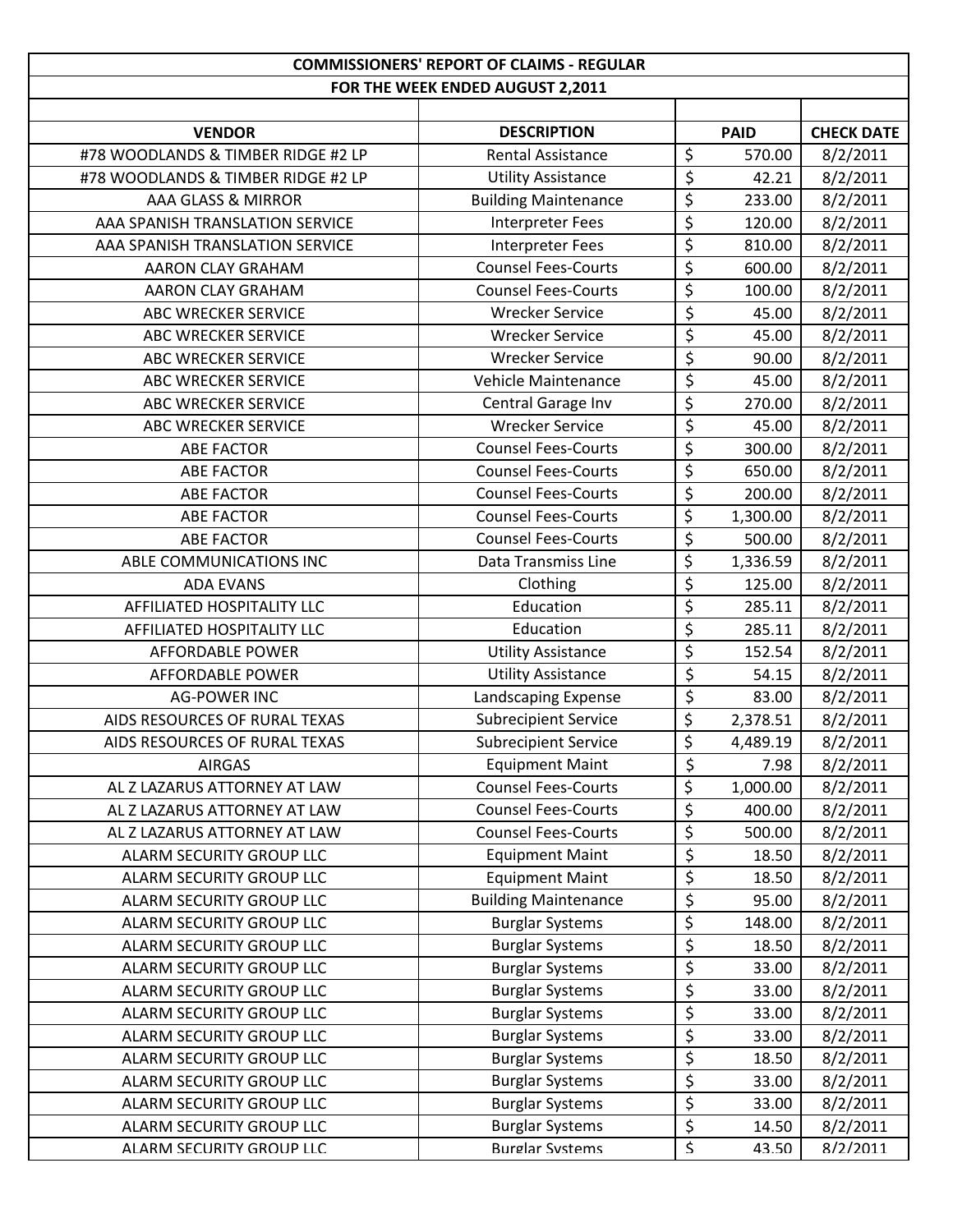| ALARM SECURITY GROUP LLC          | <b>Burglar Systems</b>      | \$                              | 14.50     | 8/2/2011 |
|-----------------------------------|-----------------------------|---------------------------------|-----------|----------|
| ALARM SECURITY GROUP LLC          | <b>Burglar Systems</b>      | \$                              | 14.50     | 8/2/2011 |
| ALARM SECURITY GROUP LLC          | <b>Building Maintenance</b> | \$                              | 33.00     | 8/2/2011 |
| ALARM SECURITY GROUP LLC          | <b>Building Maintenance</b> | \$                              | 14.50     | 8/2/2011 |
| ALARM SECURITY GROUP LLC          | <b>Burglar Systems</b>      | \$                              | 33.00     | 8/2/2011 |
| ALARM SECURITY GROUP LLC          | <b>Building Maintenance</b> | \$                              | 217.50    | 8/2/2011 |
| ALARM SECURITY GROUP LLC          | <b>Burglar Systems</b>      | \$                              | 43.50     | 8/2/2011 |
| ALARM SECURITY GROUP LLC          | <b>Burglar Systems</b>      | \$                              | 14.50     | 8/2/2011 |
| ALARM SECURITY GROUP LLC          | <b>Burglar Systems</b>      | \$                              | 14.50     | 8/2/2011 |
| ALARM SECURITY GROUP LLC          | <b>Burglar Systems</b>      | \$                              | 29.00     | 8/2/2011 |
| ALARM SECURITY GROUP LLC          | <b>Burglar Systems</b>      | $\overline{\boldsymbol{\zeta}}$ | 14.50     | 8/2/2011 |
| ALARM SECURITY GROUP LLC          | <b>Burglar Systems</b>      | \$                              | 14.50     | 8/2/2011 |
| <b>ALFONS KYLE KNAPP</b>          | <b>Counsel Fees-Courts</b>  | \$                              | 150.00    | 8/2/2011 |
| ALFRED ALLEN BENAVIDES            | <b>Restitution Payable</b>  | \$                              | 522.00    | 8/2/2011 |
| ALI OLIVER HASSIBI                | <b>Counsel Fees-Courts</b>  | \$                              | 1,200.00  | 8/2/2011 |
| ALI OLIVER HASSIBI                | <b>Counsel Fees-Courts</b>  | \$                              | 825.00    | 8/2/2011 |
| <b>ALI OLIVER HASSIBI</b>         | <b>Counsel Fees-Courts</b>  | \$                              | 550.00    | 8/2/2011 |
| ALLCHEM MANUFACTURING INC         | Parts and Supplies          | \$                              | 424.30    | 8/2/2011 |
| <b>ALONTI CAFE &amp; CATERING</b> | <b>County Projects</b>      | \$                              | 122.57    | 8/2/2011 |
| AMBER LYNN HELMS                  | <b>Restitution Payable</b>  | \$                              | 65.42     | 8/2/2011 |
| <b>AMBIT ENERGY LP</b>            | <b>Utility Assistance</b>   | \$                              | 696.64    | 8/2/2011 |
| AMERICAN MASTER TECH              | Lab Supplies                | \$                              | 261.44    | 8/2/2011 |
| AMERICAN MESSAGING SERVICES LLC   | Pager / Blackberry          | \$                              | 485.65    | 8/2/2011 |
| AMICO MANAGEMENT                  | <b>Utility Assistance</b>   | \$                              | 23.86     | 8/2/2011 |
| Amy L Mills                       | Parking                     | \$                              | 10.00     | 8/2/2011 |
| <b>ANDELER CORPORATION</b>        | <b>Utility Assistance</b>   | \$                              | 142.08    | 8/2/2011 |
| Anjanie L Ramnarine               | Education                   | \$                              | 35.00     | 8/2/2011 |
| <b>ANN LAWLER</b>                 | <b>Counsel Fees-Courts</b>  | \$                              | 200.00    | 8/2/2011 |
| ANNA HISCOCK O'DAY                | <b>Counsel Fees-Courts</b>  | \$                              | 100.00    | 8/2/2011 |
| <b>APAC TEXAS INC</b>             | Asphalt-Rock/Hot Mix        | \$                              | 47,661.43 | 8/2/2011 |
| <b>APPLIED BIOSYSTEMS</b>         | Lab Equip Mainten           | \$                              | 11,994.28 | 8/2/2011 |
| ARAMARK UNIFORM SERVICES INC      | <b>Graphics Inventory</b>   | \$                              | 12.00     | 8/2/2011 |
| ARAMARK UNIFORM SERVICES INC      | <b>Custodian Services</b>   | \$                              | 26.75     | 8/2/2011 |
| ARAMARK UNIFORM SERVICES INC      | <b>Custodian Services</b>   | \$                              | 16.50     | 8/2/2011 |
| ARAMARK UNIFORM SERVICES INC      | <b>Custodian Services</b>   | \$                              | 16.65     | 8/2/2011 |
| ARAMARK UNIFORM SERVICES INC      | <b>Custodian Services</b>   | $\overline{\xi}$                | 8.00      | 8/2/2011 |
| ARAMARK UNIFORM SERVICES INC      | <b>Custodian Services</b>   | \$                              | 4.50      | 8/2/2011 |
| ARAMARK UNIFORM SERVICES INC      | <b>Equipment Rentals</b>    | \$                              | 153.80    | 8/2/2011 |
| ARAMARK UNIFORM SERVICES INC      | <b>Building Maintenance</b> | \$                              | 22.75     | 8/2/2011 |
| ARAMARK UNIFORM SERVICES INC      | <b>Building Maintenance</b> | \$                              | 20.95     | 8/2/2011 |
| ARC/ AUSTIN RIBBON & COMPUTER     | Capital Outlay-Low V        | \$                              | 9,220.55  | 8/2/2011 |
| ARC/ AUSTIN RIBBON & COMPUTER     | Capital Outlay-Low V        | \$                              | 3,688.22  | 8/2/2011 |
| ARC/ AUSTIN RIBBON & COMPUTER     | <b>Computer Supplies</b>    | \$                              | (68.42)   | 8/2/2011 |
| <b>ARCHIVE SUPPLIES INC</b>       | <b>Equipment Maint</b>      | \$                              | 35.00     | 8/2/2011 |
| <b>ARLINGTON WATER UTILITIES</b>  | <b>Utility Assistance</b>   | \$                              | 103.20    | 8/2/2011 |
| <b>ARLINGTON WATER UTILITIES</b>  | Water                       | \$                              | 27.86     | 8/2/2011 |
| <b>ARLINGTON WATER UTILITIES</b>  | Water                       | \$                              | 23.74     | 8/2/2011 |
| <b>ARLITHA MCDOWELL</b>           | Clothing                    | \$                              | 108.10    | 8/2/2011 |
| ARROWHEAD SCIENTIFIC INC          | <b>Lab Sunnlies</b>         | $\overline{\mathsf{S}}$         | 45.04     | 8/2/2011 |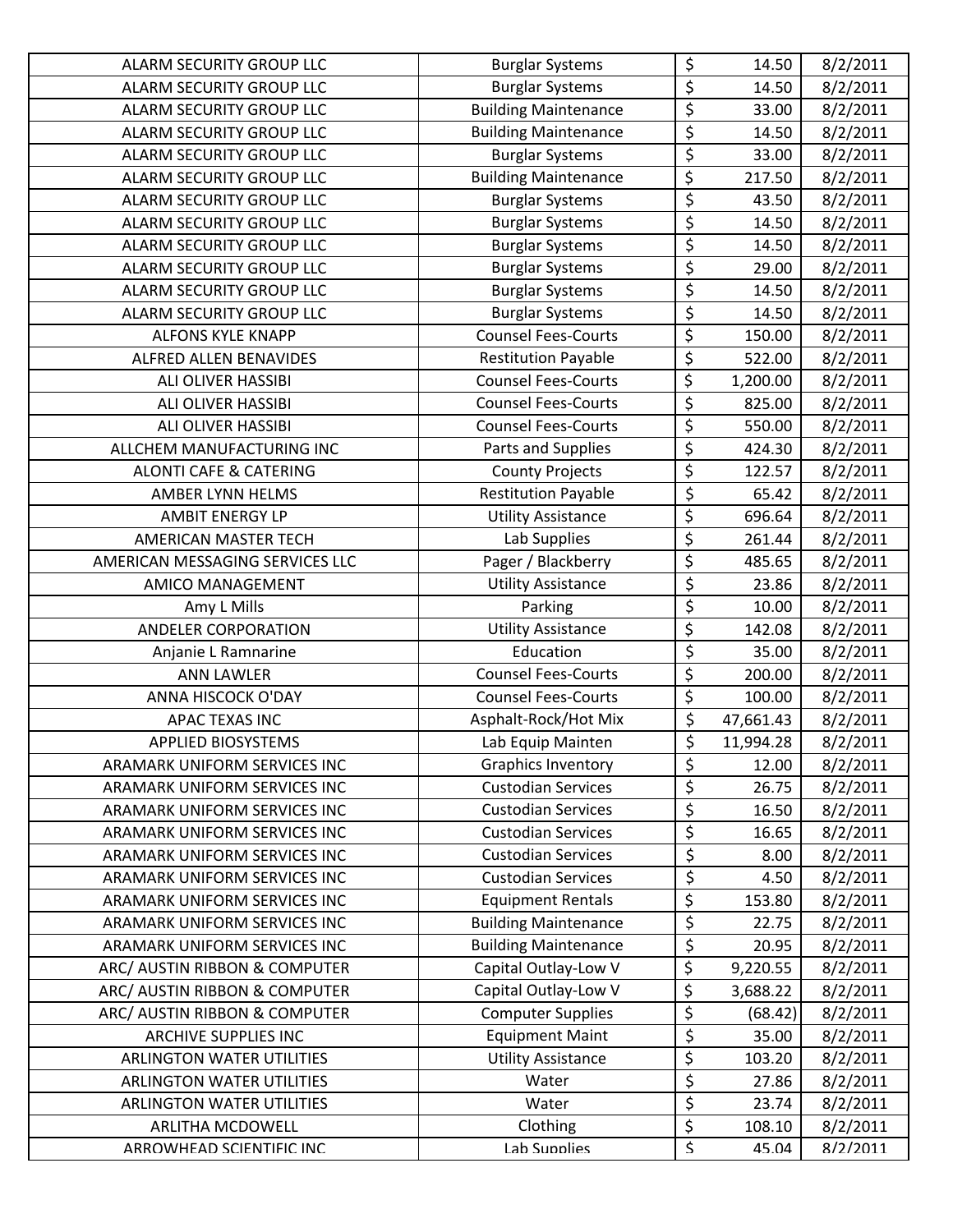| <b>ARTHUR WEINMAN</b>                 | <b>TC Historical Comm</b>   | \$                              | 176.22   | 8/2/2011 |
|---------------------------------------|-----------------------------|---------------------------------|----------|----------|
| <b>ARTHUR WEINMAN</b>                 | Education                   | $\overline{\xi}$                | 132.50   | 8/2/2011 |
| <b>ARTHUR WEINMAN</b>                 | Travel                      | \$                              | 168.22   | 8/2/2011 |
| ARTHUR WEINMAN                        | Education                   | \$                              | 132.50   | 8/2/2011 |
| <b>ARTHUR WEINMAN</b>                 | Travel                      | \$                              | 168.22   | 8/2/2011 |
| <b>ASM PRESS</b>                      | Books/Pamphlets             | \$                              | 838.06   | 8/2/2011 |
| ASSOCIATED TIME INSTRUMENTS CO INC    | <b>Supplies</b>             | \$                              | 20.00    | 8/2/2011 |
| ATC FREIGHTLINER GROUP                | Parts and Supplies          | \$                              | 221.22   | 8/2/2011 |
| <b>ATMOS ENERGY CORP</b>              | Gas                         | \$                              | 10.87    | 8/2/2011 |
| <b>ATMOS ENERGY CORP</b>              | Gas                         | \$                              | 3,030.26 | 8/2/2011 |
| <b>ATMOS ENERGY CORP</b>              | Gas                         | \$                              | 454.00   | 8/2/2011 |
| <b>ATMOS ENERGY CORP</b>              | Gas                         | \$                              | 30.08    | 8/2/2011 |
| <b>ATMOS ENERGY CORP</b>              | <b>Utility Assistance</b>   | \$                              | 405.98   | 8/2/2011 |
| <b>ATMOS ENERGY CORP</b>              | <b>Utility Assistance</b>   | \$                              | 321.85   | 8/2/2011 |
| <b>ATMOS ENERGY CORP</b>              | <b>Utility Assistance</b>   | \$                              | 115.56   | 8/2/2011 |
| <b>ATMOS ENERGY CORP</b>              | <b>Utility Assistance</b>   | \$                              | 728.21   | 8/2/2011 |
| <b>ATMOS ENERGY CORP</b>              | Gas                         | $\overline{\varsigma}$          | 44.39    | 8/2/2011 |
| <b>ATMOS ENERGY CORP</b>              | Gas                         | $\overline{\xi}$                | 1.20     | 8/2/2011 |
| <b>ATMOS ENERGY CORP</b>              | Gas                         | \$                              | 22.59    | 8/2/2011 |
| <b>ATMOS ENERGY CORP</b>              | Gas                         | $\overline{\xi}$                | 1.38     | 8/2/2011 |
| <b>ATMOS ENERGY CORP</b>              | Gas                         | $\overline{\xi}$                | 13.00    | 8/2/2011 |
| <b>ATMOS ENERGY CORP</b>              | Gas                         | \$                              | 6.92     | 8/2/2011 |
| AUTOMATIC SPRINKLER OF TEXAS          | <b>Building Maintenance</b> | \$                              | 280.00   | 8/2/2011 |
| AUTOMATIC SPRINKLER OF TEXAS          | <b>Building Maintenance</b> | $\overline{\boldsymbol{\zeta}}$ | 159.00   | 8/2/2011 |
| <b>AUTONATION FORT WORTH MOTORS</b>   | Central Garage Inv          | \$                              | 5.60     | 8/2/2011 |
| AVENTINE TARRANT PARKWAY APARTMENTS   | <b>Rental Assistance</b>    | $\overline{\boldsymbol{\zeta}}$ | 595.00   | 8/2/2011 |
| <b>BAILEY &amp; GALYEN</b>            | <b>Counsel Fees-Courts</b>  | \$                              | 250.00   | 8/2/2011 |
| <b>BAILEY &amp; GALYEN</b>            | <b>Counsel Fees-Courts</b>  | \$                              | 600.00   | 8/2/2011 |
| <b>BAILEY &amp; GALYEN</b>            | <b>Counsel Fees-Courts</b>  | \$                              | 450.00   | 8/2/2011 |
| <b>BAILEY &amp; GALYEN</b>            | <b>Counsel Fees-Courts</b>  | \$                              | 400.00   | 8/2/2011 |
| <b>BAILEY &amp; GALYEN</b>            | <b>Counsel Fees-Courts</b>  | $\overline{\xi}$                | 400.00   | 8/2/2011 |
| <b>BAILEY &amp; GALYEN</b>            | <b>Counsel Fees-Courts</b>  | \$                              | 200.00   | 8/2/2011 |
| <b>BAILEY &amp; GALYEN</b>            | <b>Counsel Fees-Courts</b>  | \$                              | 100.00   | 8/2/2011 |
| <b>BAILEY &amp; GALYEN</b>            | <b>Counsel Fees-Courts</b>  | $\overline{\varsigma}$          | 180.00   | 8/2/2011 |
| <b>BALANCE FORENSIC &amp; GENERAL</b> | Psych Exam/Testimony        | \$                              | 1,780.00 | 8/2/2011 |
| <b>BALL &amp; HASE PC</b>             | <b>Counsel Fees-Courts</b>  | \$                              | 800.00   | 8/2/2011 |
| <b>BALL &amp; HASE PC</b>             | <b>Counsel Fees-Courts</b>  | \$                              | 500.00   | 8/2/2011 |
| <b>BALL &amp; HASE PC</b>             | <b>Counsel Fees-Courts</b>  | \$                              | 1,225.00 | 8/2/2011 |
| BANKSTON FORD OF SOUTH FORT WORTH     | Central Garage Inv          | \$                              | 572.51   | 8/2/2011 |
| <b>BARBARA SEIGLER</b>                | Clothing                    | $\overline{\xi}$                | 100.00   | 8/2/2011 |
| BARNEY HOLLAND OIL COMPANY            | Fuel                        | \$                              | 553.32   | 8/2/2011 |
| BARNEY HOLLAND OIL COMPANY            | Fuel                        | \$                              | 524.01   | 8/2/2011 |
| BARNEY HOLLAND OIL COMPANY            | Fuel                        | \$                              | 552.25   | 8/2/2011 |
| BARNEY HOLLAND OIL COMPANY            | Fuel                        | \$                              | 1,220.67 | 8/2/2011 |
| BARNEY HOLLAND OIL COMPANY            | Fuel                        | \$                              | 3,467.43 | 8/2/2011 |
| <b>BARRY ALFORD</b>                   | <b>Counsel Fees-Courts</b>  | \$                              | 1,325.00 | 8/2/2011 |
| <b>BARRY ALFORD</b>                   | <b>Counsel Fees-Courts</b>  | \$                              | 125.00   | 8/2/2011 |
| <b>BARRY ALFORD</b>                   | <b>Counsel Fees-Courts</b>  | \$                              | 118.75   | 8/2/2011 |
| <b>Barton D Miller</b>                | Travel                      | $\mathsf S$                     | 200.00   | 8/2/2011 |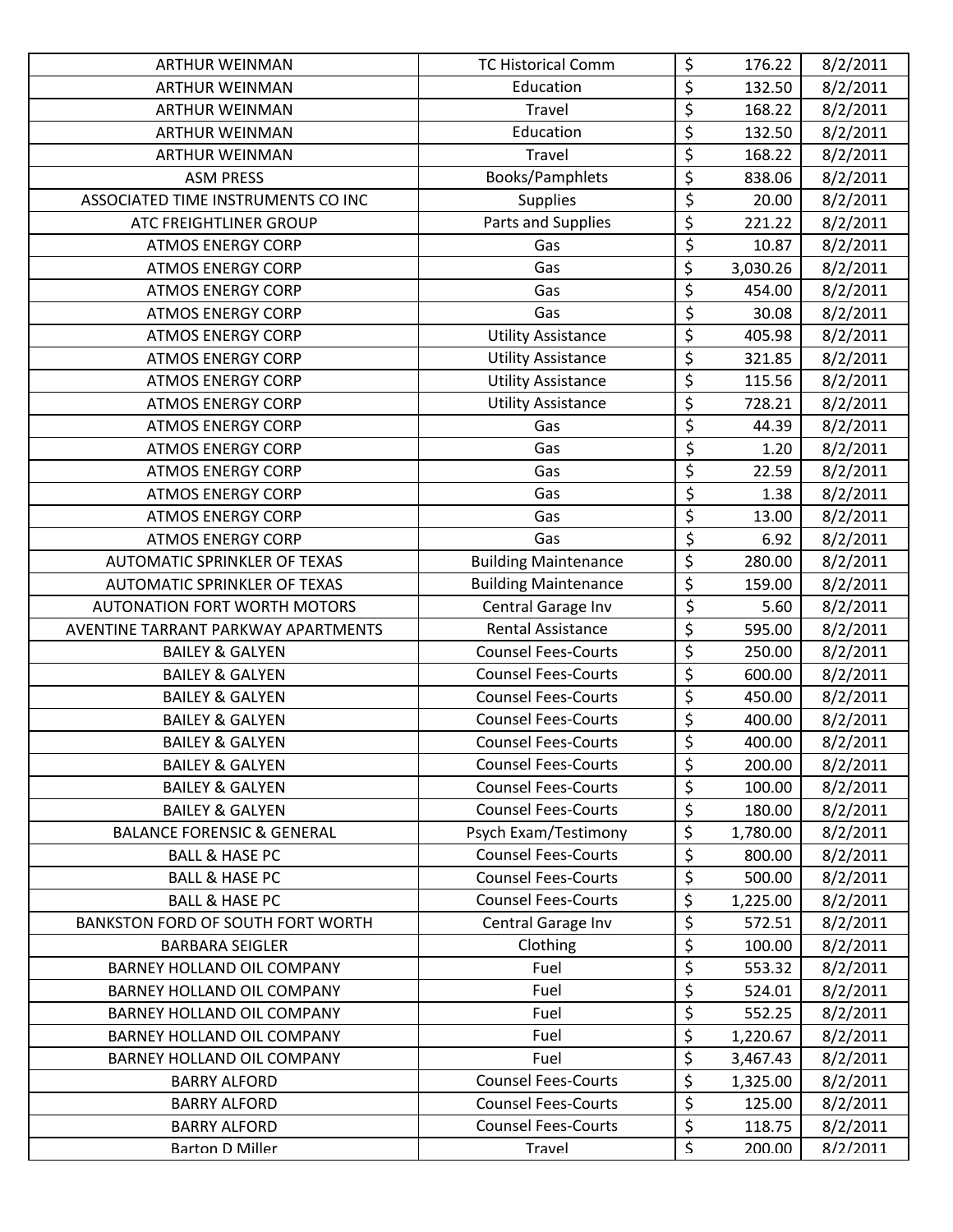| <b>BASECOM INC</b>                      | <b>Building Maintenance</b> | \$                              | 1,543.26  | 8/2/2011 |
|-----------------------------------------|-----------------------------|---------------------------------|-----------|----------|
| <b>BASECOM INC</b>                      | <b>Building Maintenance</b> | \$                              | 775.36    | 8/2/2011 |
| <b>BASECOM INC</b>                      | <b>Equipment Maint</b>      | \$                              | 1,900.00  | 8/2/2011 |
| <b>BASECOM INC</b>                      | <b>Building Maintenance</b> | \$                              | 147.24    | 8/2/2011 |
| <b>BATTERIES PLUS</b>                   | <b>Supplies</b>             | \$                              | 163.98    | 8/2/2011 |
| <b>BATTERIES PLUS</b>                   | <b>Supplies</b>             | \$                              | 47.99     | 8/2/2011 |
| BELCHEFF & ASSOCIATES INC               | <b>Professional Service</b> | $\overline{\xi}$                | 1,800.00  | 8/2/2011 |
| <b>BELINDA CARMIKLE</b>                 | <b>Restitution Payable</b>  | \$                              | 25.00     | 8/2/2011 |
| <b>BEN DYESS &amp; ASSOCIATES</b>       | State Right of Way          | \$                              | 27,700.00 | 8/2/2011 |
| <b>BEN LEONARD PLLC</b>                 | <b>Counsel Fees-Courts</b>  | \$                              | 4,925.00  | 8/2/2011 |
| <b>BEN LEONARD PLLC</b>                 | <b>Counsel Fees-Courts</b>  | \$                              | 1,075.00  | 8/2/2011 |
| <b>BEN LEONARD PLLC</b>                 | <b>Counsel Fees-Courts</b>  | \$                              | 250.00    | 8/2/2011 |
| BEST BUY GOV LLC                        | LV Grant Equip(Mod)         | \$                              | 1,799.98  | 8/2/2011 |
| <b>BEST BUY GOV LLC</b>                 | <b>Supplies</b>             | \$                              | 90.00     | 8/2/2011 |
| <b>BETTY HAWKINS</b>                    | Clothing                    | \$                              | 183.73    | 8/2/2011 |
| <b>BGPC EQUESTRIAN LP</b>               | <b>Rental Assistance</b>    | \$                              | 654.00    | 8/2/2011 |
| BIG BROTHERS BIG SISTERS OF NORTH T     | <b>Subrecipient Service</b> | \$                              | 80.51     | 8/2/2011 |
| <b>BLAKE BURNS</b>                      | <b>Counsel Fees-Courts</b>  | $\overline{\boldsymbol{\zeta}}$ | 337.50    | 8/2/2011 |
| <b>BLAKE BURNS</b>                      | <b>Counsel Fees-Courts</b>  | \$                              | 145.00    | 8/2/2011 |
| <b>BOB BARKER</b>                       | Safety/Tact Supplies        | \$                              | 69.50     | 8/2/2011 |
| <b>BOB VAN HOOSE</b>                    | Rent Sub to L'Iords         | \$                              | 44.00     | 8/2/2011 |
| <b>BOB VAN HOOSE</b>                    | Rent Sub to L'Iords         | \$                              | 1,841.00  | 8/2/2011 |
| <b>BOBBYE GENTRY</b>                    | Education                   | \$                              | 500.00    | 8/2/2011 |
| <b>BOYS &amp; GIRLS CLUB OF GREATER</b> | <b>Subrecipient Service</b> | \$                              | 150.75    | 8/2/2011 |
| <b>BRADFORD SHAW</b>                    | <b>Counsel Fees-Courts</b>  | \$                              | 1,433.33  | 8/2/2011 |
| <b>BRADFORD SHAW</b>                    | <b>Counsel Fees-Courts</b>  | \$                              | 1,400.00  | 8/2/2011 |
| <b>BRENDA HANSEN</b>                    | <b>Counsel Fees-Courts</b>  | \$                              | 400.00    | 8/2/2011 |
| <b>BRENDA HANSEN</b>                    | <b>Counsel Fees-Courts</b>  | \$                              | 200.00    | 8/2/2011 |
| <b>BRENDA R VONJOE</b>                  | <b>Counsel Fees-Courts</b>  | \$                              | 400.00    | 8/2/2011 |
| <b>BRENDA R VONJOE</b>                  | <b>Counsel Fees-Courts</b>  | \$                              | 400.00    | 8/2/2011 |
| <b>BRENDA R VONJOE</b>                  | <b>Counsel Fees-Courts</b>  | \$                              | 750.00    | 8/2/2011 |
| <b>BRENDA R VONJOE</b>                  | <b>Counsel Fees-Courts</b>  | \$                              | 500.00    | 8/2/2011 |
| <b>BRENDA R VONJOE</b>                  | <b>Counsel Fees-Courts</b>  | \$                              | 400.00    | 8/2/2011 |
| <b>BRETT BOONE</b>                      | <b>Counsel Fees-Courts</b>  | \$                              | 470.00    | 8/2/2011 |
| <b>BRETT BOONE</b>                      | <b>Court Costs</b>          | \$                              | 200.00    | 8/2/2011 |
| <b>BRIAN J WILLETT</b>                  | <b>Counsel Fees-Courts</b>  | \$                              | 1,175.00  | 8/2/2011 |
| <b>BRIAN J WILLETT</b>                  | <b>Counsel Fees-Courts</b>  | \$                              | 300.00    | 8/2/2011 |
| <b>BRIAN M BOUFFARD</b>                 | <b>Professional Service</b> | \$                              | 131.25    | 8/2/2011 |
| <b>BRIAN SALVANT</b>                    | <b>Counsel Fees-Courts</b>  | \$                              | 500.00    | 8/2/2011 |
| <b>BRIAN SALVANT</b>                    | <b>Counsel Fees-Courts</b>  | \$                              | 150.00    | 8/2/2011 |
| <b>BRIAN SALVANT</b>                    | <b>Counsel Fees-Courts</b>  | \$                              | 800.00    | 8/2/2011 |
| <b>BROOKE BAKER</b>                     | <b>Counsel Fees - CPS</b>   | \$                              | 100.00    | 8/2/2011 |
| <b>BROOKES PUBLISHING CO</b>            | Prepaid - Travel            | \$                              | 895.00    | 8/2/2011 |
| <b>BROOKES PUBLISHING CO</b>            | Prepaid - Travel            | \$                              | 895.00    | 8/2/2011 |
| <b>BRUCE ASHWORTH</b>                   | <b>Counsel Fees-Courts</b>  | \$                              | 100.00    | 8/2/2011 |
| <b>BRYAN L GRAHAM</b>                   | <b>Rental Assistance</b>    | \$                              | 595.00    | 8/2/2011 |
| BRYCO/BRYANT COMPANY                    | <b>Building Maintenance</b> | \$                              | 1,420.00  | 8/2/2011 |
| <b>BVA SCIENTIFIC INC</b>               | Lab Supplies                | \$                              | 106.85    | 8/2/2011 |
| CALICO INDUSTRIES INC                   | Sheriff Inventorv           | $\overline{\mathsf{S}}$         | 447.00    | 8/2/2011 |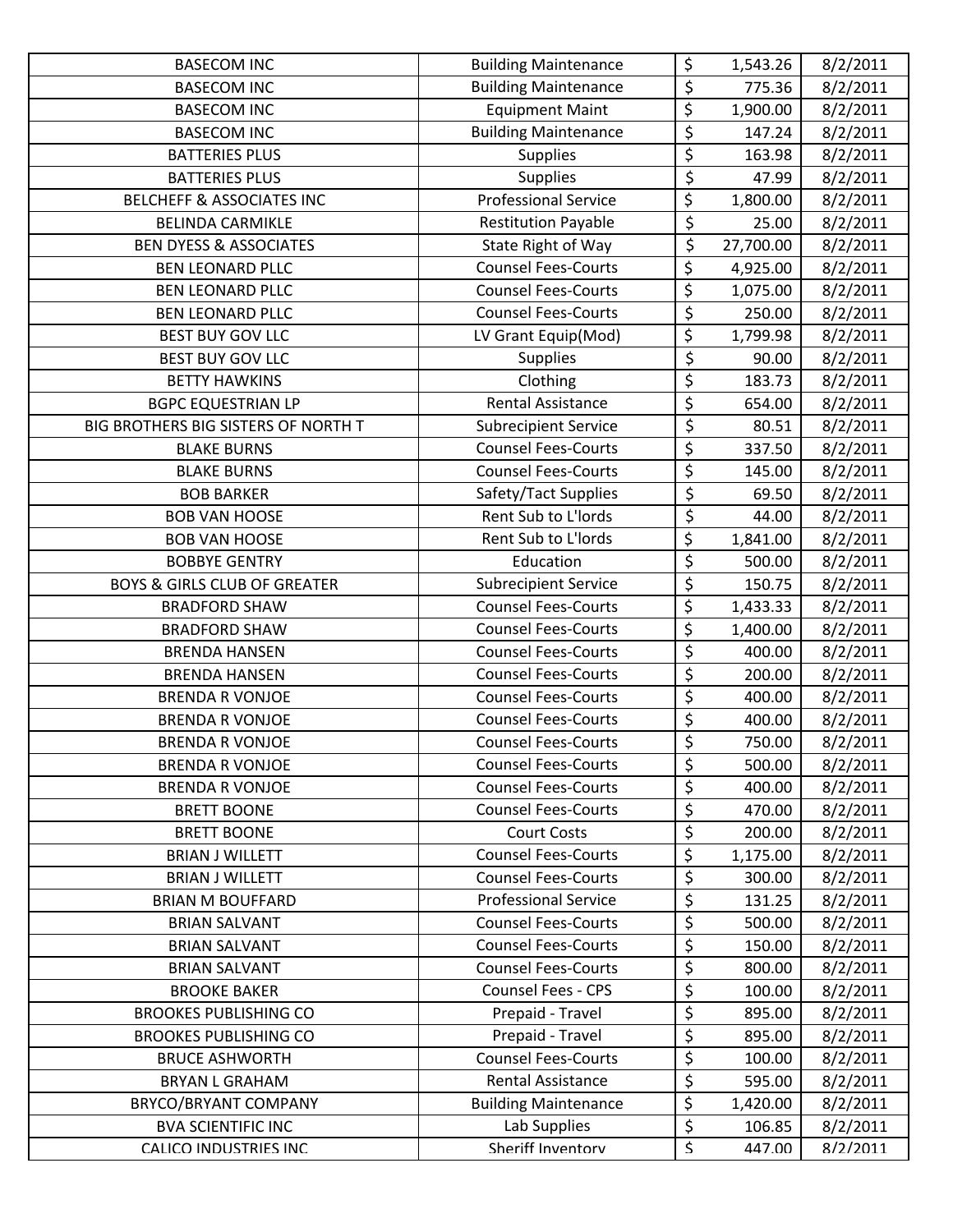| <b>CANAS &amp; FLORES</b>            | <b>Counsel Fees-Courts</b>  | \$                     | 1,000.00  | 8/2/2011 |
|--------------------------------------|-----------------------------|------------------------|-----------|----------|
| <b>CANAS &amp; FLORES</b>            | <b>Counsel Fees-Courts</b>  | \$                     | 100.00    | 8/2/2011 |
| <b>CANAS &amp; FLORES</b>            | <b>Counsel Fees-Courts</b>  | \$                     | 375.00    | 8/2/2011 |
| <b>CANAS &amp; FLORES</b>            | <b>Counsel Fees-Courts</b>  | \$                     | 225.00    | 8/2/2011 |
| <b>CANAS &amp; FLORES</b>            | <b>Counsel Fees-Courts</b>  | \$                     | 250.00    | 8/2/2011 |
| <b>CANAS &amp; FLORES</b>            | <b>Counsel Fees-Courts</b>  | \$                     | 100.00    | 8/2/2011 |
| <b>CANAS &amp; FLORES</b>            | <b>Counsel Fees-Courts</b>  | \$                     | 100.00    | 8/2/2011 |
| <b>CANTEY HANGER LLP</b>             | <b>Counsel Fees-Courts</b>  | $\overline{\xi}$       | 1,410.00  | 8/2/2011 |
| <b>CAREY WALKER</b>                  | <b>Counsel Fees-Courts</b>  | $\overline{\varsigma}$ | 400.00    | 8/2/2011 |
| <b>CARGOPAK CORP</b>                 | <b>Supplies</b>             | \$                     | 164.58    | 8/2/2011 |
| <b>CARLA JOAN SHERRILL</b>           | <b>Restitution Payable</b>  | \$                     | 170.00    | 8/2/2011 |
| <b>CAROL A BIRDWELL</b>              | <b>Counsel Fees-Courts</b>  | \$                     | 400.00    | 8/2/2011 |
| CAROL WOOLEN                         | Relative Assistance         | \$                     | 300.00    | 8/2/2011 |
| <b>CAROLE KERR</b>                   | <b>Counsel Fees-Courts</b>  | \$                     | 600.00    | 8/2/2011 |
| <b>CARRIER CORPORATION</b>           | A/C Maint Contract          | $\overline{\varsigma}$ | 8,565.14  | 8/2/2011 |
| <b>CASEY COLE</b>                    | <b>Counsel Fees-Courts</b>  | \$                     | 125.00    | 8/2/2011 |
| <b>CASEY COLE</b>                    | <b>Counsel Fees-Courts</b>  | \$                     | 225.00    | 8/2/2011 |
| <b>CASEY COLE</b>                    | <b>Counsel Fees-Courts</b>  | \$                     | 100.00    | 8/2/2011 |
| <b>CASS ROBERT CALLAWAY</b>          | <b>Counsel Fees-Courts</b>  | \$                     | 250.00    | 8/2/2011 |
| <b>CASS ROBERT CALLAWAY</b>          | <b>Counsel Fees-Courts</b>  | $\overline{\varsigma}$ | 350.00    | 8/2/2011 |
| <b>CATHERINE DUNNAVANT</b>           | <b>Counsel Fees-Courts</b>  | \$                     | 900.00    | 8/2/2011 |
| <b>CATHERINE DUNNAVANT</b>           | <b>Counsel Fees-Courts</b>  | \$                     | 750.00    | 8/2/2011 |
| CATHERINE DUNNAVANT                  | <b>Counsel Fees-Courts</b>  | \$                     | 100.00    | 8/2/2011 |
| <b>CATHERINE DUNNAVANT</b>           | <b>Counsel Fees-Courts</b>  | \$                     | 300.00    | 8/2/2011 |
| <b>CATHERINE DUNNAVANT</b>           | <b>Counsel Fees-Courts</b>  | \$                     | 100.00    | 8/2/2011 |
| <b>CATHERINE DUNNAVANT</b>           | <b>Counsel Fees-Courts</b>  | \$                     | 500.00    | 8/2/2011 |
| <b>CATHERINE DUNNAVANT</b>           | <b>Counsel Fees-Courts</b>  | $\overline{\varsigma}$ | 200.00    | 8/2/2011 |
| <b>CATHOLIC CHARITIES DIOCESE</b>    | <b>Subrecipient Service</b> | \$                     | 13,462.44 | 8/2/2011 |
| <b>CATHOLIC CHARITIES DIOCESE OF</b> | Rental Assistance           | \$                     | 4,513.13  | 8/2/2011 |
| <b>CATHOLIC CHARITIES DIOCESE OF</b> | Rental Admn Fee             | \$                     | 80.00     | 8/2/2011 |
| <b>CATHOLIC CHARITIES DIOCESE OF</b> | <b>Professional Service</b> | $\overline{\xi}$       | 1,883.75  | 8/2/2011 |
| CATHOLIC CHARITIES DIOCESE OF        | <b>Professional Service</b> | \$                     | 7,480.00  | 8/2/2011 |
| <b>CBM ARCHIVES CO</b>               | Lab Equip Mainten           | \$                     | 175.00    | 8/2/2011 |
| <b>CDW GOVERNMENT INC</b>            | <b>Supplies</b>             | \$                     | 127.66    | 8/2/2011 |
| <b>CDW GOVERNMENT INC</b>            | <b>Supplies</b>             | \$                     | 14.65     | 8/2/2011 |
| <b>CDW GOVERNMENT INC</b>            | <b>Computer Supplies</b>    | \$                     | 532.34    | 8/2/2011 |
| <b>CDW GOVERNMENT INC</b>            | <b>Photo Processing</b>     | \$                     | 340.16    | 8/2/2011 |
| <b>CDW GOVERNMENT INC</b>            | Supplies                    | \$                     | 327.75    | 8/2/2011 |
| <b>CDW GOVERNMENT INC</b>            | LV Grnt Compter(Mod)        | \$                     | 199.99    | 8/2/2011 |
| <b>CEN-TEX UNIFORM SALES INC</b>     | Clothing                    | \$                     | 175.85    | 8/2/2011 |
| CEN-TEX UNIFORM SALES INC            | Clothing                    | \$                     | 2,784.36  | 8/2/2011 |
| CEN-TEX UNIFORM SALES INC            | <b>Building Maintenance</b> | \$                     | 72.63     | 8/2/2011 |
| CEN-TEX UNIFORM SALES INC            | Clothing                    | \$                     | 27.00     | 8/2/2011 |
| <b>CENTRAL POLY CORP</b>             | <b>Custodian Supplies</b>   | \$                     | 89.28     | 8/2/2011 |
| <b>CENTRAL TIME RECORDER</b>         | <b>Supplies</b>             | \$                     | 1,133.73  | 8/2/2011 |
| <b>CENTRAL TIME RECORDER</b>         | <b>Equipment Maint</b>      | \$                     | 62.50     | 8/2/2011 |
| <b>CHADWELL GROUP LP</b>             | <b>Professional Service</b> | \$                     | 303.21    | 8/2/2011 |
| <b>CHARLES BURGESS</b>               | <b>Counsel Fees-Courts</b>  | \$                     | 200.00    | 8/2/2011 |
| CHARLES ROACH                        | <b>Counsel Fees-Courts</b>  | $\mathsf{S}$           | 300.00    | 8/2/2011 |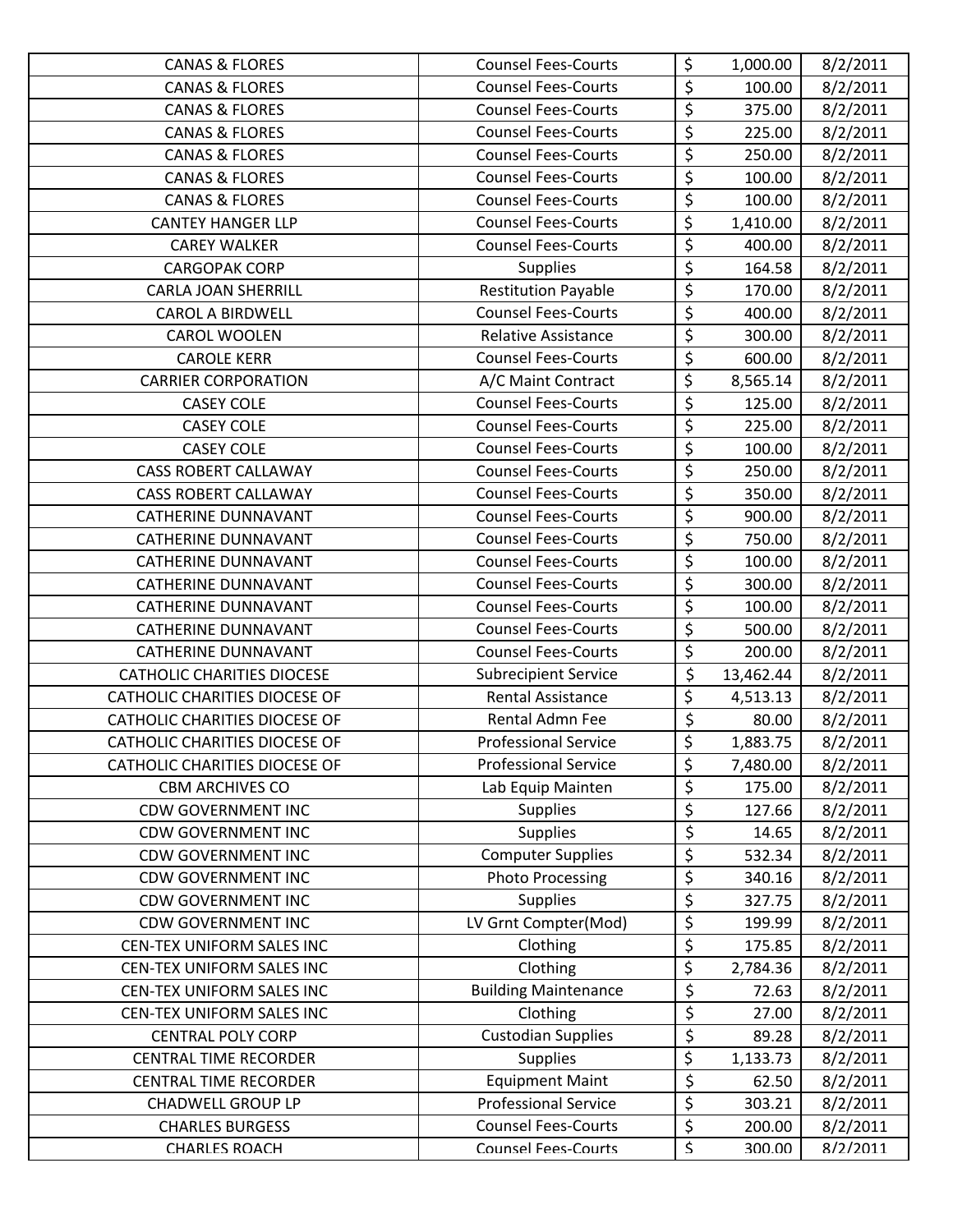| <b>CHARLES ROACH</b>                | <b>Counsel Fees-Courts</b>  | \$                      | 300.00     | 8/2/2011 |
|-------------------------------------|-----------------------------|-------------------------|------------|----------|
| <b>CHARLES ROACH</b>                | <b>Counsel Fees-Courts</b>  | $\overline{\varsigma}$  | 400.00     | 8/2/2011 |
| <b>CHARM SCIENCES</b>               | Lab Supplies                | \$                      | 192.00     | 8/2/2011 |
| <b>CHECKPOINT SERVICES INC</b>      | <b>Computer Supplies</b>    | \$                      | 302.50     | 8/2/2011 |
| <b>CHECKPOINT SERVICES INC</b>      | <b>Computer Maintenance</b> | $\overline{\xi}$        | 160.92     | 8/2/2011 |
| <b>CHEM AQUA</b>                    | A/C Maint Contract          | $\overline{\xi}$        | 516.66     | 8/2/2011 |
| <b>CHEM AQUA</b>                    | A/C Maint Contract          | \$                      | 150.00     | 8/2/2011 |
| <b>CHEM AQUA</b>                    | A/C Maint Contract          | $\overline{\xi}$        | 50.00      | 8/2/2011 |
| <b>CHERYL NASON</b>                 | <b>Professional Service</b> | \$                      | 300.00     | 8/2/2011 |
| <b>CHRISTINA JOANNE WHIPPLE</b>     | <b>Counsel Fees-Courts</b>  | \$                      | 350.00     | 8/2/2011 |
| <b>CHRISTINA JOANNE WHIPPLE</b>     | <b>Counsel Fees-Courts</b>  | \$                      | 100.00     | 8/2/2011 |
| Christina P Coucke-Garza            | Education                   | \$                      | 50.00      | 8/2/2011 |
| CICI'S PIZZA #22                    | <b>Promotional Expenses</b> | $\overline{\varsigma}$  | 29.95      | 8/2/2011 |
| <b>CITY OF ARLINGTON</b>            | Fuel                        | \$                      | 1,226.57   | 8/2/2011 |
| <b>CITY OF EVERMAN</b>              | <b>Utility Assistance</b>   | $\overline{\xi}$        | 56.31      | 8/2/2011 |
| CITY OF FOREST HILL UTILITIES       | <b>Utility Assistance</b>   | $\overline{\xi}$        | 47.83      | 8/2/2011 |
| <b>CITY OF FORT WORTH</b>           | <b>County Projects</b>      | \$                      | 400,000.00 | 8/2/2011 |
| <b>CITY OF FORT WORTH</b>           | <b>HIDTA Justice funds</b>  | \$                      | 5,792.49   | 8/2/2011 |
| <b>CITY OF FORT WORTH</b>           | <b>HIDTA Justice funds</b>  | \$                      | 1,186.94   | 8/2/2011 |
| <b>CITY OF FORT WORTH</b>           | <b>HIDTA Treasury funds</b> | \$                      | 52,552.45  | 8/2/2011 |
| <b>CITY OF HALTOM CITY</b>          | <b>Utility Assistance</b>   | \$                      | 107.61     | 8/2/2011 |
| <b>CITY OF HURST WATER DEPT</b>     | Water                       | \$                      | 215.78     | 8/2/2011 |
| <b>CITY OF HURST WATER DEPT</b>     | Water                       | \$                      | 658.97     | 8/2/2011 |
| <b>CITY OF HURST WATER DEPT</b>     | Water                       | \$                      | 1,100.66   | 8/2/2011 |
| <b>CITY OF KENNEDALE</b>            | <b>Utility Assistance</b>   | \$                      | 41.10      | 8/2/2011 |
| <b>CITY OF NORTH RICHLAND HILLS</b> | <b>Utility Assistance</b>   | \$                      | 175.48     | 8/2/2011 |
| <b>CITY OF NORTH RICHLAND HILLS</b> | Field Equip&Supplies        | \$                      | 48.00      | 8/2/2011 |
| CITY OF WHITE SETTLEMENT            | <b>Utility Assistance</b>   | \$                      | 106.49     | 8/2/2011 |
| <b>CLASSIC PLASTIC CORP</b>         | Lab Supplies                | \$                      | 887.75     | 8/2/2011 |
| <b>CLERK OF COURT</b>               | Cert Copies/Trans           | $\overline{\xi}$        | 30.00      | 8/2/2011 |
| <b>CLERK OF THE DISTRICT COURT</b>  | Cert Copies/Trans           | \$                      | 4.50       | 8/2/2011 |
| <b>CLIFFORD GINN</b>                | Investigative               | \$                      | 846.95     | 8/2/2011 |
| <b>CLIFFORD GINN</b>                | Investigative               | \$                      | 495.00     | 8/2/2011 |
| <b>CLIFFORD GINN</b>                | Investigative               | \$                      | 484.65     | 8/2/2011 |
| <b>CODY L COFER</b>                 | <b>Counsel Fees-Courts</b>  | \$                      | 525.00     | 8/2/2011 |
| <b>CODY L COFER</b>                 | <b>Counsel Fees-Courts</b>  | \$                      | 400.00     | 8/2/2011 |
| <b>COLE JENNINGS BRYAN</b>          | <b>Counsel Fees-Courts</b>  | \$                      | 500.00     | 8/2/2011 |
| <b>COLLINS WINDOW CLEANING</b>      | <b>Custodian Services</b>   | \$                      | 1,035.00   | 8/2/2011 |
| <b>COMMERCIAL RECORDER</b>          | Advertis/Leg Notice         | $\overline{\xi}$        | 16.25      | 8/2/2011 |
| <b>COMMUNITY ENRICHMENT CENTER</b>  | <b>Subrecipient Service</b> | \$                      | 16,921.28  | 8/2/2011 |
| <b>CONCHO SUPPLY INC</b>            | Central Garage Inv          | \$                      | 1,418.68   | 8/2/2011 |
| CONLEY LOTT NICHOLS OF TEXAS INC    | Parts and Supplies          | \$                      | 135.60     | 8/2/2011 |
| <b>CONSOLIDATED MACHINE CORP</b>    | Lab Equip Mainten           | \$                      | 3,575.00   | 8/2/2011 |
| <b>CONSOLIDATED MACHINE CORP</b>    | Lab Equip Mainten           | \$                      | 6,500.00   | 8/2/2011 |
| CONTINENTAL SEAL & SUPPLY CO INC    | <b>Building Maintenance</b> | $\overline{\varsigma}$  | 117.10     | 8/2/2011 |
| COOK CHILDRENS MEDICAL CENTER       | <b>SAE Sexual Assault</b>   | \$                      | 680.00     | 8/2/2011 |
| COOK CHILDRENS MEDICAL CENTER       | <b>SAE Sexual Assault</b>   | \$                      | 680.00     | 8/2/2011 |
| COOK CHILDRENS MEDICAL CENTER       | <b>SAE Sexual Assault</b>   | \$                      | 680.00     | 8/2/2011 |
| COOK CHILDRENS MEDICAL CENTER       | <b>SAF Sexual Assault</b>   | $\overline{\mathsf{S}}$ | 680.00     | 8/2/2011 |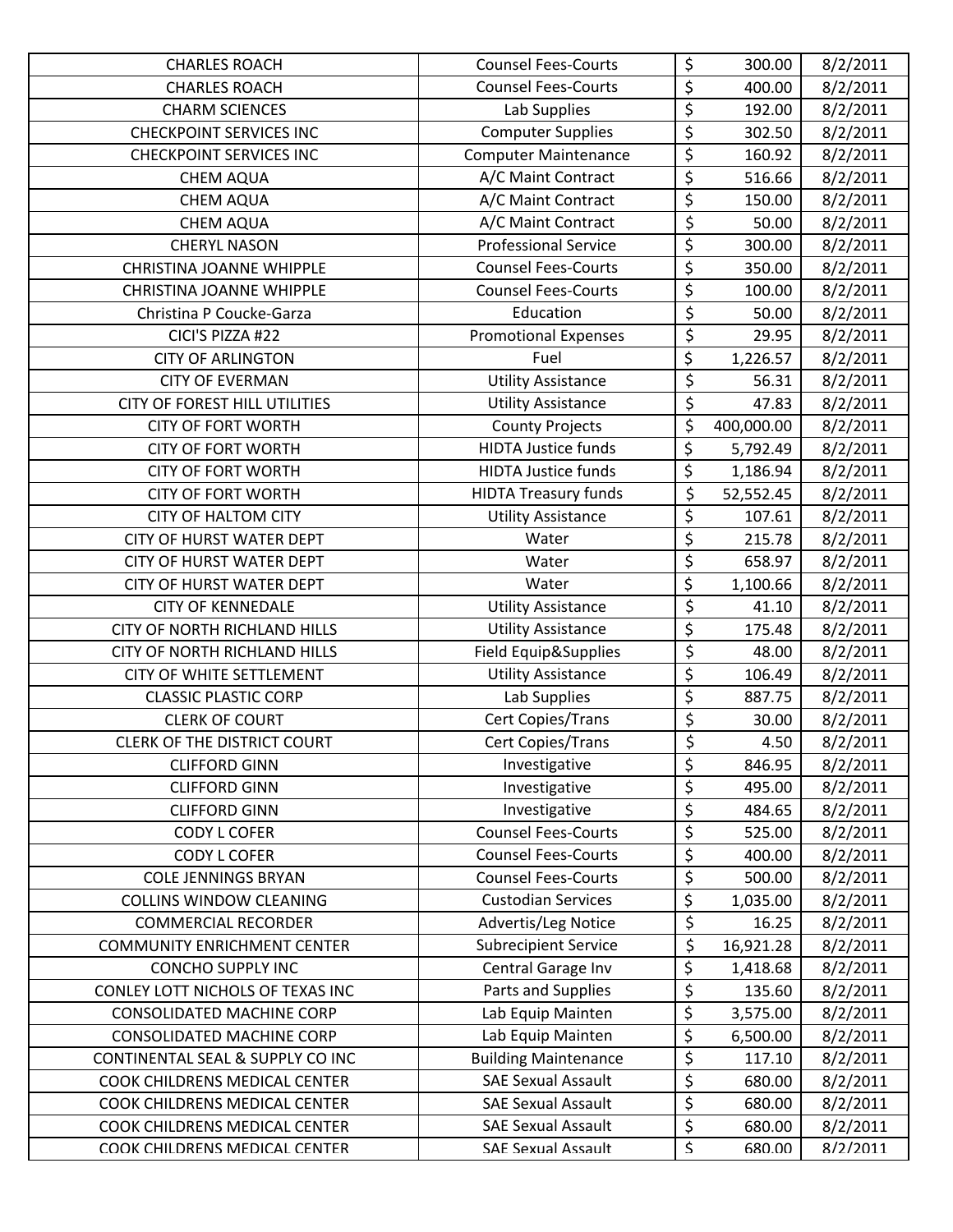| COOK CHILDRENS MEDICAL CENTER        | <b>SAE Sexual Assault</b> | \$                              | 680.00    | 8/2/2011 |
|--------------------------------------|---------------------------|---------------------------------|-----------|----------|
| COOK CHILDRENS MEDICAL CENTER        | <b>SAE Sexual Assault</b> | $\overline{\xi}$                | 680.00    | 8/2/2011 |
| COOK CHILDRENS MEDICAL CENTER        | <b>SAE Sexual Assault</b> | \$                              | 680.00    | 8/2/2011 |
| COOK CHILDRENS MEDICAL CENTER        | <b>SAE Sexual Assault</b> | \$                              | 680.00    | 8/2/2011 |
| COOK CHILDRENS MEDICAL CENTER        | <b>SAE Sexual Assault</b> | \$                              | 680.00    | 8/2/2011 |
| COOK CHILDRENS MEDICAL CENTER        | <b>SAE Sexual Assault</b> | $\overline{\xi}$                | 680.00    | 8/2/2011 |
| COOK CHILDRENS MEDICAL CENTER        | <b>SAE Sexual Assault</b> | \$                              | 680.00    | 8/2/2011 |
| COOK CHILDRENS MEDICAL CENTER        | <b>SAE Sexual Assault</b> | \$                              | 680.00    | 8/2/2011 |
| COOK CHILDRENS MEDICAL CENTER        | <b>SAE Sexual Assault</b> | $\overline{\varsigma}$          | 680.00    | 8/2/2011 |
| COOK CHILDRENS MEDICAL CENTER        | <b>SAE Sexual Assault</b> | \$                              | 680.00    | 8/2/2011 |
| COOK CHILDRENS MEDICAL CENTER        | <b>SAE Sexual Assault</b> | \$                              | 680.00    | 8/2/2011 |
| COOK CHILDRENS MEDICAL CENTER        | <b>SAE Sexual Assault</b> | \$                              | 680.00    | 8/2/2011 |
| COOK CHILDRENS MEDICAL CENTER        | <b>SAE Sexual Assault</b> | \$                              | 680.00    | 8/2/2011 |
| COOK CHILDRENS MEDICAL CENTER        | <b>SAE Sexual Assault</b> | \$                              | 680.00    | 8/2/2011 |
| COOK CHILDRENS MEDICAL CENTER        | <b>SAE Sexual Assault</b> | $\overline{\boldsymbol{\zeta}}$ | 680.00    | 8/2/2011 |
| COOK CHILDRENS MEDICAL CENTER        | <b>SAE Sexual Assault</b> | $\overline{\mathcal{L}}$        | 680.00    | 8/2/2011 |
| COOK CHILDRENS MEDICAL CENTER        | <b>SAE Sexual Assault</b> | \$                              | 680.00    | 8/2/2011 |
| COOK CHILDRENS MEDICAL CENTER        | <b>SAE Sexual Assault</b> | \$                              | 680.00    | 8/2/2011 |
| COOK CHILDRENS MEDICAL CENTER        | <b>SAE Sexual Assault</b> | \$                              | 680.00    | 8/2/2011 |
| COOK CHILDRENS MEDICAL CENTER        | <b>SAE Sexual Assault</b> | \$                              | 680.00    | 8/2/2011 |
| COOK CHILDRENS MEDICAL CENTER        | <b>SAE Sexual Assault</b> | \$                              | 680.00    | 8/2/2011 |
| COOK CHILDRENS MEDICAL CENTER        | <b>SAE Sexual Assault</b> | \$                              | 680.00    | 8/2/2011 |
| COOK CHILDRENS MEDICAL CENTER        | <b>SAE Sexual Assault</b> | \$                              | 680.00    | 8/2/2011 |
| COOK CHILDRENS MEDICAL CENTER        | <b>SAE Sexual Assault</b> | \$                              | 680.00    | 8/2/2011 |
| COOK CHILDRENS MEDICAL CENTER        | <b>SAE Sexual Assault</b> | \$                              | 680.00    | 8/2/2011 |
| COOK CHILDRENS MEDICAL CENTER        | <b>SAE Sexual Assault</b> | \$                              | 680.00    | 8/2/2011 |
| COOK CHILDRENS MEDICAL CENTER        | <b>SAE Sexual Assault</b> | \$                              | 680.00    | 8/2/2011 |
| COOK CHILDRENS MEDICAL CENTER        | <b>SAE Sexual Assault</b> | \$                              | 680.00    | 8/2/2011 |
| COOK CHILDRENS MEDICAL CENTER        | <b>SAE Sexual Assault</b> | \$                              | 680.00    | 8/2/2011 |
| <b>COOK CHILDRENS MEDICAL CENTER</b> | <b>SAE Sexual Assault</b> | \$                              | 680.00    | 8/2/2011 |
| COOK CHILDRENS MEDICAL CENTER        | <b>SAE Sexual Assault</b> | $\overline{\xi}$                | 680.00    | 8/2/2011 |
| COOK CHILDRENS MEDICAL CENTER        | <b>SAE Sexual Assault</b> | \$                              | 680.00    | 8/2/2011 |
| COOK CHILDRENS MEDICAL CENTER        | <b>SAE Sexual Assault</b> | \$                              | 680.00    | 8/2/2011 |
| COOK CHILDRENS MEDICAL CENTER        | <b>SAE Sexual Assault</b> | \$                              | 680.00    | 8/2/2011 |
| COOK CHILDRENS MEDICAL CENTER        | <b>SAE Sexual Assault</b> | \$                              | 680.00    | 8/2/2011 |
| COOK CHILDRENS MEDICAL CENTER        | <b>SAE Sexual Assault</b> | \$                              | 680.00    | 8/2/2011 |
| COOK CHILDRENS MEDICAL CENTER        | <b>SAE Sexual Assault</b> | \$                              | 680.00    | 8/2/2011 |
| COOK CHILDRENS MEDICAL CENTER        | <b>SAE Sexual Assault</b> | \$                              | 680.00    | 8/2/2011 |
| COOK CHILDRENS MEDICAL CENTER        | <b>SAE Sexual Assault</b> | \$                              | 680.00    | 8/2/2011 |
| COOK CHILDRENS MEDICAL CENTER        | <b>SAE Sexual Assault</b> | \$                              | 680.00    | 8/2/2011 |
| COOK CHILDRENS MEDICAL CENTER        | <b>SAE Sexual Assault</b> | \$                              | 680.00    | 8/2/2011 |
| COOK CHILDRENS MEDICAL CENTER        | <b>SAE Sexual Assault</b> | \$                              | 680.00    | 8/2/2011 |
| COOK CHILDRENS MEDICAL CENTER        | <b>SAE Sexual Assault</b> | \$                              | 680.00    | 8/2/2011 |
| COOK CHILDREN'S PHYSICIAN NETWORK    | <b>Medical Services</b>   | \$                              | 488.00    | 8/2/2011 |
| <b>CRAFCO TEXAS INC</b>              | Parts and Supplies        | \$                              | 181.56    | 8/2/2011 |
| <b>CTJ MAINTENANCE INC</b>           | <b>Custodian Services</b> | \$                              | 7,751.70  | 8/2/2011 |
| <b>CTJ MAINTENANCE INC</b>           | <b>Custodian Services</b> | \$                              | 21,467.25 | 8/2/2011 |
| <b>CTJ MAINTENANCE INC</b>           | <b>Custodian Services</b> | \$                              | 1,521.64  | 8/2/2011 |
| CTI MAINTFNANCF INC                  | <b>Custodian Services</b> | \$                              | 3.071.20  | 8/2/2011 |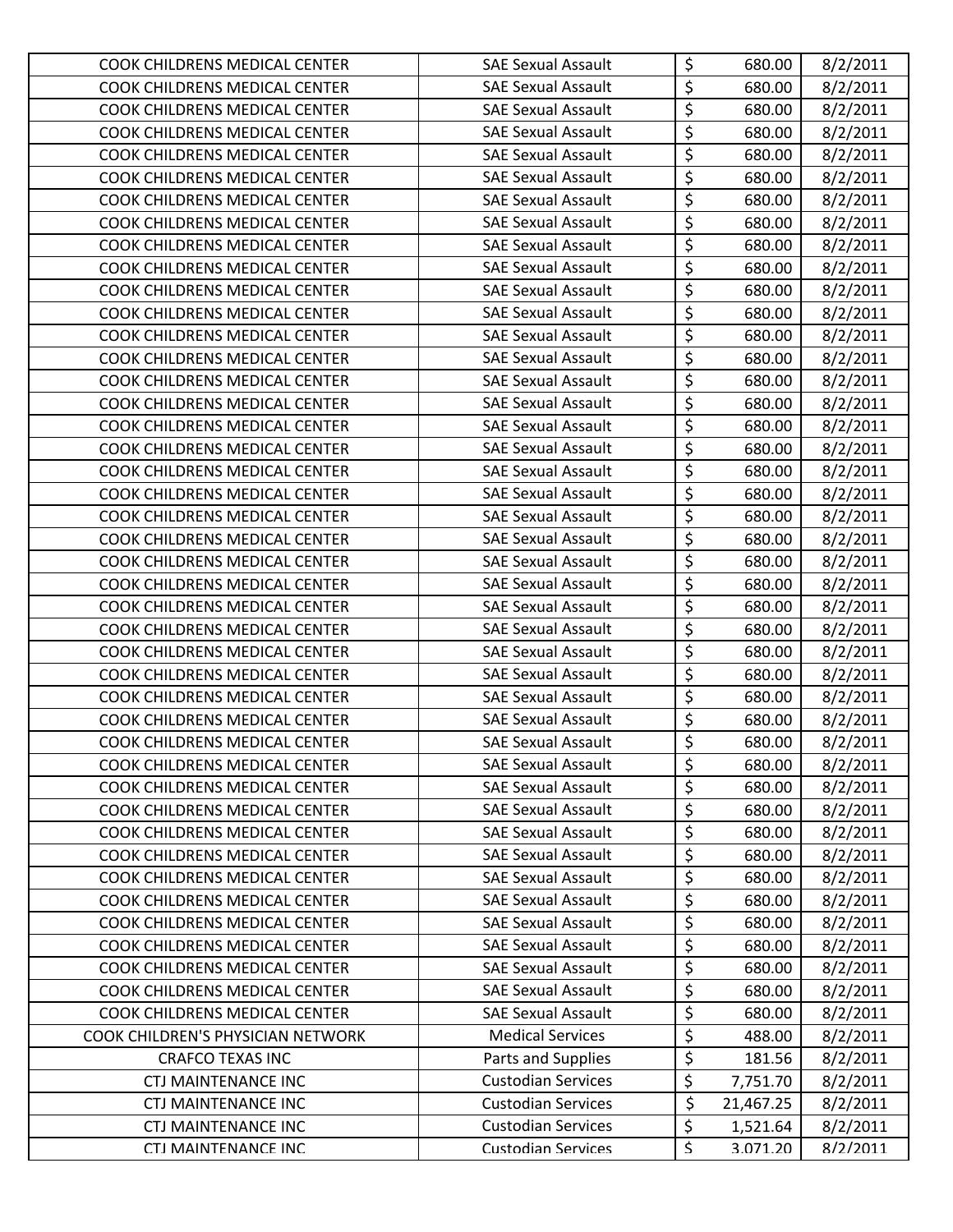| <b>CTJ MAINTENANCE INC</b>         | <b>Custodian Services</b>   | \$                              | 2,394.14  | 8/2/2011 |
|------------------------------------|-----------------------------|---------------------------------|-----------|----------|
| <b>CTJ MAINTENANCE INC</b>         | <b>Custodian Services</b>   | \$                              | 2,121.92  | 8/2/2011 |
| <b>CTJ MAINTENANCE INC</b>         | <b>Custodian Services</b>   | $\overline{\boldsymbol{\zeta}}$ | 861.30    | 8/2/2011 |
| <b>CTJ MAINTENANCE INC</b>         | <b>Custodian Services</b>   | \$                              | 9,963.68  | 8/2/2011 |
| <b>CTJ MAINTENANCE INC</b>         | <b>Custodian Services</b>   | \$                              | 9,873.84  | 8/2/2011 |
| <b>CTJ MAINTENANCE INC</b>         | <b>Custodian Services</b>   | \$                              | 26,987.40 | 8/2/2011 |
| <b>CTJ MAINTENANCE INC</b>         | <b>Custodian Services</b>   | \$                              | 7,144.88  | 8/2/2011 |
| <b>CTJ MAINTENANCE INC</b>         | <b>Custodian Services</b>   | \$                              | 20,638.58 | 8/2/2011 |
| <b>CTJ MAINTENANCE INC</b>         | <b>Custodian Services</b>   | \$                              | 2,296.80  | 8/2/2011 |
| <b>CTJ MAINTENANCE INC</b>         | <b>Custodian Services</b>   | \$                              | 2,296.80  | 8/2/2011 |
| <b>CTJ MAINTENANCE INC</b>         | <b>Custodian Services</b>   | \$                              | 2,296.80  | 8/2/2011 |
| <b>CTJ MAINTENANCE INC</b>         | Contract Labor              | \$                              | 2,059.68  | 8/2/2011 |
| <b>CTJ MAINTENANCE INC</b>         | Contract Labor              | \$                              | 2,157.76  | 8/2/2011 |
| <b>CTJ MAINTENANCE INC</b>         | Contract Labor              | \$                              | 2,106.72  | 8/2/2011 |
| <b>CTJ MAINTENANCE INC</b>         | <b>Contract Labor</b>       | $\overline{\boldsymbol{\zeta}}$ | 4,223.57  | 8/2/2011 |
| <b>CTJ MAINTENANCE INC</b>         | Contract Labor              | $\overline{\xi}$                | 4,303.26  | 8/2/2011 |
| <b>CTJ MAINTENANCE INC</b>         | Contract Labor              | $\overline{\varsigma}$          | 2,157.76  | 8/2/2011 |
| <b>CUEVAS DISTRIBUTION INC</b>     | Lab Supplies                | \$                              | 2,425.00  | 8/2/2011 |
| <b>CUEVAS DISTRIBUTION INC</b>     | Lab Supplies                | $\overline{\xi}$                | 582.50    | 8/2/2011 |
| <b>CUEVAS DISTRIBUTION INC</b>     | Lab Supplies                | \$                              | 1,944.00  | 8/2/2011 |
| <b>CUMMINS SOUTHERN PLAINS LLC</b> | <b>Building Maintenance</b> | \$                              | 446.28    | 8/2/2011 |
| <b>CUMMINS SOUTHERN PLAINS LLC</b> | Parts and Supplies          | $\overline{\xi}$                | 396.06    | 8/2/2011 |
| <b>CUMMINS SOUTHERN PLAINS LLC</b> | Parts and Supplies          | $\overline{\xi}$                | 396.06    | 8/2/2011 |
| <b>CURTIS FORTINBERRY</b>          | <b>Counsel Fees-Courts</b>  | \$                              | 300.00    | 8/2/2011 |
| <b>D ROBIN MCCARTY</b>             | <b>Counsel Fees-Courts</b>  | $\overline{\boldsymbol{\zeta}}$ | 750.00    | 8/2/2011 |
| <b>D ROBIN MCCARTY</b>             | <b>Counsel Fees-Courts</b>  | \$                              | 500.00    | 8/2/2011 |
| <b>D ROBIN MCCARTY</b>             | <b>Counsel Fees-Courts</b>  | $\overline{\xi}$                | 200.00    | 8/2/2011 |
| <b>D ROBIN MCCARTY</b>             | <b>Counsel Fees-Courts</b>  | \$                              | 180.00    | 8/2/2011 |
| DALLAS POLICE DEPARTMENT           | <b>HIDTA Justice funds</b>  | \$                              | 7,295.32  | 8/2/2011 |
| DALLAS POLICE DEPARTMENT           | <b>HIDTA Treasury funds</b> | \$                              | 52,552.45 | 8/2/2011 |
| DANA A DUFFEY                      | Counsel Fees - CPS          | \$                              | 100.00    | 8/2/2011 |
| <b>DANIEL HERNANDEZ</b>            | <b>Counsel Fees-Courts</b>  | \$                              | 850.00    | 8/2/2011 |
| <b>DANIEL HERNANDEZ</b>            | <b>Counsel Fees-Courts</b>  | \$                              | 850.00    | 8/2/2011 |
| DANIEL HERNANDEZ                   | <b>Counsel Fees-Courts</b>  | $\overline{\varsigma}$          | 850.00    | 8/2/2011 |
| <b>DANIEL HERNANDEZ</b>            | <b>Counsel Fees-Courts</b>  | \$                              | 400.00    | 8/2/2011 |
| DANIEL HERNANDEZ                   | <b>Counsel Fees-Courts</b>  | \$                              | 100.00    | 8/2/2011 |
| <b>DANIEL HERNANDEZ</b>            | <b>Counsel Fees-Courts</b>  | \$                              | 750.00    | 8/2/2011 |
| DANIEL HERNANDEZ                   | <b>Counsel Fees-Courts</b>  | \$                              | 875.00    | 8/2/2011 |
| DANIEL HERNANDEZ                   | <b>Counsel Fees-Courts</b>  | \$                              | 100.00    | 8/2/2011 |
| <b>DANIEL YOUNG</b>                | <b>Counsel Fees-Courts</b>  | \$                              | 1,075.00  | 8/2/2011 |
| <b>DANIEL YOUNG</b>                | <b>Counsel Fees-Courts</b>  | \$                              | 350.00    | 8/2/2011 |
| <b>DANIEL YOUNG</b>                | <b>Counsel Fees-Courts</b>  | \$                              | 400.00    | 8/2/2011 |
| <b>DANIEL YOUNG</b>                | Cnsl Fees-Crim Appls        | \$                              | 2,520.00  | 8/2/2011 |
| <b>DANIEL YOUNG</b>                | Crim Appeal-OthrCost        | \$                              | 46.38     | 8/2/2011 |
| <b>DANNY D PITZER</b>              | <b>Counsel Fees-Courts</b>  | \$                              | 2,180.00  | 8/2/2011 |
| <b>DANNY D PITZER</b>              | <b>Counsel Fees-Courts</b>  | \$                              | 150.00    | 8/2/2011 |
| <b>DANNY D PITZER</b>              | <b>Counsel Fees-Courts</b>  | \$                              | 150.00    | 8/2/2011 |
| DARRELL AND ALICE WINN             | Clothing                    | \$                              | 200.00    | 8/2/2011 |
| DATASPAN INC                       | <b>Computer Supplies</b>    | $\overline{\mathcal{S}}$        | 348.25    | 8/2/2011 |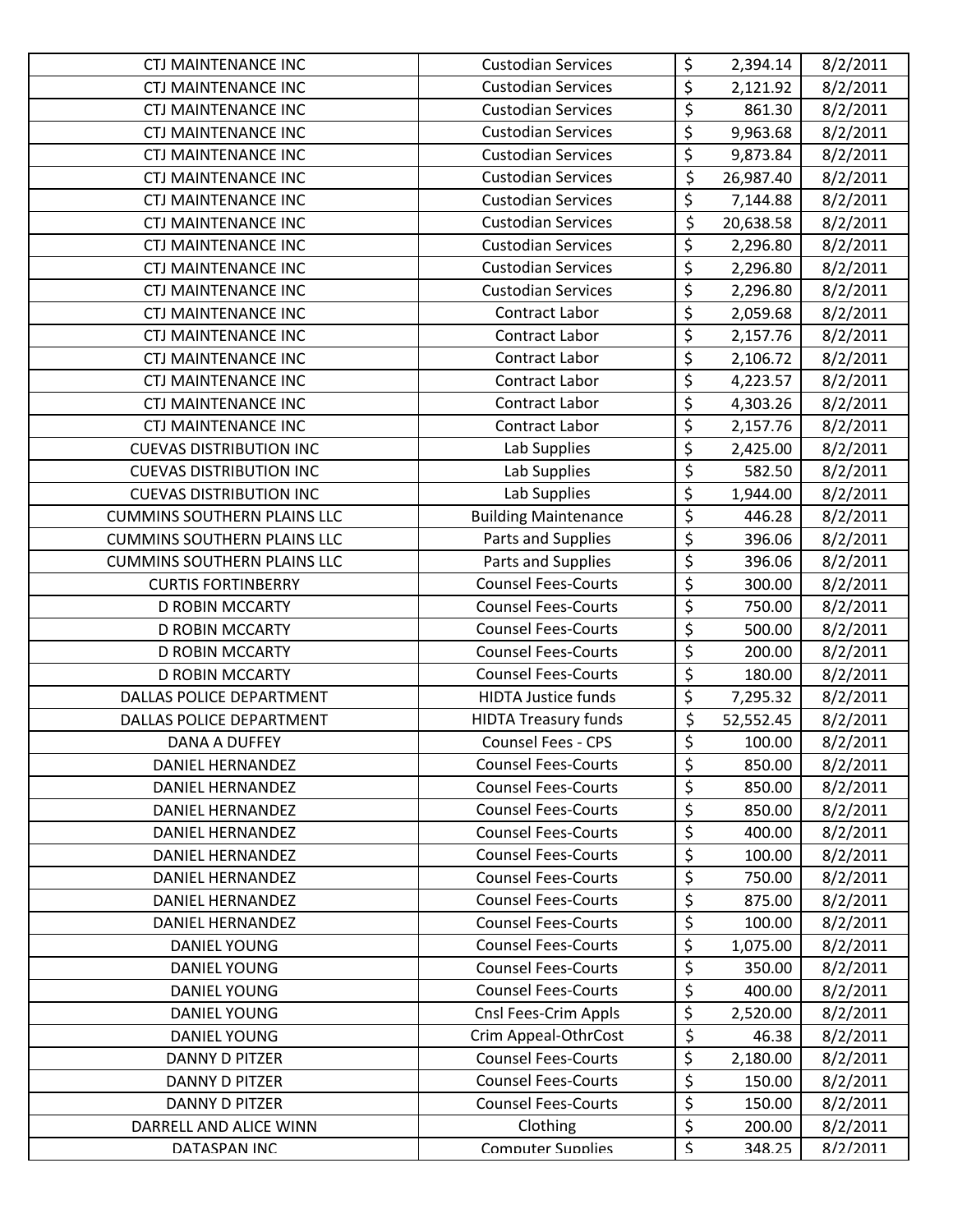| DAVID C JONES                          | <b>Counsel Fees-Courts</b>  | \$                              | 800.00   | 8/2/2011 |
|----------------------------------------|-----------------------------|---------------------------------|----------|----------|
| DAVID C JONES                          | <b>Counsel Fees-Courts</b>  | $\overline{\xi}$                | 425.00   | 8/2/2011 |
| <b>DAVID CLEVELAND</b>                 | Travel                      | \$                              | 370.18   | 8/2/2011 |
| DAVID HILL AND                         | Clothing                    | \$                              | 242.87   | 8/2/2011 |
| <b>DAVID PALMER</b>                    | <b>Counsel Fees-Courts</b>  | \$                              | 100.00   | 8/2/2011 |
| <b>DAVID PALMER</b>                    | <b>Counsel Fees-Courts</b>  | $\overline{\xi}$                | 100.00   | 8/2/2011 |
| DAVID PEARSON, IV                      | <b>Counsel Fees-Courts</b>  | \$                              | 270.00   | 8/2/2011 |
| DAVID PEARSON, IV                      | <b>Counsel Fees-Courts</b>  | $\overline{\xi}$                | 222.50   | 8/2/2011 |
| DAVID PEARSON, IV                      | <b>Counsel Fees-Courts</b>  | \$                              | 175.00   | 8/2/2011 |
| DAVID PEARSON, IV                      | <b>Counsel Fees-Courts</b>  | \$                              | 470.00   | 8/2/2011 |
| <b>DAVID RICHARDS</b>                  | <b>Counsel Fees-Courts</b>  | \$                              | 2,050.00 | 8/2/2011 |
| DECKER, JONES, MCMACKIN, MCCLANE, HALL | <b>Counsel Fees-Probate</b> | \$                              | 2,200.00 | 8/2/2011 |
| DEL PRADO PROPERTIES LTD               | <b>Utility Assistance</b>   | \$                              | 135.57   | 8/2/2011 |
| <b>DELL MARKETING</b>                  | Software Maintenance        | \$                              | 716.26   | 8/2/2011 |
| <b>DELORES CHISM</b>                   | Clothing                    | \$                              | 87.34    | 8/2/2011 |
| DEPARTMENT OF PUBLIC SAFETY            | <b>HIDTA Justice funds</b>  | $\overline{\xi}$                | 317.36   | 8/2/2011 |
| DEPT OF INFORMATION RESOURCES          | Data Transmiss Line         | \$                              | 596.65   | 8/2/2011 |
| DEPT OF INFORMATION RESOURCES          | Data Transmiss Line         | \$                              | 2,043.86 | 8/2/2011 |
| DEPT OF INFORMATION RESOURCES          | Data Transmiss Line         | \$                              | 4,278.76 | 8/2/2011 |
| DEPT OF INFORMATION RESOURCES          | Telephone-Texan             | $\overline{\varsigma}$          | 2,690.11 | 8/2/2011 |
| DEPT OF INFORMATION RESOURCES          | Lab Equip Mainten           | \$                              | 221.86   | 8/2/2011 |
| DEPT OF INFORMATION RESOURCES          | Telephone-Basic             | \$                              | 300.20   | 8/2/2011 |
| DEPT OF INFORMATION RESOURCES          | Data Transmiss Line         | \$                              | 180.30   | 8/2/2011 |
| DEPT OF INFORMATION RESOURCES          | Data Transmiss Line         | $\overline{\xi}$                | 300.20   | 8/2/2011 |
| <b>DEREK BROWN</b>                     | <b>Counsel Fees-Courts</b>  | $\overline{\xi}$                | 200.00   | 8/2/2011 |
| DFW COMMUNICATIONS INC                 | Safety/Tact Supplies        | \$                              | 104.54   | 8/2/2011 |
| DIAGNOSTIC HYBRIDS, INC.               | Lab Supplies                | \$                              | 282.44   | 8/2/2011 |
| DIAGNOSTIC HYBRIDS, INC.               | Lab Supplies                | \$                              | 2,158.00 | 8/2/2011 |
| DIAGNOSTIC HYBRIDS, INC.               | Lab Supplies                | \$                              | 207.47   | 8/2/2011 |
| <b>DIRECT ENERGY LP</b>                | <b>Utility Assistance</b>   | \$                              | 516.70   | 8/2/2011 |
| <b>DIRECT ENERGY LP</b>                | <b>Utility Assistance</b>   | \$                              | 309.37   | 8/2/2011 |
| <b>DIRECT ENERGY LP</b>                | <b>Utility Assistance</b>   | \$                              | 300.32   | 8/2/2011 |
| <b>DIRECT ENERGY LP</b>                | <b>Utility Assistance</b>   | \$                              | 1,369.01 | 8/2/2011 |
| <b>DIRECTV INC</b>                     | Subscriptions               | \$                              | 60.98    | 8/2/2011 |
| DOLORES STEWART & ASSOCIATES INC       | <b>Professional Service</b> | \$                              | 681.12   | 8/2/2011 |
| DOLORES STEWART & ASSOCIATES INC       | <b>Professional Service</b> | \$                              | 681.12   | 8/2/2011 |
| <b>DON GANDY</b>                       | <b>Counsel Fees-Courts</b>  | \$                              | 800.00   | 8/2/2011 |
| <b>DON GANDY</b>                       | Cnsl Fees-Crim Appls        | \$                              | 2,500.00 | 8/2/2011 |
| <b>DON GANDY</b>                       | Crim Appeal-OthrCost        | $\overline{\boldsymbol{\zeta}}$ | 40.00    | 8/2/2011 |
| DON M DAWES                            | <b>Counsel Fees-Courts</b>  | \$                              | 400.00   | 8/2/2011 |
| <b>DONALD N TURNER</b>                 | <b>Counsel Fees-Courts</b>  | \$                              | 200.00   | 8/2/2011 |
| Donald R Pierson II                    | Education                   | \$                              | 683.32   | 8/2/2011 |
| <b>DONNA GIBSON</b>                    | Clothing                    | \$                              | 100.00   | 8/2/2011 |
| <b>DONNA GREEN</b>                     | Clothing                    | \$                              | 408.24   | 8/2/2011 |
| DOROTHY CANNON                         | Relative Assistance         | \$                              | 600.00   | 8/2/2011 |
| DOUBLE EAGLE MECHANICAL SERVICE        | <b>Building Maintenance</b> | \$                              | 3,010.77 | 8/2/2011 |
| DOUBLE EAGLE MECHANICAL SERVICE        | A/C Maint Contract          | \$                              | 1,700.00 | 8/2/2011 |
| DOUBLE EAGLE MECHANICAL SERVICE        | <b>Building Maintenance</b> | \$                              | 265.96   | 8/2/2011 |
| <b>DOUG MARSHALL</b>                   | Clothing                    | $\overline{\mathsf{S}}$         | 100.00   | 8/2/2011 |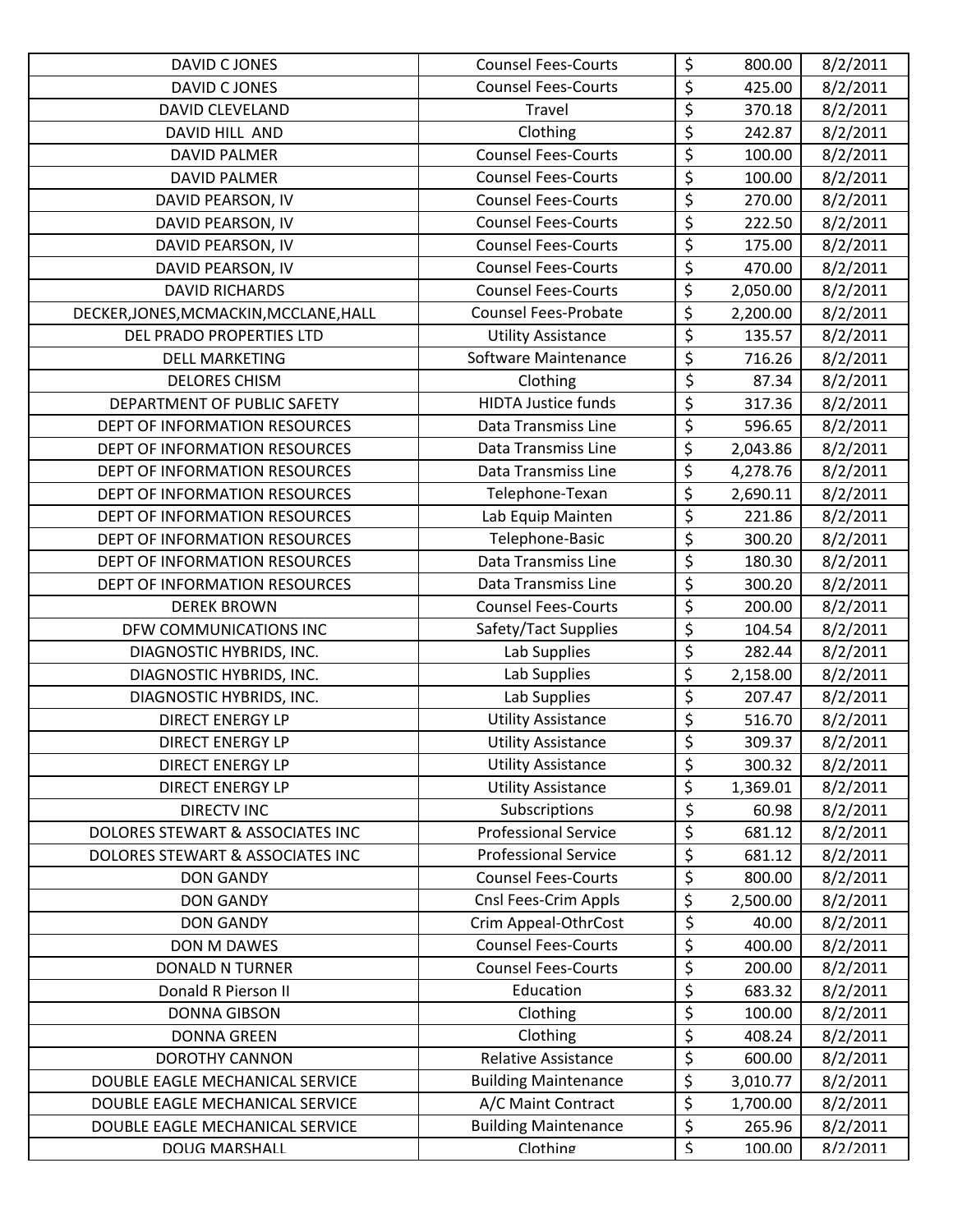| <b>DRAKE DUNNAVENT PC</b>               | <b>Counsel Fees-Courts</b>  | \$                              | 225.00    | 8/2/2011 |
|-----------------------------------------|-----------------------------|---------------------------------|-----------|----------|
| E Z SEAL, LLC                           | Asphalt-Liquid              | \$                              | 3,269.20  | 8/2/2011 |
| EAGLE MOUNTAIN VETERINARY CLINIC        | <b>Estray Livestock</b>     | \$                              | 424.00    | 8/2/2011 |
| <b>EDDA JEFFERSON - MCKINNEY</b>        | Clothing                    | $\overline{\boldsymbol{\zeta}}$ | 125.00    | 8/2/2011 |
| <b>EDWARD G JONES</b>                   | <b>Counsel Fees-Courts</b>  | \$                              | 300.00    | 8/2/2011 |
| <b>EDWARD G JONES</b>                   | <b>Counsel Fees-Courts</b>  | \$                              | 300.00    | 8/2/2011 |
| <b>EDWARD G JONES</b>                   | <b>Counsel Fees-Courts</b>  | \$                              | 600.00    | 8/2/2011 |
| <b>EDWIN YOUNGBLOOD</b>                 | <b>Counsel Fees-Courts</b>  | \$                              | 1,155.00  | 8/2/2011 |
| <b>EDWIN YOUNGBLOOD</b>                 | <b>Counsel Fees-Courts</b>  | \$                              | 550.00    | 8/2/2011 |
| <b>EDWIN YOUNGBLOOD</b>                 | <b>Counsel Fees-Courts</b>  | \$                              | 325.00    | 8/2/2011 |
| <b>EDWIN YOUNGBLOOD</b>                 | <b>Counsel Fees-Courts</b>  | \$                              | 300.00    | 8/2/2011 |
| ELECTRONIC TECHNOLOGIES CORP USA        | <b>Equipment Maint</b>      | \$                              | 8,382.59  | 8/2/2011 |
| ELECTRONIC TECHNOLOGIES CORP USA        | <b>Building Maintenance</b> | \$                              | 980.00    | 8/2/2011 |
| ELEMENTS OF ARCHITECTURE INC            | <b>Professional Service</b> | \$                              | 382.00    | 8/2/2011 |
| <b>ELIZABETH CORTRIGHT</b>              | <b>Professional Service</b> | \$                              | 400.00    | 8/2/2011 |
| <b>ELKE L DANIEL</b>                    | Counsel Fees - CPS          | \$                              | 150.00    | 8/2/2011 |
| <b>ELOY SEPULVEDA</b>                   | <b>Counsel Fees-Courts</b>  | \$                              | 1,150.00  | 8/2/2011 |
| <b>ELOY SEPULVEDA</b>                   | <b>Counsel Fees-Courts</b>  | \$                              | 1,075.00  | 8/2/2011 |
| <b>EMBRACING DESTINY FOUNDATION RTC</b> | <b>Residential Servc</b>    | \$                              | 691.25    | 8/2/2011 |
| <b>ENVIROMATIC SYSTEMS</b>              | A/C Maint Contract          | \$                              | 4,340.00  | 8/2/2011 |
| <b>EQUIPMENT DEPOT-FORT WORTH</b>       | <b>Equipment Maint</b>      | \$                              | 640.65    | 8/2/2011 |
| ERGON ASPHALT & EMULSIONS INC           | Asphalt-Liquid              | \$                              | 1,440.84  | 8/2/2011 |
| EULESS HOLDINGS, L.C.                   | <b>Rental Assistance</b>    | \$                              | 595.00    | 8/2/2011 |
| EULESS HOLDINGS, L.C.                   | <b>Utility Assistance</b>   | \$                              | 47.21     | 8/2/2011 |
| <b>EVCO PARTNERS LP</b>                 | Supplies                    | \$                              | 27.48     | 8/2/2011 |
| <b>EVCO PARTNERS LP</b>                 | Kitchen Supplies            | \$                              | 58.59     | 8/2/2011 |
| <b>EVCO PARTNERS LP</b>                 | <b>Building Maintenance</b> | \$                              | 486.26    | 8/2/2011 |
| <b>EVCO PARTNERS LP</b>                 | <b>Building Maintenance</b> | \$                              | 453.53    | 8/2/2011 |
| <b>EVCO PARTNERS LP</b>                 | <b>Building Maintenance</b> | $\overline{\boldsymbol{\zeta}}$ | 324.60    | 8/2/2011 |
| <b>EVCO PARTNERS LP</b>                 | <b>Building Maintenance</b> | \$                              | 520.04    | 8/2/2011 |
| <b>EVCO PARTNERS LP</b>                 | <b>Building Maintenance</b> | $\overline{\xi}$                | 617.79    | 8/2/2011 |
| <b>EVCO PARTNERS LP</b>                 | <b>Building Maintenance</b> | \$                              | 243.36    | 8/2/2011 |
| <b>EVCO PARTNERS LP</b>                 | <b>Building Maintenance</b> | \$                              | 492.06    | 8/2/2011 |
| <b>EVCO PARTNERS LP</b>                 | <b>Building Maintenance</b> | \$                              | 422.12    | 8/2/2011 |
| <b>EVCO PARTNERS LP</b>                 | Parts and Supplies          | \$                              | 59.83     | 8/2/2011 |
| <b>EVCO PARTNERS LP</b>                 | Field Equip&Supplies        | \$                              | 57.26     | 8/2/2011 |
| <b>EVCO PARTNERS LP</b>                 | <b>Building Maintenance</b> | \$                              | 10.30     | 8/2/2011 |
| <b>EVCO PARTNERS LP</b>                 | Landscaping Expense         | \$                              | 31.20     | 8/2/2011 |
| <b>EXCEL GARDEN PRODUCTS</b>            | Field Equip&Supplies        | \$                              | 188.64    | 8/2/2011 |
| <b>EXECUTIVE FORMS &amp; SUPPLIES</b>   | Printing-Publication        | \$                              | 10,440.00 | 8/2/2011 |
| <b>EXECUTIVE FORMS &amp; SUPPLIES</b>   | Health Promo Pgrm           | \$                              | 1,395.00  | 8/2/2011 |
| EZ ELECTRICAL CONTRACTORS LLC           | <b>Building Maintenance</b> | \$                              | 237.02    | 8/2/2011 |
| EZ ELECTRICAL CONTRACTORS LLC           | <b>Building Maintenance</b> | \$                              | 357.33    | 8/2/2011 |
| FAMILY DOLLAR #5480                     | Food/Hygiene Assist         | \$                              | 21.75     | 8/2/2011 |
| <b>FAMILY DOLLAR STORES</b>             | Food/Hygiene Assist         | \$                              | 14.74     | 8/2/2011 |
| FARMER & ASSOCIATES, INC.               | <b>Building Maintenance</b> | \$                              | 318.00    | 8/2/2011 |
| <b>FARMERS MARKET</b>                   | Food                        | \$                              | 290.32    | 8/2/2011 |
| <b>FEDEX</b>                            | Postage                     | \$                              | 94.54     | 8/2/2011 |
| <b>FFDFX</b>                            | Postage                     | $\overline{\mathsf{S}}$         | 9.20      | 8/2/2011 |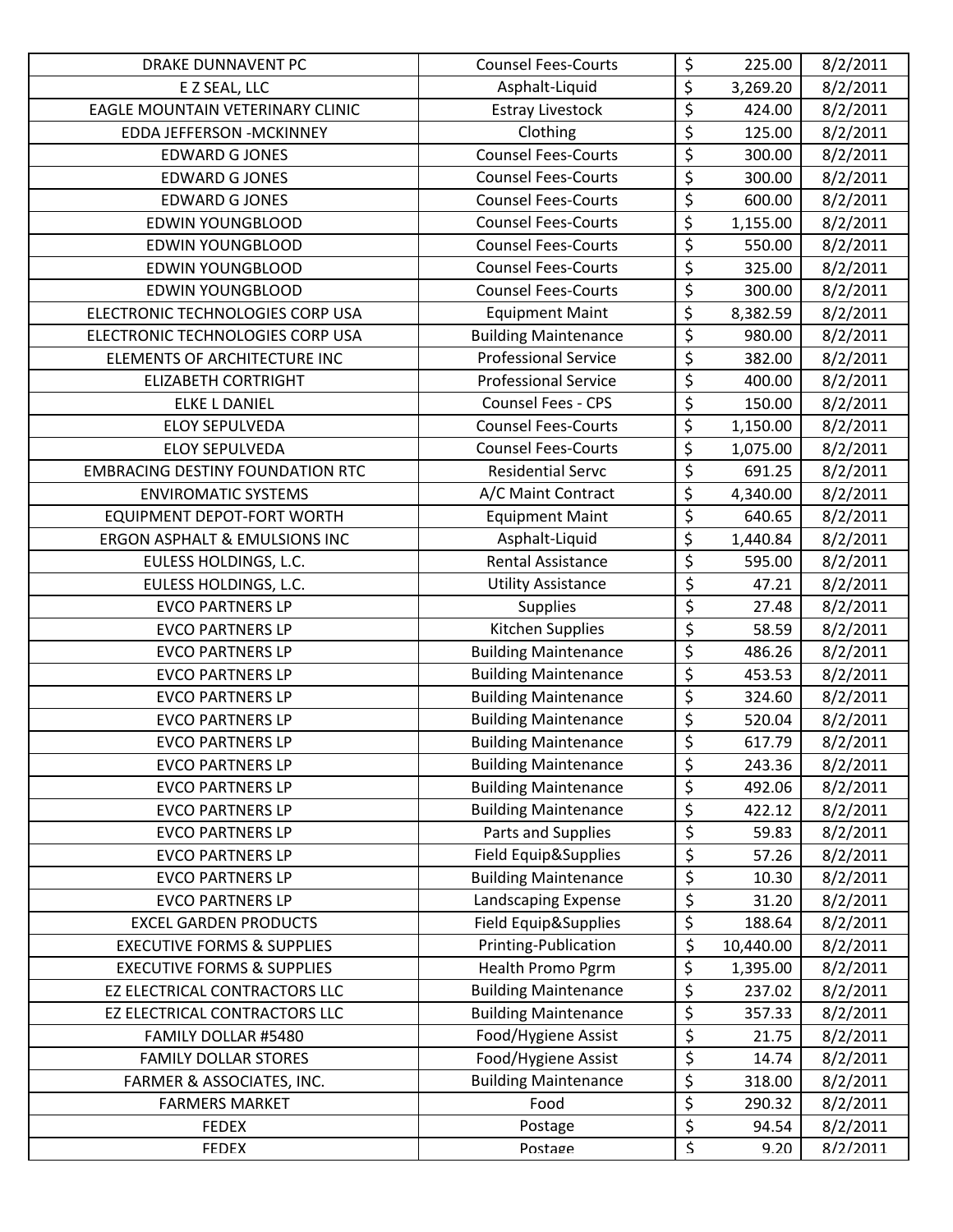| <b>FEDEX</b>                        | Postage                     | \$                      | 56.50     | 8/2/2011 |
|-------------------------------------|-----------------------------|-------------------------|-----------|----------|
| <b>FEDEX</b>                        | Postage                     | \$                      | 44.12     | 8/2/2011 |
| <b>FEDEX</b>                        | Postage                     | \$                      | 35.65     | 8/2/2011 |
| FELIPE O CALZADA                    | <b>Counsel Fees-Courts</b>  | \$                      | 125.00    | 8/2/2011 |
| FELIPE O CALZADA                    | <b>Counsel Fees-Courts</b>  | \$                      | 600.00    | 8/2/2011 |
| <b>FELIPE O CALZADA</b>             | <b>Counsel Fees-Courts</b>  | \$                      | 100.00    | 8/2/2011 |
| FELIPE O CALZADA                    | Counsel Fees-Juv            | \$                      | 250.00    | 8/2/2011 |
| FIESTA MART #76                     | Food/Hygiene Assist         | \$                      | 29.02     | 8/2/2011 |
| FIESTA MART INC                     | Food/Hygiene Assist         | \$                      | 15.00     | 8/2/2011 |
| <b>FIRST CHOICE POWER</b>           | <b>Utility Assistance</b>   | \$                      | 2,008.77  | 8/2/2011 |
| <b>FISHER SCIENTIFIC</b>            | Lab Supplies                | \$                      | 220.75    | 8/2/2011 |
| <b>FISHER SCIENTIFIC</b>            | Lab Supplies                | \$                      | 298.06    | 8/2/2011 |
| <b>FISHER SCIENTIFIC</b>            | Lab Supplies                | \$                      | 1,037.98  | 8/2/2011 |
| <b>FISHER SCIENTIFIC</b>            | Lab Supplies                | \$                      | 3,173.50  | 8/2/2011 |
| <b>FISHER SCIENTIFIC</b>            | Lab Supplies                | \$                      | 80.47     | 8/2/2011 |
| <b>FISHER SCIENTIFIC</b>            | Lab Supplies                | \$                      | 142.13    | 8/2/2011 |
| FIVE STAR CORRECTIONAL SERVICES INC | <b>Food Contr/Prisoners</b> | \$                      | 79,701.47 | 8/2/2011 |
| FIVE STAR CORRECTIONAL SERVICES INC | Food Contr/Employees        | \$                      | 2,487.84  | 8/2/2011 |
| FORT WORTH AUTO GLASS CENTER LTD    | Central Garage Inv          | \$                      | 189.99    | 8/2/2011 |
| FORT WORTH BOLT AND TOOL CO         | Field Equip&Supplies        | $\overline{\varsigma}$  | 280.80    | 8/2/2011 |
| FORT WORTH ELECTRIC                 | <b>Building Maintenance</b> | \$                      | 444.33    | 8/2/2011 |
| FORT WORTH WATER DEPARTMENT         | Water                       | \$                      | 6,177.16  | 8/2/2011 |
| FORT WORTH WATER DEPARTMENT         | <b>Utility Assistance</b>   | \$                      | 2,938.84  | 8/2/2011 |
| FORT WORTH WATER DEPARTMENT         | Water                       | \$                      | 211.18    | 8/2/2011 |
| FORT WORTH WATER DEPARTMENT         | Water                       | \$                      | 239.37    | 8/2/2011 |
| <b>FRANCES B JANEZIC</b>            | <b>Professional Service</b> | \$                      | 510.84    | 8/2/2011 |
| <b>FRANCES B JANEZIC</b>            | <b>Professional Service</b> | $\overline{\varsigma}$  | 851.40    | 8/2/2011 |
| <b>FRANCISCO HERNANDEZ JR</b>       | <b>Counsel Fees-Courts</b>  | \$                      | 200.00    | 8/2/2011 |
| <b>FRANCISCO HERNANDEZ JR</b>       | <b>Counsel Fees-Courts</b>  | \$                      | 100.00    | 8/2/2011 |
| <b>FRED CUMMINGS</b>                | <b>Counsel Fees-Courts</b>  | \$                      | 2,460.00  | 8/2/2011 |
| FRED D HOWEY                        | <b>Counsel Fees-Courts</b>  | \$                      | 200.00    | 8/2/2011 |
| <b>FRED D HOWEY</b>                 | <b>Counsel Fees-Courts</b>  | \$                      | 200.00    | 8/2/2011 |
| FREER MECHANICAL CONTRACTORS        | <b>Building Maintenance</b> | \$                      | 320.99    | 8/2/2011 |
| FREER MECHANICAL CONTRACTORS        | <b>Building Maintenance</b> | \$                      | 47.59     | 8/2/2011 |
| FREER MECHANICAL CONTRACTORS        | <b>Building Maintenance</b> | \$                      | 95.18     | 8/2/2011 |
| FT WORTH LAUNDRY & DRY CLEAN        | Lab Equip Mainten           | \$                      | 27.00     | 8/2/2011 |
| FULCRUM RETAIL ENERGY LLC           | <b>Utility Assistance</b>   | \$                      | 143.82    | 8/2/2011 |
| FULGHAM LAW FIRM PC                 | <b>Counsel Fees-Courts</b>  | \$                      | 1,100.00  | 8/2/2011 |
| FULGHAM LAW FIRM PC                 | <b>Counsel Fees-Courts</b>  | \$                      | 1,000.00  | 8/2/2011 |
| FULGHAM LAW FIRM PC                 | <b>Counsel Fees-Courts</b>  | \$                      | 950.00    | 8/2/2011 |
| FULGHAM LAW FIRM PC                 | <b>Counsel Fees-Courts</b>  | \$                      | 900.00    | 8/2/2011 |
| FULGHAM LAW FIRM PC                 | <b>Counsel Fees-Courts</b>  | \$                      | 100.00    | 8/2/2011 |
| <b>G ANDREW PLATT</b>               | <b>Counsel Fees-Courts</b>  | \$                      | 500.00    | 8/2/2011 |
| <b>G ANDREW PLATT</b>               | <b>Counsel Fees-Courts</b>  | \$                      | 100.00    | 8/2/2011 |
| <b>GABRIEL REYES</b>                | <b>Counsel Fees-Courts</b>  | \$                      | 200.00    | 8/2/2011 |
| <b>GALL'S INC</b>                   | Safety/Tact Supplies        | \$                      | 2,899.00  | 8/2/2011 |
| <b>GENERAL BINDING CORPORATION</b>  | <b>Graphics Inventory</b>   | \$                      | 304.81    | 8/2/2011 |
| <b>GEORGE MACKEY</b>                | <b>Counsel Fees-Courts</b>  | \$                      | 180.00    | 8/2/2011 |
| <b>GFORGF R TRIMBFR LAW OFFICF</b>  | <b>Counsel Fees-Courts</b>  | $\overline{\mathsf{S}}$ | 650.00    | 8/2/2011 |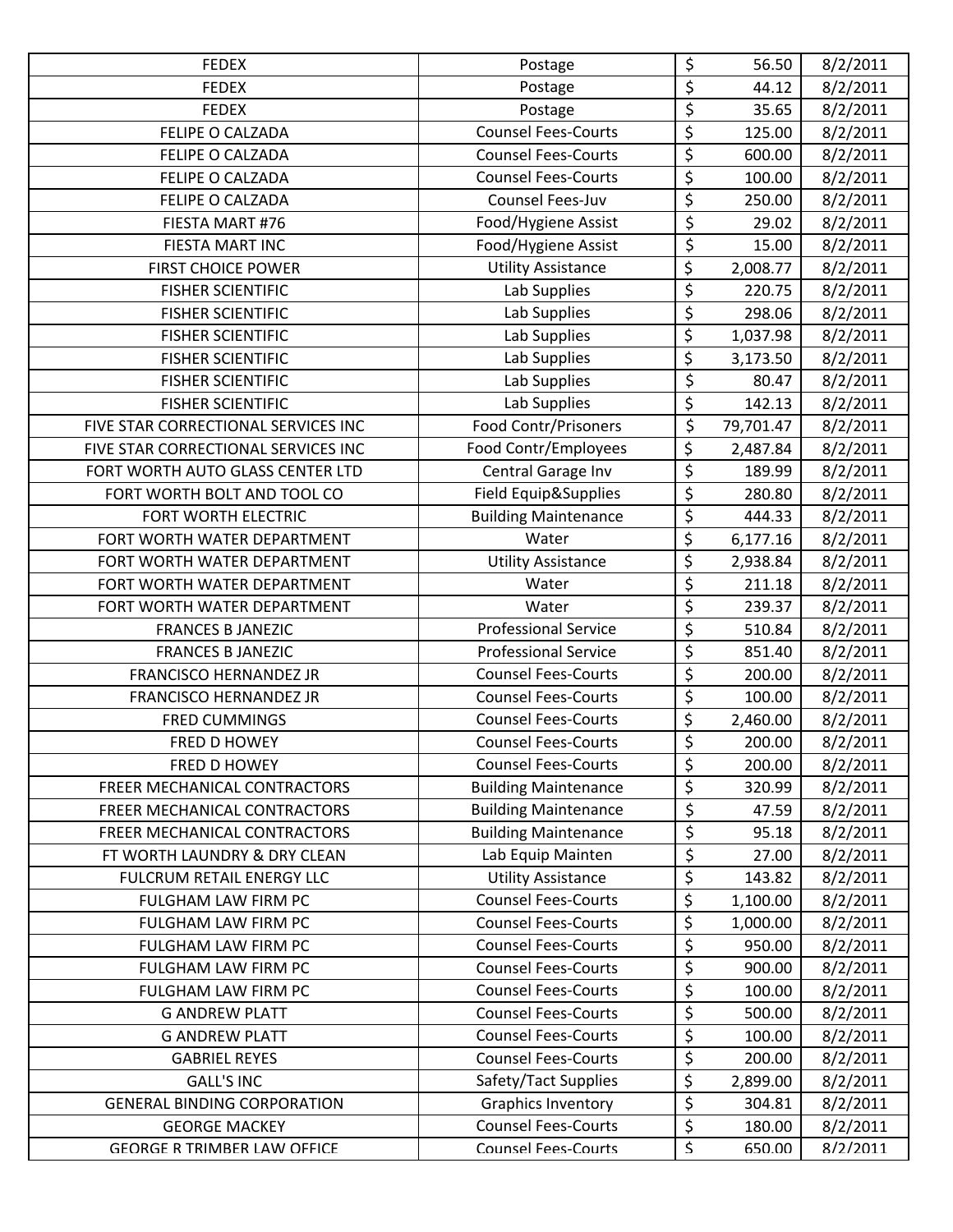| <b>GES</b>                                     | <b>Building Maintenance</b> | \$                       | 622.56   | 8/2/2011 |
|------------------------------------------------|-----------------------------|--------------------------|----------|----------|
| <b>GES</b>                                     | <b>Building Maintenance</b> | $\overline{\xi}$         | 225.00   | 8/2/2011 |
| <b>GES</b>                                     | <b>Building Maintenance</b> | $\overline{\xi}$         | 569.70   | 8/2/2011 |
| <b>GES</b>                                     | <b>Building Maintenance</b> | \$                       | 506.91   | 8/2/2011 |
| <b>GES</b>                                     | <b>Building Maintenance</b> | \$                       | 301.84   | 8/2/2011 |
| <b>GES</b>                                     | <b>Building Maintenance</b> | \$                       | 216.04   | 8/2/2011 |
| <b>GES</b>                                     | A/C Maint Contract          | \$                       | 150.72   | 8/2/2011 |
| <b>GES</b>                                     | A/C Maint Contract          | \$                       | 250.56   | 8/2/2011 |
| <b>GES</b>                                     | A/C Maint Contract          | \$                       | 748.23   | 8/2/2011 |
| <b>GES</b>                                     | A/C Maint Contract          | \$                       | 1,651.82 | 8/2/2011 |
| <b>GES</b>                                     | A/C Maint Contract          | \$                       | 168.66   | 8/2/2011 |
| <b>GES</b>                                     | A/C Maint Contract          | \$                       | 457.84   | 8/2/2011 |
| <b>GES</b>                                     | A/C Maint Contract          | $\overline{\varsigma}$   | 3,884.31 | 8/2/2011 |
| <b>GES</b>                                     | A/C Maint Contract          | \$                       | 1,242.04 | 8/2/2011 |
| <b>GES</b>                                     | A/C Maint Contract          | \$                       | 155.00   | 8/2/2011 |
| <b>GES</b>                                     | A/C Maint Contract          | $\overline{\varsigma}$   | 291.51   | 8/2/2011 |
| <b>GES</b>                                     | A/C Maint Contract          | \$                       | 186.00   | 8/2/2011 |
| <b>GES</b>                                     | <b>Building Maintenance</b> | \$                       | 248.00   | 8/2/2011 |
| <b>GES</b>                                     | <b>Building Maintenance</b> | \$                       | 671.64   | 8/2/2011 |
| <b>GES</b>                                     | A/C Maint Contract          | \$                       | 629.00   | 8/2/2011 |
| <b>GIDEON TOAL</b>                             | <b>Professional Service</b> | \$                       | 110.00   | 8/2/2011 |
| <b>GILBERT RUSSELL ROWE</b>                    | <b>Counsel Fees-Courts</b>  | $\overline{\xi}$         | 325.00   | 8/2/2011 |
| <b>GILBERT RUSSELL ROWE</b>                    | <b>Counsel Fees-Courts</b>  | \$                       | 125.00   | 8/2/2011 |
| <b>GILBERT RUSSELL ROWE</b>                    | <b>Counsel Fees-Courts</b>  | \$                       | 400.00   | 8/2/2011 |
| <b>GILBERT RUSSELL ROWE</b>                    | <b>Counsel Fees-Courts</b>  | \$                       | 200.00   | 8/2/2011 |
| <b>GILBERTO TORREZ</b>                         | Investigative               | \$                       | 200.50   | 8/2/2011 |
| Glenda K Redeemer                              | Education                   | \$                       | 20.00    | 8/2/2011 |
| <b>GLOBAL LANGUAGE CENTER</b>                  | <b>Interpreter Fees</b>     | \$                       | 665.00   | 8/2/2011 |
| <b>GLYNIS MCGINTY</b>                          | <b>Counsel Fees-Courts</b>  | \$                       | 400.00   | 8/2/2011 |
| <b>GOMEZ FLOOR COVERING INC</b>                | <b>Building Maintenance</b> | \$                       | 1,345.50 | 8/2/2011 |
| <b>GOMEZ FLOOR COVERING INC</b>                | <b>Building Maintenance</b> | \$                       | 200.00   | 8/2/2011 |
| <b>GRANICUS INC</b>                            | Software Maintenance        | \$                       | 2,500.00 | 8/2/2011 |
| <b>GRANICUS INC</b>                            | Software Maintenance        | \$                       | 52.00    | 8/2/2011 |
| <b>GRAPEVINE POLICE DEPT</b>                   | <b>Restitution Payable</b>  | \$                       | 37.50    | 8/2/2011 |
| <b>GRAPEVINE RELIEF &amp; COMMUNITY EXCHAN</b> | <b>Subrecipient Service</b> | \$                       | 7,844.00 | 8/2/2011 |
| <b>GRAPHICS2</b>                               | Printing-Publication        | \$                       | 2,100.00 | 8/2/2011 |
| <b>GREEN GUARD FIRST AID AND SAFETY</b>        | <b>Supplies</b>             | \$                       | 227.23   | 8/2/2011 |
| <b>GREEN MOUNTAIN ENERGY COMPANY</b>           | <b>Utility Assistance</b>   | \$                       | 95.39    | 8/2/2011 |
| <b>GREEN MOUNTAIN ENERGY COMPANY</b>           | <b>Utility Assistance</b>   | \$                       | 146.55   | 8/2/2011 |
| <b>GREEN MOUNTAIN ENERGY COMPANY</b>           | <b>Utility Assistance</b>   | \$                       | 310.24   | 8/2/2011 |
| <b>GREEN MOUNTAIN ENERGY COMPANY</b>           | <b>Utility Assistance</b>   | \$                       | 310.70   | 8/2/2011 |
| <b>GREEN MOUNTAIN ENERGY COMPANY</b>           | <b>Utility Assistance</b>   | \$                       | 350.00   | 8/2/2011 |
| <b>GREEN MOUNTAIN ENERGY COMPANY</b>           | <b>Utility Assistance</b>   | \$                       | 412.59   | 8/2/2011 |
| <b>GREEN MOUNTAIN ENERGY COMPANY</b>           | <b>Utility Assistance</b>   | \$                       | 153.74   | 8/2/2011 |
| <b>GREEN MOUNTAIN ENERGY COMPANY</b>           | <b>Utility Assistance</b>   | \$                       | 459.29   | 8/2/2011 |
| <b>GREEN MOUNTAIN ENERGY COMPANY</b>           | <b>Utility Assistance</b>   | \$                       | 130.97   | 8/2/2011 |
| <b>GREEN MOUNTAIN ENERGY COMPANY</b>           | <b>Utility Assistance</b>   | \$                       | 209.74   | 8/2/2011 |
| <b>GREEN MOUNTAIN ENERGY COMPANY</b>           | <b>Utility Assistance</b>   | \$                       | 197.68   | 8/2/2011 |
| GRFFNWAY PLAZA HOSPITALITY INC                 | Fducation                   | $\overline{\mathcal{S}}$ | 285.12   | 8/2/2011 |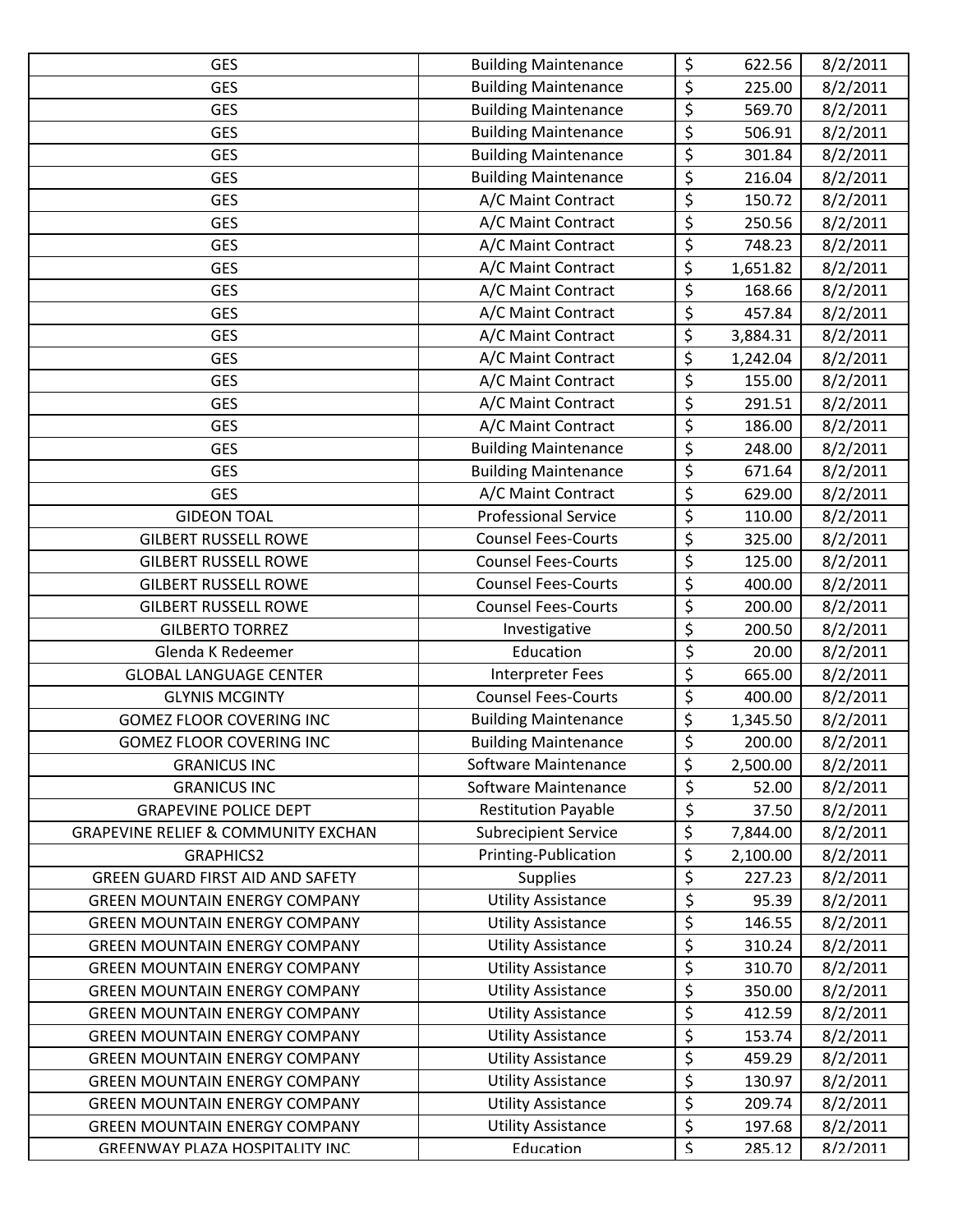| <b>GREG GRAY</b>                         | <b>Counsel Fees-Courts</b>  | \$                              | 350.00   | 8/2/2011 |
|------------------------------------------|-----------------------------|---------------------------------|----------|----------|
| <b>GREG GRAY</b>                         | <b>Counsel Fees-Courts</b>  | \$                              | 125.00   | 8/2/2011 |
| <b>GREYHOUND PACKAGE EXPRESS</b>         | Transportation              | \$                              | 66.00    | 8/2/2011 |
| <b>GRICELDA SAMANO</b>                   | Interpreter Fees            | \$                              | 357.50   | 8/2/2011 |
| <b>Grover G Fickes</b>                   | Travel                      | \$                              | 1,500.60 | 8/2/2011 |
| <b>GSG PIZZA LLC</b>                     | <b>Entertainment Exp</b>    | \$                              | 22.51    | 8/2/2011 |
| <b>GUARD IT CORPORATION</b>              | Software Maintenance        | \$                              | 600.00   | 8/2/2011 |
| <b>GUEST SERVICES INC</b>                | Travel                      | $\overline{\xi}$                | 97.70    | 8/2/2011 |
| <b>GUILLERMO SALAZAR</b>                 | <b>Hlth Food Permits</b>    | \$                              | 150.00   | 8/2/2011 |
| <b>GUITAR CENTER OF FORT WORTH #449</b>  | <b>Building Maintenance</b> | \$                              | 1,155.94 | 8/2/2011 |
| <b>GULLIVER'S TRAVEL SERVICE INC</b>     | Travel                      | \$                              | 394.70   | 8/2/2011 |
| <b>GW OUTFITTERS LP</b>                  | <b>Supplies</b>             | $\overline{\boldsymbol{\zeta}}$ | 198.00   | 8/2/2011 |
| H D SMITH WHOLESALE CO                   | <b>Medical Supplies</b>     | \$                              | 2,777.90 | 8/2/2011 |
| HALO BRANDED SOLUTIONS INC               | <b>Supplies</b>             | \$                              | 775.00   | 8/2/2011 |
| HALO BRANDED SOLUTIONS INC               | Health Promo Pgrm           | \$                              | 70.00    | 8/2/2011 |
| HAMIDA A ABDAL-KHALLAQ INC               | <b>Counsel Fees-Courts</b>  | \$                              | 375.00   | 8/2/2011 |
| HAMIDA A ABDAL-KHALLAQ INC               | <b>Counsel Fees-Courts</b>  | $\overline{\varsigma}$          | 825.00   | 8/2/2011 |
| HAMIDA A ABDAL-KHALLAQ INC               | <b>Counsel Fees-Courts</b>  | $\overline{\boldsymbol{\zeta}}$ | 250.00   | 8/2/2011 |
| HAMIDA A ABDAL-KHALLAQ INC               | <b>Counsel Fees-Courts</b>  | \$                              | 212.50   | 8/2/2011 |
| HANSON AGGREGATES CENTRAL INC            | Rock and Gravel             | $\overline{\varsigma}$          | 148.60   | 8/2/2011 |
| <b>HAROLD V JOHNSON</b>                  | <b>Counsel Fees-Courts</b>  | \$                              | 150.00   | 8/2/2011 |
| <b>HAROLD V JOHNSON</b>                  | <b>Counsel Fees-Courts</b>  | \$                              | 600.00   | 8/2/2011 |
| <b>HARRIET WILSON</b>                    | Clothing                    | \$                              | 240.13   | 8/2/2011 |
| HARRY HARRIS, III                        | <b>Counsel Fees-Courts</b>  | \$                              | 300.00   | 8/2/2011 |
| HARRY HARRIS, III                        | <b>Counsel Fees-Courts</b>  | \$                              | 1,100.00 | 8/2/2011 |
| <b>HARVEY JACKSON</b>                    | <b>Counsel Fees-Courts</b>  | \$                              | 280.00   | 8/2/2011 |
| <b>HARVEY JACKSON</b>                    | <b>Counsel Fees-Courts</b>  | \$                              | 350.00   | 8/2/2011 |
| <b>HEATHER YVONNE OGIER</b>              | <b>Counsel Fees - CPS</b>   | \$                              | 250.00   | 8/2/2011 |
| <b>HELBING'S MOBIL SERVICE</b>           | Central Garage Inv          | \$                              | 39.75    | 8/2/2011 |
| HENDRICKS, WEATHERS & JEFFERSON PC       | <b>Counsel Fees-Courts</b>  | \$                              | 1,000.00 | 8/2/2011 |
| HENDRICKS, WEATHERS & JEFFERSON PC       | <b>Counsel Fees-Courts</b>  | \$                              | 100.00   | 8/2/2011 |
| HENDRICKS, WEATHERS & JEFFERSON PC       | <b>Counsel Fees-Courts</b>  | \$                              | 850.00   | 8/2/2011 |
| <b>HIRAM BODON</b>                       | <b>Counsel Fees-Courts</b>  | \$                              | 100.00   | 8/2/2011 |
| <b>HIRAM BODON</b>                       | <b>Counsel Fees-Courts</b>  | \$                              | 250.00   | 8/2/2011 |
| HIRED HANDS INC                          | <b>Interpreter Fees</b>     | \$                              | 682.50   | 8/2/2011 |
| HOLT COMPANY OF TEXAS                    | Parts and Supplies          | \$                              | 135.21   | 8/2/2011 |
| <b>HOUSMAN &amp; ASSOCIATES</b>          | Education                   | \$                              | 195.00   | 8/2/2011 |
| <b>HOUSTON COMPENSATION AND BENEFITS</b> | Education                   | \$                              | 300.00   | 8/2/2011 |
| <b>HSBC BUSINESS SOLUTIONS</b>           | Landscaping Expense         | \$                              | 899.97   | 8/2/2011 |
| HUMPHREY & ASSOCIATES INC                | <b>Building Maintenance</b> | \$                              | 1,215.00 | 8/2/2011 |
| <b>ICS</b>                               | Shrff Commissary Inv        | \$                              | 636.50   | 8/2/2011 |
| INDEPENDENT ENVIRONMENTAL SERV           | <b>Disposal Service</b>     | \$                              | 50.00    | 8/2/2011 |
| INDEPENDENT ENVIRONMENTAL SERV           | <b>Disposal Service</b>     | \$                              | 140.40   | 8/2/2011 |
| INDEPENDENT ENVIRONMENTAL SERV           | <b>Disposal Service</b>     | \$                              | 520.00   | 8/2/2011 |
| INDEPENDENT ENVIRONMENTAL SERV           | <b>Disposal Service</b>     | \$                              | 1,773.66 | 8/2/2011 |
| INDEPENDENT ENVIRONMENTAL SERV           | <b>Disposal Service</b>     | \$                              | 264.00   | 8/2/2011 |
| INDEPENDENT ENVIRONMENTAL SERV           | <b>Disposal Service</b>     | \$                              | 762.00   | 8/2/2011 |
| INDEPENDENT ENVIRONMENTAL SERV           | <b>Disposal Service</b>     | \$                              | 135.00   | 8/2/2011 |
| INDFPFNDFNT FNVIRONMFNTAL SFRV           | Disnosal Service            | $\mathsf S$                     | 30.00    | 8/2/2011 |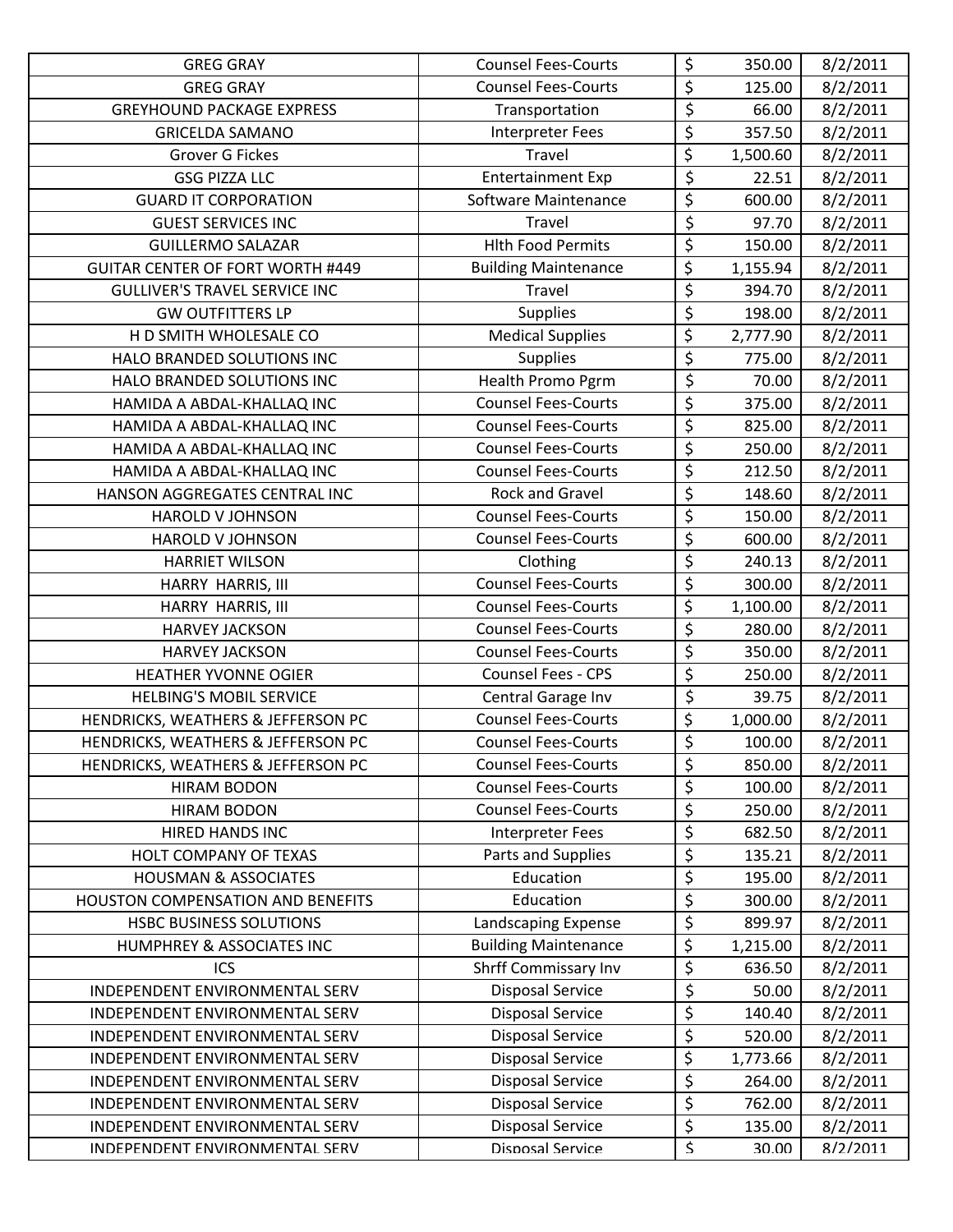| <b>INDEPENDENT ENVIRONMENTAL SERV</b> | <b>Disposal Service</b>     | \$                              | 215.00    | 8/2/2011 |
|---------------------------------------|-----------------------------|---------------------------------|-----------|----------|
| INDEPENDENT ENVIRONMENTAL SERV        | <b>Disposal Service</b>     | \$                              | 1,023.00  | 8/2/2011 |
| <b>INFORMA SYSTEMS INC</b>            | Software Maintenance        | \$                              | 12,833.80 | 8/2/2011 |
| INFO-TECH RESEARCH GROUP INC          | <b>Professional Service</b> | \$                              | 22,292.00 | 8/2/2011 |
| <b>INLAND TRUCK PARTS CO</b>          | Parts and Supplies          | \$                              | 95.02     | 8/2/2011 |
| <b>INNER CITY BUILDERS INC</b>        | Rehab/Preserve Act          | $\overline{\xi}$                | 17,503.00 | 8/2/2011 |
| <b>INSTALLER SALES AND SERVICE</b>    | Central Garage Inv          | \$                              | 260.68    | 8/2/2011 |
| <b>INTERSTATE BATTERY OF FT WORTH</b> | Central Garage Inv          | $\overline{\boldsymbol{\zeta}}$ | 976.50    | 8/2/2011 |
| <b>INX INC</b>                        | Non-Track Equipment         | $\overline{\varsigma}$          | 903.12    | 8/2/2011 |
| <b>IRVING HOLDINGS INC</b>            | Transportation              | \$                              | 1,625.65  | 8/2/2011 |
| <b>IRVING PD</b>                      | <b>HIDTA Justice funds</b>  | \$                              | 7,304.95  | 8/2/2011 |
| <b>IRVING PD</b>                      | <b>HIDTA Treasury funds</b> | \$                              | 52,552.45 | 8/2/2011 |
| J A SEXAUER                           | <b>Building Maintenance</b> | \$                              | 784.00    | 8/2/2011 |
| <b>J STEVEN BUSH</b>                  | <b>Counsel Fees-Courts</b>  | \$                              | 100.00    | 8/2/2011 |
| <b>J STEVEN BUSH</b>                  | <b>Counsel Fees-Courts</b>  | $\overline{\boldsymbol{\zeta}}$ | 500.00    | 8/2/2011 |
| <b>JACKIE DILWORTH</b>                | Clothing                    | $\overline{\varsigma}$          | 61.75     | 8/2/2011 |
| <b>JACKIE MARTIN</b>                  | Counsel Fees - CPS          | \$                              | 250.00    | 8/2/2011 |
| <b>JAMES D RENFORTH II</b>            | <b>Counsel Fees-Courts</b>  | \$                              | 600.00    | 8/2/2011 |
| <b>JAMES D RENFORTH II</b>            | <b>Counsel Fees-Courts</b>  | \$                              | 150.00    | 8/2/2011 |
| <b>JAMES D RENFORTH II</b>            | <b>Counsel Fees-Courts</b>  | \$                              | 150.00    | 8/2/2011 |
| <b>JAMES D RICKMAN</b>                | <b>Health Medicare</b>      | \$                              | 115.00    | 8/2/2011 |
| <b>JAMES M HART</b>                   | <b>Rental Assistance</b>    | \$                              | 627.00    | 8/2/2011 |
| JAMES M SIMS PE, GEOTECHNICAL ENGINE  | State Right of Way          | $\overline{\varsigma}$          | 300.00    | 8/2/2011 |
| <b>JAMES MASEK</b>                    | Counsel Fees-Juv            | \$                              | 200.00    | 8/2/2011 |
| <b>JAMES MASEK</b>                    | Counsel Fees - CPS          | \$                              | 1,000.00  | 8/2/2011 |
| <b>JAMES R WILSON</b>                 | <b>Counsel Fees-Courts</b>  | \$                              | 130.00    | 8/2/2011 |
| <b>JAMES R WILSON</b>                 | <b>Counsel Fees-Courts</b>  | \$                              | 237.50    | 8/2/2011 |
| <b>JANA KAY BRAVO</b>                 | <b>Professional Service</b> | \$                              | 1,702.80  | 8/2/2011 |
| JANET CORRALES-DORWARD                | <b>Counsel Fees-Courts</b>  | \$                              | 137.50    | 8/2/2011 |
| JANET CORRALES-DORWARD                | <b>Counsel Fees-Courts</b>  | \$                              | 280.00    | 8/2/2011 |
| JANET CORRALES-DORWARD                | <b>Counsel Fees-Courts</b>  | $\overline{\boldsymbol{\zeta}}$ | 1,125.00  | 8/2/2011 |
| JANET CORRALES-DORWARD                | <b>Interpreter Fees</b>     | \$                              | 100.00    | 8/2/2011 |
| <b>JANPAK</b>                         | Kitchen Supplies            | \$                              | 60.02     | 8/2/2011 |
| <b>JANPAK</b>                         | <b>Custodian Supplies</b>   | \$                              | 2,656.00  | 8/2/2011 |
| <b>JANPAK</b>                         | <b>Building Maintenance</b> | \$                              | 66.99     | 8/2/2011 |
| JAY GILBERT CABALLERO                 | <b>Counsel Fees-Courts</b>  | \$                              | 100.00    | 8/2/2011 |
| JEFF S HOOVER                         | <b>Counsel Fees-Courts</b>  | \$                              | 600.00    | 8/2/2011 |
| JEFF S HOOVER                         | <b>Counsel Fees-Courts</b>  | \$                              | 200.00    | 8/2/2011 |
| JEFFERY DAVID BONCEK                  | <b>Counsel Fees-Courts</b>  | \$                              | 700.00    | 8/2/2011 |
| JEFFERY DAVID BONCEK                  | <b>Counsel Fees-Courts</b>  | \$                              | 200.00    | 8/2/2011 |
| <b>JENNIFER GENTRY</b>                | Clothing                    | \$                              | 200.00    | 8/2/2011 |
| <b>JENNIFER L WIGGINS</b>             | <b>Counsel Fees-Courts</b>  | \$                              | 400.00    | 8/2/2011 |
| <b>JERE RICKMAN</b>                   | <b>Health Medicare</b>      | \$                              | 90.00     | 8/2/2011 |
| <b>JERRY WOOD</b>                     | <b>Counsel Fees-Courts</b>  | \$                              | 600.00    | 8/2/2011 |
| <b>JERRY WOOD</b>                     | <b>Counsel Fees-Courts</b>  | \$                              | 100.00    | 8/2/2011 |
| <b>JESUS NEVAREZ</b>                  | <b>Counsel Fees-Courts</b>  | \$                              | 200.00    | 8/2/2011 |
| <b>JESUS NEVAREZ</b>                  | <b>Counsel Fees - CPS</b>   | \$                              | 150.00    | 8/2/2011 |
| JI SPECIALTY SERVICES INC             | <b>Professional Service</b> | $\overline{\varsigma}$          | 17,041.00 | 8/2/2011 |
| <b>II SPECIALTY SERVICES INC.</b>     | <b>Professional Service</b> | $\boldsymbol{\zeta}$            | 17.210.00 | 8/2/2011 |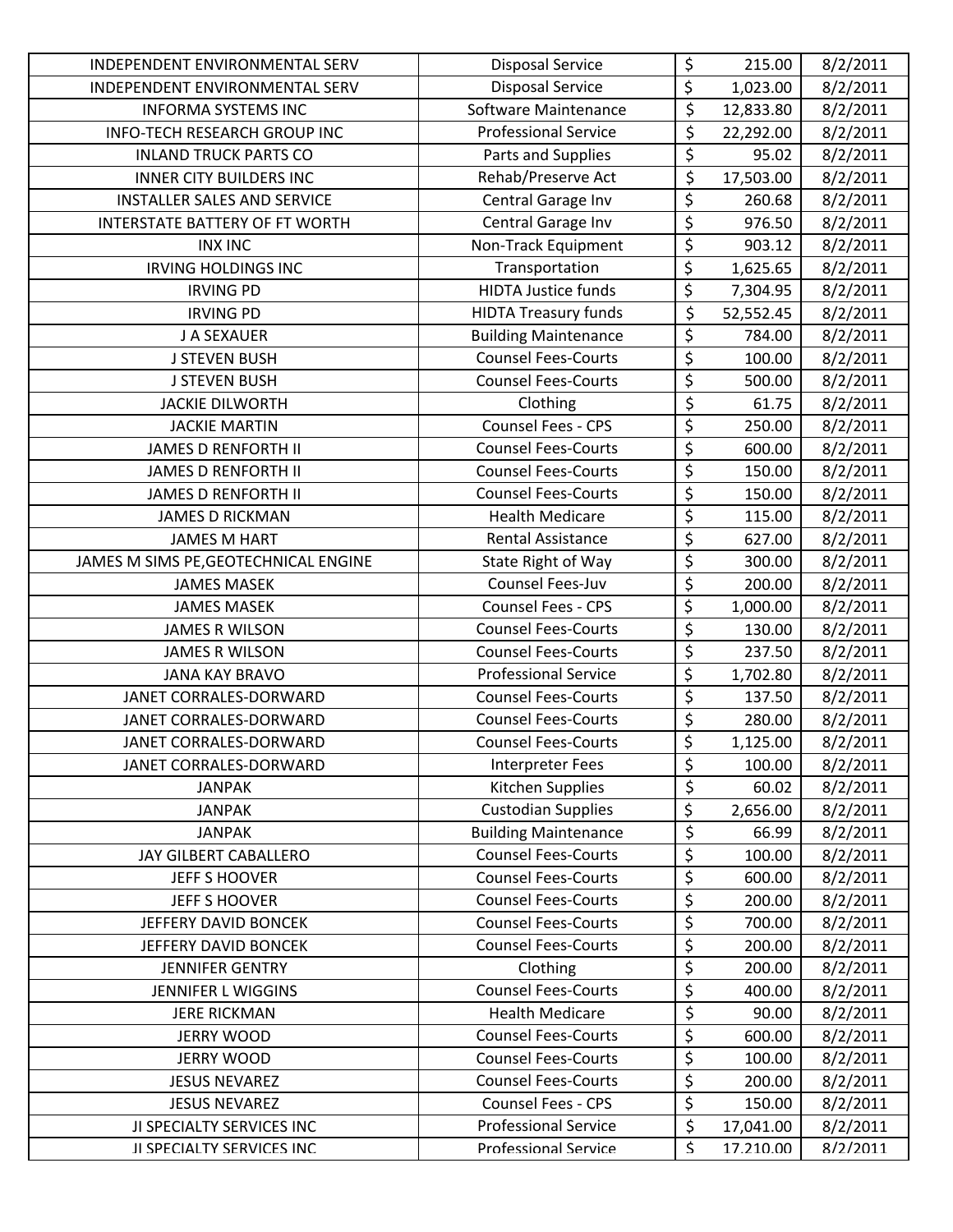| <b>JIM LANE</b>                 | <b>Counsel Fees-Courts</b>  | \$                              | 250.00   | 8/2/2011 |
|---------------------------------|-----------------------------|---------------------------------|----------|----------|
| <b>JOELLA MARIE WILLIAMS</b>    | <b>Restitution Payable</b>  | $\overline{\xi}$                | 200.00   | 8/2/2011 |
| <b>JOETTA KEENE</b>             | <b>Counsel Fees-Courts</b>  | $\overline{\xi}$                | 1,200.00 | 8/2/2011 |
| <b>JOETTA KEENE</b>             | <b>Counsel Fees-Courts</b>  | \$                              | 137.50   | 8/2/2011 |
| <b>JOETTA KEENE</b>             | <b>Counsel Fees-Courts</b>  | \$                              | 500.00   | 8/2/2011 |
| <b>JOHN AVERY</b>               | <b>Counsel Fees-Courts</b>  | \$                              | 800.00   | 8/2/2011 |
| <b>JOHN AVERY</b>               | <b>Counsel Fees-Courts</b>  | \$                              | 850.00   | 8/2/2011 |
| <b>JOHN BENOIST</b>             | <b>Counsel Fees-Probate</b> | $\overline{\xi}$                | 1,000.00 | 8/2/2011 |
| <b>JOHN CARL BEATTY</b>         | <b>Counsel Fees-Courts</b>  | \$                              | 2,200.00 | 8/2/2011 |
| <b>JOHN CARL BEATTY</b>         | <b>Counsel Fees-Courts</b>  | $\overline{\xi}$                | 1,450.00 | 8/2/2011 |
| <b>JOHN CARL BEATTY</b>         | <b>Counsel Fees-Courts</b>  | $\overline{\xi}$                | 4,150.00 | 8/2/2011 |
| <b>JOHN CARL BEATTY</b>         | <b>Counsel Fees-Courts</b>  | \$                              | 975.00   | 8/2/2011 |
| JOHN CARL BEATTY                | <b>Counsel Fees-Courts</b>  | \$                              | 200.00   | 8/2/2011 |
| <b>JOHN CARL BEATTY</b>         | <b>Counsel Fees-Courts</b>  | \$                              | 100.00   | 8/2/2011 |
| <b>JOHN HARDING</b>             | <b>Counsel Fees-Courts</b>  | $\overline{\xi}$                | 1,200.00 | 8/2/2011 |
| <b>JOHN HARDING</b>             | <b>Counsel Fees-Courts</b>  | \$                              | 150.00   | 8/2/2011 |
| <b>JOHN HARDING</b>             | <b>Counsel Fees-Courts</b>  | \$                              | 300.00   | 8/2/2011 |
| <b>JOHN LINEBARGER</b>          | <b>Counsel Fees-Courts</b>  | \$                              | 100.00   | 8/2/2011 |
| <b>JOHN W STICKELS</b>          | <b>Counsel Fees-Courts</b>  | \$                              | 400.00   | 8/2/2011 |
| <b>JOHN W STICKELS</b>          | <b>Counsel Fees-Courts</b>  | $\overline{\xi}$                | 300.00   | 8/2/2011 |
| <b>JOHN WHITE</b>               | <b>Counsel Fees-Courts</b>  | \$                              | 150.00   | 8/2/2011 |
| <b>JOHNSON &amp; JOHNSON</b>    | <b>Counsel Fees-Courts</b>  | $\overline{\xi}$                | 283.33   | 8/2/2011 |
| <b>JONATHAN SIMPSON</b>         | <b>Counsel Fees-Courts</b>  | $\overline{\varsigma}$          | 200.00   | 8/2/2011 |
| JOYCE E STEVENS P.C.            | <b>Counsel Fees-Courts</b>  | \$                              | 300.00   | 8/2/2011 |
| JOYCE E STEVENS P.C.            | <b>Counsel Fees-Courts</b>  | \$                              | 100.00   | 8/2/2011 |
| <b>JUDGE PHILLIP VICK</b>       | Travel                      | \$                              | 395.43   | 8/2/2011 |
| JUDITH VAN HOOF                 | <b>Counsel Fees-Courts</b>  | \$                              | 1,780.00 | 8/2/2011 |
| <b>JULIE JACOBSON</b>           | Counsel Fees - CPS          | \$                              | 100.00   | 8/2/2011 |
| <b>JUST ENERGY TEXAS I CORP</b> | <b>Utility Assistance</b>   | $\overline{\xi}$                | 1,894.05 | 8/2/2011 |
| <b>KARA CARRERAS</b>            | <b>Counsel Fees-Courts</b>  | \$                              | 375.00   | 8/2/2011 |
| <b>KARA CARRERAS</b>            | <b>Counsel Fees-Courts</b>  | $\overline{\boldsymbol{\zeta}}$ | 450.00   | 8/2/2011 |
| <b>KARIN DENISE MAYER</b>       | <b>Counsel Fees-Courts</b>  | \$                              | 100.00   | 8/2/2011 |
| <b>KARMEN JOHNSON</b>           | Counsel Fees - CPS          | \$                              | 100.00   | 8/2/2011 |
| KATHERYN HAYWOOD                | <b>Counsel Fees-Courts</b>  | \$                              | 1,000.00 | 8/2/2011 |
| KATHLEEN JEANNE MEGONIGAL       | Counsel Fees-Juv            | \$                              | 200.00   | 8/2/2011 |
| KATHLEEN JEANNE MEGONIGAL       | <b>Counsel Fees - CPS</b>   | \$                              | 150.00   | 8/2/2011 |
| <b>KATHRYN CRAVEN</b>           | <b>Counsel Fees - CPS</b>   | \$                              | 100.00   | 8/2/2011 |
| <b>KATHY A LOWTHORP</b>         | <b>Counsel Fees-Courts</b>  | \$                              | 300.00   | 8/2/2011 |
| <b>KATHY A LOWTHORP</b>         | <b>Counsel Fees-Courts</b>  | \$                              | 275.00   | 8/2/2011 |
| <b>KATHY A LOWTHORP</b>         | <b>Counsel Fees-Courts</b>  | \$                              | 200.00   | 8/2/2011 |
| Kathy A Quintero                | Education                   | \$                              | 35.00    | 8/2/2011 |
| <b>KEITH MCKAY</b>              | <b>Counsel Fees-Courts</b>  | \$                              | 200.00   | 8/2/2011 |
| KELLER OUTDOOR POWER INC        | Parts and Supplies          | \$                              | 51.99    | 8/2/2011 |
| <b>KELLY R GOODNESS PHD</b>     | Psych Exam/Testimony        | \$                              | 900.00   | 8/2/2011 |
| <b>KELLYE SWANDA</b>            | Counsel Fees - CPS          | \$                              | 250.00   | 8/2/2011 |
| <b>KENNETH CUTRER</b>           | <b>Counsel Fees-Courts</b>  | \$                              | 600.00   | 8/2/2011 |
| <b>KENNETH CUTRER</b>           | <b>Counsel Fees-Courts</b>  | \$                              | 250.00   | 8/2/2011 |
| <b>KENNETH CUTRER</b>           | <b>Counsel Fees-Courts</b>  | \$                              | 100.00   | 8/2/2011 |
| <b>KFNNFTH CUTRFR</b>           | <b>Counsel Fees-Courts</b>  | $\overline{\mathcal{S}}$        | 500.00   | 8/2/2011 |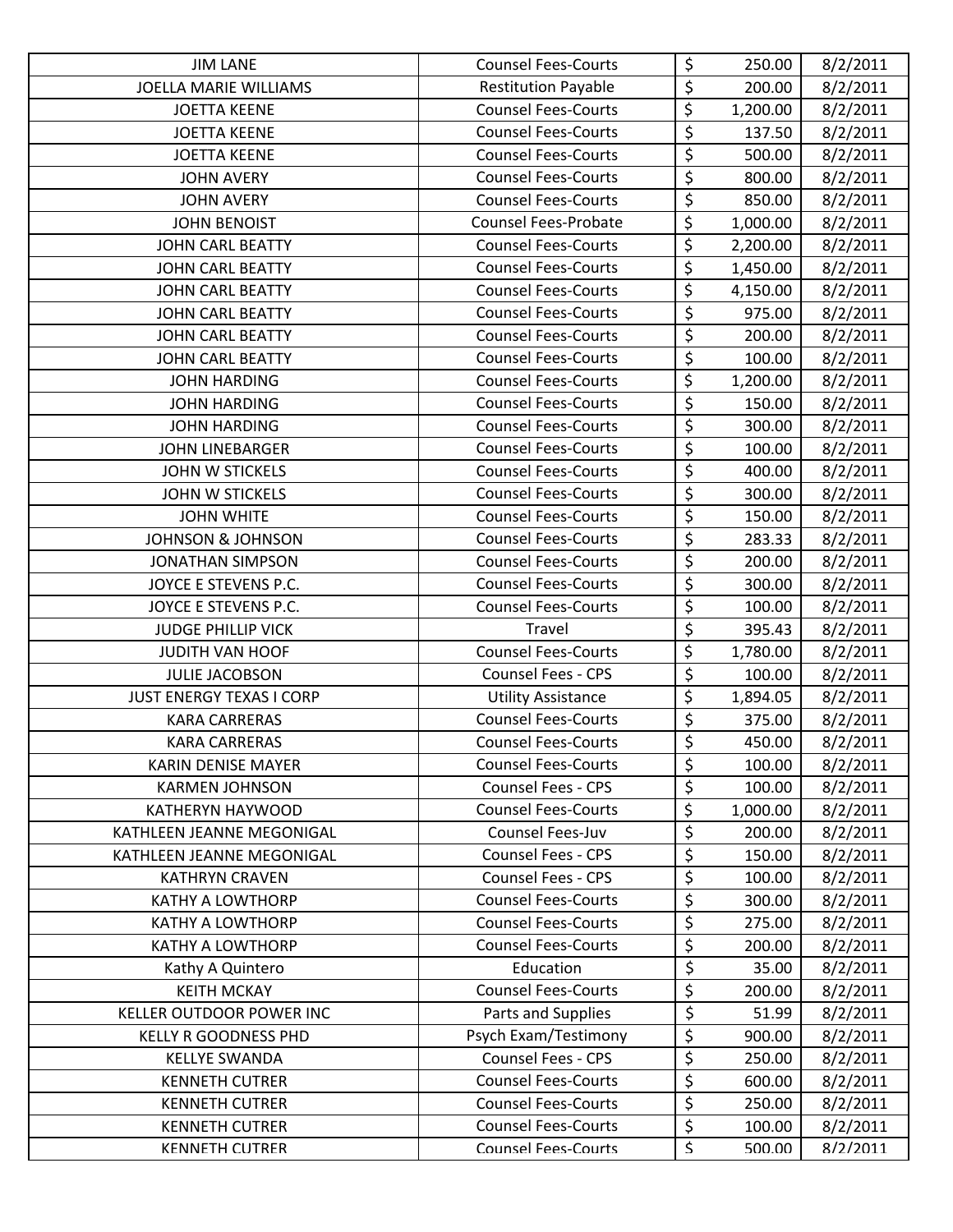| <b>KENNETH CUTRER</b>             | <b>Counsel Fees-Courts</b>  | \$                              | 125.00   | 8/2/2011 |
|-----------------------------------|-----------------------------|---------------------------------|----------|----------|
| <b>KENNETH CUTRER</b>             | <b>Counsel Fees-Courts</b>  | \$                              | 100.00   | 8/2/2011 |
| <b>KENNETH W MULLEN</b>           | <b>Counsel Fees-Courts</b>  | \$                              | 400.00   | 8/2/2011 |
| <b>KENNETH W MULLEN</b>           | <b>Counsel Fees-Courts</b>  | \$                              | 650.00   | 8/2/2011 |
| <b>KERRY YANEZ</b>                | <b>Counsel Fees-Courts</b>  | \$                              | 550.00   | 8/2/2011 |
| <b>KERRY YANEZ</b>                | <b>Counsel Fees-Courts</b>  | \$                              | 200.00   | 8/2/2011 |
| KILPATRICK INSURANCE AGNCY        | <b>Bonds</b>                | \$                              | 71.00    | 8/2/2011 |
| <b>KIM HAMILTON</b>               | <b>Counsel Fees-Courts</b>  | $\overline{\xi}$                | 600.00   | 8/2/2011 |
| <b>KIMBERLEY CAMPBELL</b>         | <b>Counsel Fees-Courts</b>  | $\overline{\xi}$                | 280.00   | 8/2/2011 |
| KIMBERLY A CHERRY                 | Reporter's Records          | \$                              | 302.67   | 8/2/2011 |
| KIMBERLY A CHERRY                 | Reporter's Records          | \$                              | 2,485.33 | 8/2/2011 |
| <b>KOBBY T WARREN</b>             | <b>Counsel Fees-Courts</b>  | \$                              | 600.00   | 8/2/2011 |
| KONICA MINOLTA BUSINESS SOLUTIONS | Capital Outlay-Furni        | \$                              | 5,953.00 | 8/2/2011 |
| <b>KROGER COMPANY</b>             | Food/Hygiene Assist         | $\overline{\xi}$                | 63.48    | 8/2/2011 |
| <b>KSM EXCHANGE LLC</b>           | Parts and Supplies          | \$                              | 3,819.17 | 8/2/2011 |
| <b>KSM EXCHANGE LLC</b>           | Parts and Supplies          | \$                              | 253.56   | 8/2/2011 |
| <b>KSM EXCHANGE LLC</b>           | Education                   | $\overline{\varsigma}$          | 457.80   | 8/2/2011 |
| <b>KSM EXCHANGE LLC</b>           | Capital Outlay Low V        | \$                              | 7,055.12 | 8/2/2011 |
| <b>KSM EXCHANGE LLC</b>           | Non-Track Equipment         | \$                              | 3,202.05 | 8/2/2011 |
| <b>KYLE ANDREW WILLIAMS</b>       | Investigative               | $\overline{\varsigma}$          | 200.00   | 8/2/2011 |
| KYO-YA HOTELS & RESORTS LP        | Prepaid - Travel            | $\overline{\boldsymbol{\zeta}}$ | 328.25   | 8/2/2011 |
| <b>LACY BRITTEN</b>               | Counsel Fees - CPS          | \$                              | 100.00   | 8/2/2011 |
| LANGUAGE LINE SERVICES INC        | <b>Professional Service</b> | $\overline{\varsigma}$          | 45.95    | 8/2/2011 |
| <b>LARISSA MILBY</b>              | Clothing                    | $\overline{\xi}$                | 97.94    | 8/2/2011 |
| LASERLINK INTERNATIONAL INC       | Sheriff Inventory           | \$                              | 474.00   | 8/2/2011 |
| LASERLINK INTERNATIONAL INC       | <b>Supplies</b>             | \$                              | 158.00   | 8/2/2011 |
| LASERLINK INTERNATIONAL INC       | <b>Supplies</b>             | $\overline{\xi}$                | 89.00    | 8/2/2011 |
| LASERLINK INTERNATIONAL INC       | <b>Supplies</b>             | \$                              | 1,203.00 | 8/2/2011 |
| LASERLINK INTERNATIONAL INC       | <b>Computer Supplies</b>    | \$                              | 488.00   | 8/2/2011 |
| LASERLINK INTERNATIONAL INC       | Supplies                    | \$                              | 244.00   | 8/2/2011 |
| LASERLINK INTERNATIONAL INC       | <b>Supplies</b>             | $\overline{\xi}$                | 165.00   | 8/2/2011 |
| LASERLINK INTERNATIONAL INC       | <b>Supplies</b>             | \$                              | 224.00   | 8/2/2011 |
| LAST GROUP ENTERPRISES INC        | Sheriff Inventory           | \$                              | 1,275.00 | 8/2/2011 |
| <b>LAURA DENISE TUNNE</b>         | <b>Restitution Payable</b>  | $\overline{\boldsymbol{\zeta}}$ | 30.00    | 8/2/2011 |
| LAW OFFICE EDWARD E CASTILLO PLLC | <b>Counsel Fees-Courts</b>  | \$                              | 1,075.00 | 8/2/2011 |
| LAW OFFICE EDWARD E CASTILLO PLLC | <b>Counsel Fees-Courts</b>  | \$                              | 300.00   | 8/2/2011 |
| LAW OFFICE EDWARD E CASTILLO PLLC | <b>Counsel Fees-Courts</b>  | \$                              | 425.00   | 8/2/2011 |
| LAW OFFICE EDWARD E CASTILLO PLLC | <b>Counsel Fees-Courts</b>  | \$                              | 575.00   | 8/2/2011 |
| LAW OFFICE OF ALEXANDER KIM       | <b>Counsel Fees-Courts</b>  | \$                              | 475.00   | 8/2/2011 |
| LAW OFFICE OF ALEXANDER KIM       | <b>Counsel Fees-Courts</b>  | \$                              | 1,100.00 | 8/2/2011 |
| LAW OFFICE OF ALEXANDER KIM       | <b>Counsel Fees-Courts</b>  | \$                              | 200.00   | 8/2/2011 |
| LAW OFFICE OF ALEXANDER KIM       | <b>Counsel Fees-Courts</b>  | \$                              | 525.00   | 8/2/2011 |
| LAW OFFICE OF BRADLEY L CLARK PC  | Counsel Fees - CPS          | \$                              | 100.00   | 8/2/2011 |
| LAW OFFICE OF GARY L NICKELSON    | <b>Counsel Fees-Courts</b>  | \$                              | 1,200.00 | 8/2/2011 |
| LAW OFFICE OF JO AN G ASHLEY      | Counsel Fees - CPS          | \$                              | 100.00   | 8/2/2011 |
| LAW OFFICE OF KEE A ABLES PC      | Counsel Fees-Juv            | \$                              | 100.00   | 8/2/2011 |
| LAW OFFICE OF KEE A ABLES PC      | <b>Counsel Fees - CPS</b>   | \$                              | 200.00   | 8/2/2011 |
| LAW OFFICE OF LORI A SPEARMAN PC  | <b>Counsel Fees-Courts</b>  | \$                              | 750.00   | 8/2/2011 |
| LAW OFFICF OF LORI A SPFARMAN PC  | <b>Counsel Fees-Courts</b>  | $\boldsymbol{\mathsf{S}}$       | 460.00   | 8/2/2011 |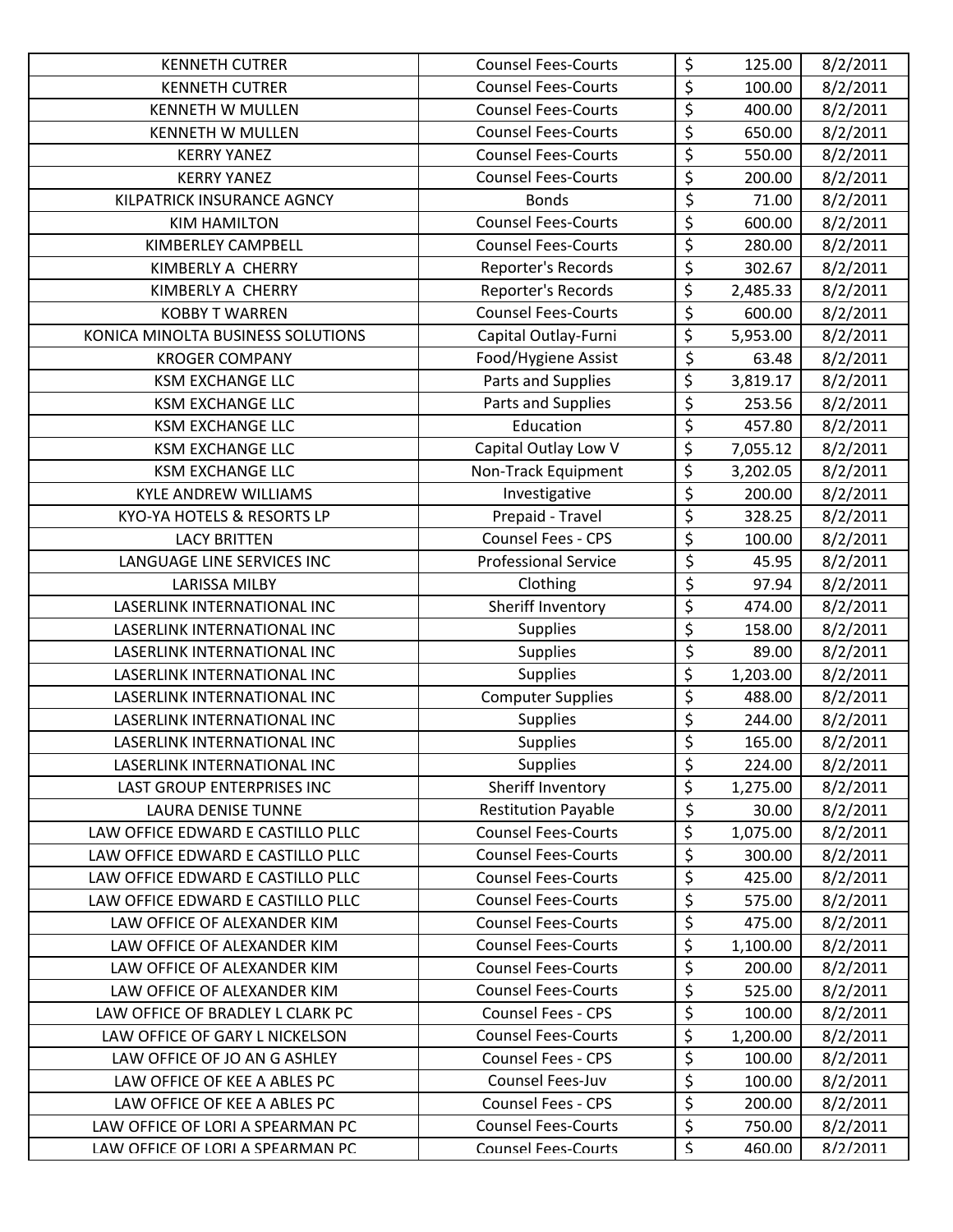| LEARNING TREE INTERNATIONAL USA INC | Tuition C/room Train        | \$                     | 13,229.00  | 8/2/2011 |
|-------------------------------------|-----------------------------|------------------------|------------|----------|
| <b>LEON REED JR</b>                 | <b>Counsel Fees-Courts</b>  | \$                     | 1,225.00   | 8/2/2011 |
| <b>LESLIE J BURGOYNE</b>            | <b>Counsel Fees - CPS</b>   | $\overline{\xi}$       | 100.00     | 8/2/2011 |
| <b>LESLIE JOHNS</b>                 | <b>Counsel Fees-Courts</b>  | $\overline{\xi}$       | 350.00     | 8/2/2011 |
| <b>LESLIE JOHNS</b>                 | <b>Counsel Fees-Courts</b>  | \$                     | 300.00     | 8/2/2011 |
| LESLIE JOHNS                        | <b>Counsel Fees-Courts</b>  | $\overline{\xi}$       | 200.00     | 8/2/2011 |
| <b>LEX JOHNSTON</b>                 | <b>Counsel Fees-Courts</b>  | \$                     | 300.00     | 8/2/2011 |
| <b>LEX JOHNSTON</b>                 | <b>Counsel Fees-Courts</b>  | $\overline{\xi}$       | 450.00     | 8/2/2011 |
| <b>LISA HOOBLER</b>                 | <b>Counsel Fees-Courts</b>  | \$                     | 3,820.00   | 8/2/2011 |
| <b>LISA HOOBLER</b>                 | <b>Counsel Fees-Courts</b>  | \$                     | 322.50     | 8/2/2011 |
| Lisa McKamie-Muttiah                | Travel                      | \$                     | 10.00      | 8/2/2011 |
| <b>LISA MORTON</b>                  | Reporter's Records          | \$                     | 1,540.00   | 8/2/2011 |
| LISA MULLEN                         | <b>Counsel Fees-Courts</b>  | \$                     | 650.00     | 8/2/2011 |
| <b>LISA MULLEN</b>                  | <b>Counsel Fees-Courts</b>  | \$                     | 575.00     | 8/2/2011 |
| LOI & ASSOCIATES PLLC               | <b>Counsel Fees-Courts</b>  | $\overline{\xi}$       | 200.00     | 8/2/2011 |
| <b>LOIS CANTRELL</b>                | Clothing                    | \$                     | 82.75      | 8/2/2011 |
| <b>LORAINE POWERS</b>               | Clothing                    | \$                     | 417.69     | 8/2/2011 |
| <b>LORIE GRAHAM</b>                 | Reporter's Records          | \$                     | 2,224.00   | 8/2/2011 |
| LOWE'S                              | Field Equip&Supplies        | \$                     | 11.94      | 8/2/2011 |
| LOWE'S                              | <b>Building Maintenance</b> | \$                     | 132.00     | 8/2/2011 |
| M TRENT LOFTIN                      | <b>Counsel Fees-Courts</b>  | \$                     | 400.00     | 8/2/2011 |
| <b>M TRENT LOFTIN</b>               | <b>Counsel Fees-Courts</b>  | $\overline{\xi}$       | 300.00     | 8/2/2011 |
| M TRENT LOFTIN                      | <b>Counsel Fees-Courts</b>  | \$                     | 400.00     | 8/2/2011 |
| M TRENT LOFTIN                      | <b>Counsel Fees-Courts</b>  | \$                     | 200.00     | 8/2/2011 |
| <b>MAMIE BUSH JOHNSON</b>           | <b>Counsel Fees-Courts</b>  | \$                     | 400.00     | 8/2/2011 |
| <b>MAMIE BUSH JOHNSON</b>           | <b>Counsel Fees-Courts</b>  | \$                     | 300.00     | 8/2/2011 |
| <b>MANATRON INC</b>                 | <b>Professional Service</b> | \$                     | 167,428.98 | 8/2/2011 |
| MANER FIRE EQUIPMENT, INC           | <b>Building Maintenance</b> | \$                     | 104.75     | 8/2/2011 |
| <b>MARC GAULT</b>                   | Counsel Fees - CPS          | $\overline{\xi}$       | 960.00     | 8/2/2011 |
| <b>MARC GAULT</b>                   | Cnsl Fees-Crim Appls        | \$                     | 1,710.00   | 8/2/2011 |
| MARK D SCOTT & ASSOCIATES           | <b>Counsel Fees-Courts</b>  | \$                     | 500.00     | 8/2/2011 |
| MARK D SCOTT & ASSOCIATES PLLC      | <b>Counsel Fees-Courts</b>  | \$                     | 500.00     | 8/2/2011 |
| MARK D SCOTT & ASSOCIATES PLLC      | <b>Counsel Fees-Courts</b>  | \$                     | 1,200.00   | 8/2/2011 |
| MARK D SCOTT & ASSOCIATES PLLC      | <b>Counsel Fees-Courts</b>  | $\overline{\varsigma}$ | 150.00     | 8/2/2011 |
| <b>MARK ROSTEET</b>                 | <b>Counsel Fees-Courts</b>  | \$                     | 400.00     | 8/2/2011 |
| <b>MARK ROSTEET</b>                 | <b>Counsel Fees-Courts</b>  | \$                     | 100.00     | 8/2/2011 |
| <b>MARK ROSTEET</b>                 | <b>Counsel Fees-Courts</b>  | \$                     | 100.00     | 8/2/2011 |
| MARRIOTT INTERNATIONAL INC          | Prepaid - Travel            | \$                     | 455.40     | 8/2/2011 |
| MARTIN EAGLE OIL COMPANY INC        | Gasoline Inventory          | \$                     | 16,827.55  | 8/2/2011 |
| MARTIN EAGLE OIL COMPANY INC        | Gasoline Inventory          | \$                     | 11,347.55  | 8/2/2011 |
| <b>MARY B THORNTON</b>              | <b>Counsel Fees-Courts</b>  | \$                     | 650.00     | 8/2/2011 |
| <b>MARY J YOUNG</b>                 | <b>Counsel Fees-Courts</b>  | \$                     | 775.00     | 8/2/2011 |
| MARY J YOUNG                        | <b>Counsel Fees-Courts</b>  | \$                     | 150.00     | 8/2/2011 |
| MARY J YOUNG                        | <b>Counsel Fees-Courts</b>  | \$                     | 175.00     | 8/2/2011 |
| <b>MARY J YOUNG</b>                 | <b>Counsel Fees-Courts</b>  | $\overline{\xi}$       | 260.00     | 8/2/2011 |
| <b>MARY R THOMSEN</b>               | <b>Counsel Fees - CPS</b>   | \$                     | 100.00     | 8/2/2011 |
| <b>MASSIE'S LOCKSMITH</b>           | <b>Building Maintenance</b> | \$                     | 163.50     | 8/2/2011 |
| MASTERCRAFT BUSINESS FORMS INC      | <b>Supplies</b>             | $\overline{\xi}$       | 264.00     | 8/2/2011 |
| MAXIM HFALTHCARF SFRVICES INC       | <b>Professional Service</b> | Ś.                     | 1.240.00   | 8/2/2011 |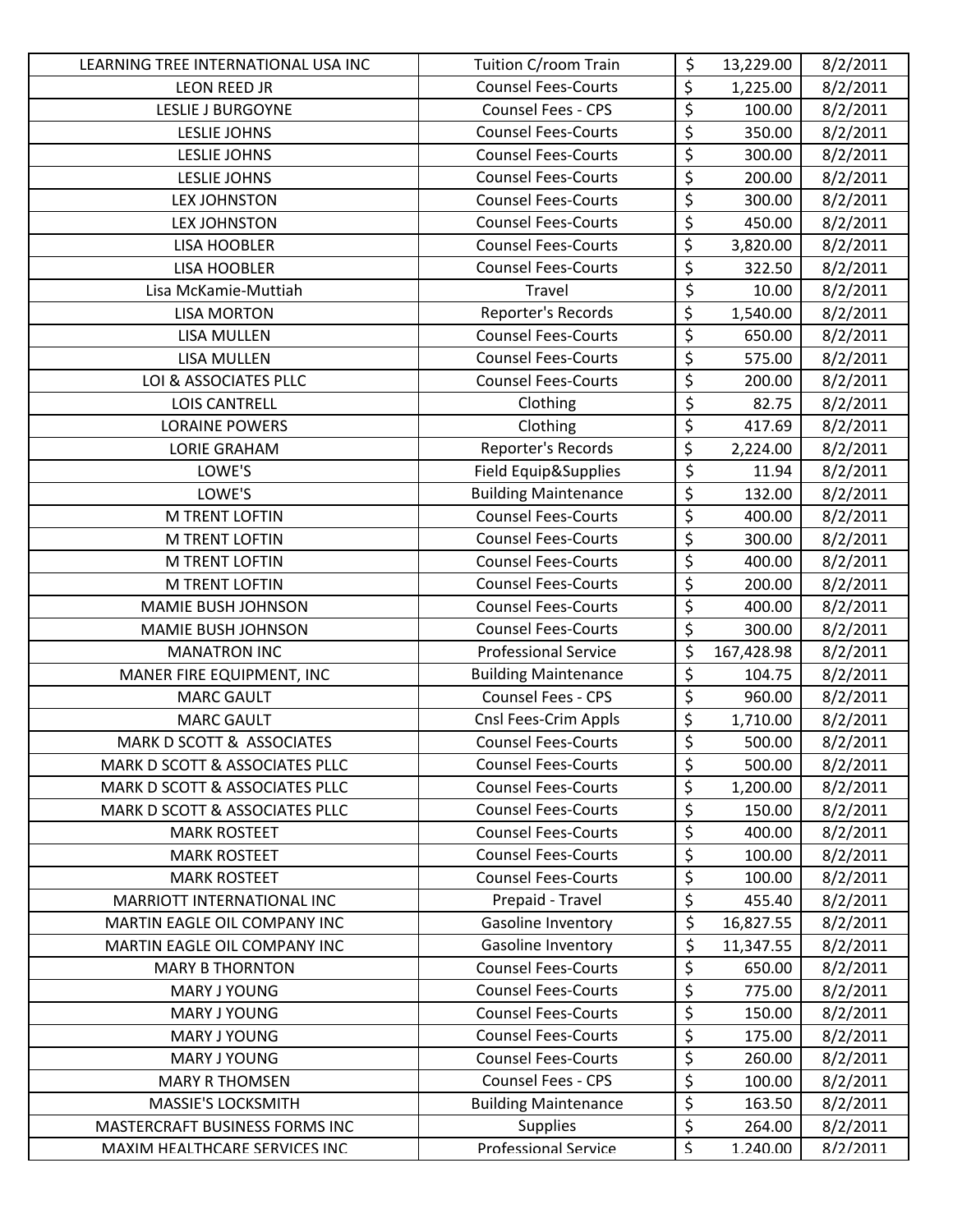| MCCLENDON CONSTRUCTION CO INC.      | Non-Track Const/Bldg       | \$                              | 50,954.58 | 8/2/2011 |
|-------------------------------------|----------------------------|---------------------------------|-----------|----------|
| MCQUAY INTERNATIONAL                | A/C Maint Contract         | \$                              | 2,191.50  | 8/2/2011 |
| MCQUAY INTERNATIONAL                | A/C Maint Contract         | $\overline{\xi}$                | 985.00    | 8/2/2011 |
| MCQUAY INTERNATIONAL                | A/C Maint Contract         | \$                              | 349.50    | 8/2/2011 |
| MCQUAY INTERNATIONAL                | A/C Maint Contract         | \$                              | 1,869.00  | 8/2/2011 |
| MCQUAY INTERNATIONAL                | A/C Maint Contract         | \$                              | 985.00    | 8/2/2011 |
| MEDINA & MEDINA INC                 | Central Garage Inv         | \$                              | 650.00    | 8/2/2011 |
| MEDINA & MEDINA INC                 | Central Garage Inv         | $\overline{\xi}$                | 128.00    | 8/2/2011 |
| <b>MELISSA L HAMRICK</b>            | <b>Counsel Fees-Courts</b> | $\overline{\xi}$                | 200.00    | 8/2/2011 |
| <b>MELISSA L HAMRICK</b>            | <b>Counsel Fees-Courts</b> | $\overline{\xi}$                | 100.00    | 8/2/2011 |
| MEMBER'S BUILDING MAINTENANCE LTD   | <b>Custodian Services</b>  | \$                              | 925.98    | 8/2/2011 |
| MEMBER'S BUILDING MAINTENANCE LTD   | <b>Custodian Services</b>  | \$                              | 4,938.56  | 8/2/2011 |
| MEMBER'S BUILDING MAINTENANCE LTD   | <b>Custodian Services</b>  | \$                              | 1,543.30  | 8/2/2011 |
| MEMBER'S BUILDING MAINTENANCE LTD   | <b>Custodian Services</b>  | \$                              | 2,465.77  | 8/2/2011 |
| MEMBER'S BUILDING MAINTENANCE LTD   | <b>Custodian Services</b>  | \$                              | 3,858.25  | 8/2/2011 |
| MEMBER'S BUILDING MAINTENANCE LTD   | <b>Custodian Services</b>  | $\overline{\xi}$                | 9,701.75  | 8/2/2011 |
| MEMBER'S BUILDING MAINTENANCE LTD   | <b>Custodian Services</b>  | $\overline{\varsigma}$          | 505.08    | 8/2/2011 |
| MEMBER'S BUILDING MAINTENANCE LTD   | <b>Custodian Services</b>  | \$                              | 7,688.44  | 8/2/2011 |
| MEMBER'S BUILDING MAINTENANCE LTD   | <b>Custodian Services</b>  | \$                              | 3,619.74  | 8/2/2011 |
| MEMBER'S BUILDING MAINTENANCE LTD   | <b>Custodian Services</b>  | \$                              | 1,543.30  | 8/2/2011 |
| MEMBER'S BUILDING MAINTENANCE LTD   | <b>Custodian Services</b>  | \$                              | 1,676.59  | 8/2/2011 |
| MEMBER'S BUILDING MAINTENANCE LTD   | <b>Custodian Services</b>  | \$                              | 1,234.64  | 8/2/2011 |
| MEMBER'S BUILDING MAINTENANCE LTD   | <b>Custodian Services</b>  | $\overline{\varsigma}$          | 694.49    | 8/2/2011 |
| MEMBER'S BUILDING MAINTENANCE LTD   | <b>Contract Labor</b>      | $\overline{\boldsymbol{\zeta}}$ | 2,478.83  | 8/2/2011 |
| MEMBER'S BUILDING MAINTENANCE LTD   | Contract Labor             | \$                              | 2,529.12  | 8/2/2011 |
| <b>MERRICK INC</b>                  | Lab Supplies               | \$                              | 530.00    | 8/2/2011 |
| METROPLEX SERVICE WELDING SUPPLY IN | Parts and Supplies         | \$                              | 73.65     | 8/2/2011 |
| MICHAEL SHAWN MATLOCK               | <b>Counsel Fees-Courts</b> | $\overline{\xi}$                | 200.00    | 8/2/2011 |
| MICHAEL SHAWN MATLOCK               | <b>Counsel Fees-Courts</b> | $\overline{\xi}$                | 100.00    | 8/2/2011 |
| MICHAEL SHAWN MATLOCK               | <b>Counsel Fees-Courts</b> | \$                              | 100.00    | 8/2/2011 |
| MICO INDUSTRIAL CORPORATION         | Asphalt-Rock/Hot Mix       | \$                              | 2,475.00  | 8/2/2011 |
| MIDWEST MEDICAL SUPPLY CO, LLC      | Lab Supplies               | \$                              | 372.48    | 8/2/2011 |
| MINICK LAW PC                       | <b>Counsel Fees-Courts</b> | \$                              | 475.00    | 8/2/2011 |
| MINICK LAW PC                       | <b>Counsel Fees-Courts</b> | \$                              | 125.00    | 8/2/2011 |
| MONICA CORREA                       | <b>Restitution Payable</b> | \$                              | 100.00    | 8/2/2011 |
| MONICA OLSON                        | <b>Counseling Services</b> | \$                              | 950.00    | 8/2/2011 |
| MOORE MEDICAL LLC                   | Sheriff Inventory          | \$                              | 1,100.00  | 8/2/2011 |
| MOORE MEDICAL LLC                   | Lab Supplies               | $\overline{\varsigma}$          | 154.00    | 8/2/2011 |
| MOORE MEDICAL LLC                   | Lab Supplies               | \$                              | 151.90    | 8/2/2011 |
| MORITZ CHEVROLET CHRYSLER           | Central Garage Inv         | \$                              | 39.69     | 8/2/2011 |
| <b>MORTECH MFG</b>                  | Lab Supplies               | \$                              | 650.11    | 8/2/2011 |
| MOSES PALMER AND HOWELL LLP         | <b>Counsel Fees-Courts</b> | \$                              | 680.00    | 8/2/2011 |
| Mr Carnelius L Carey                | Transportation             | \$                              | 34.47     | 8/2/2011 |
| Mr David M Curl                     | Postage                    | \$                              | 26.85     | 8/2/2011 |
| Mr Donald J Cosby                   | Education                  | \$                              | 849.00    | 8/2/2011 |
| Mr Douglas Fabio                    | Education                  | \$                              | 35.00     | 8/2/2011 |
| Mr Edward L Haidusek                | Education                  | \$                              | 3.58      | 8/2/2011 |
| Mr G K Maenius                      | Travel                     | \$                              | 1,667.99  | 8/2/2011 |
| Mr Greg L Sumnter                   | Travel                     | $\overline{\mathsf{S}}$         | 504.63    | 8/2/2011 |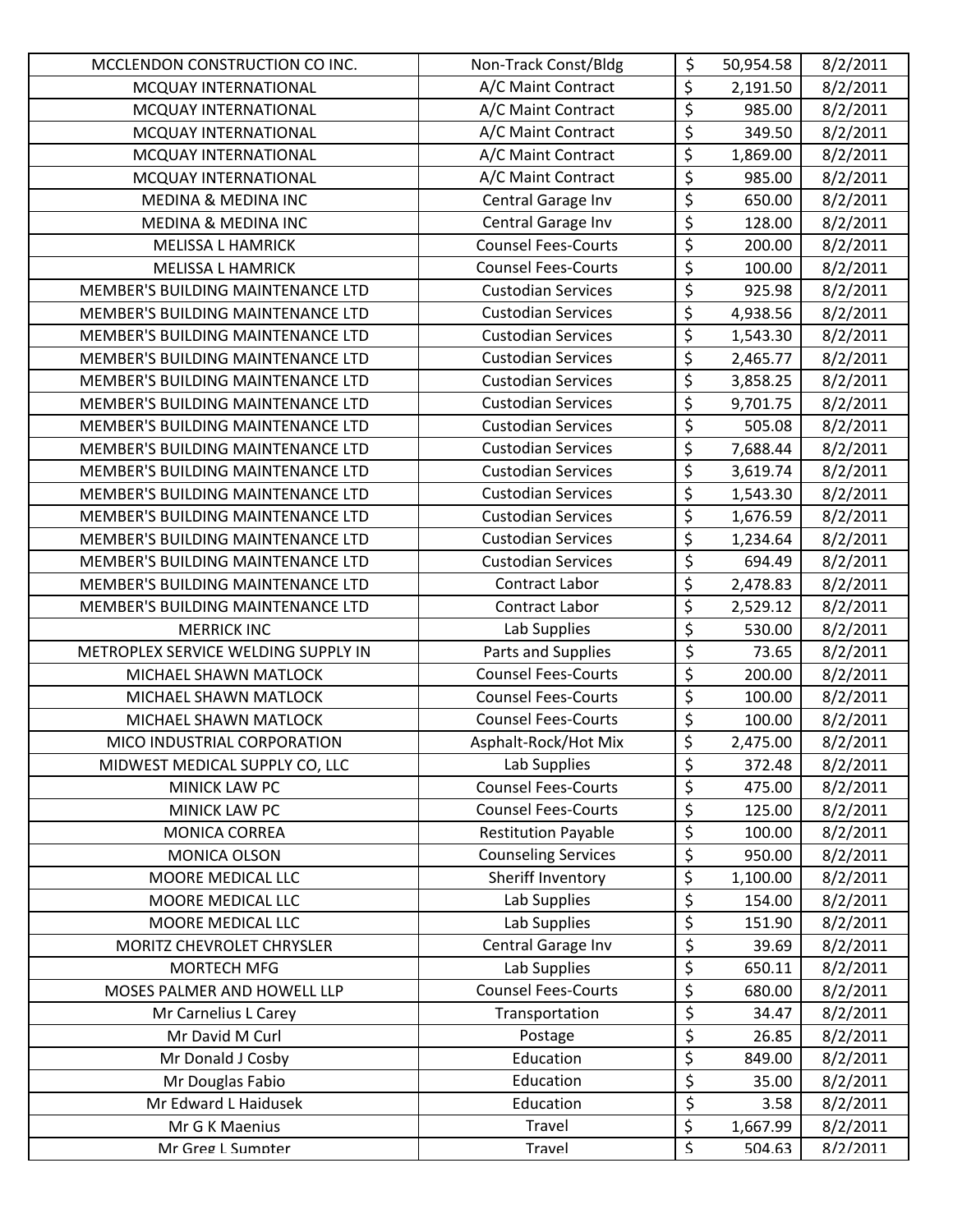| Mr Jerry L Robinson                 | Education                   | \$                        | 100.00    | 8/2/2011 |
|-------------------------------------|-----------------------------|---------------------------|-----------|----------|
| Mr Joe Shannon                      | Travel                      | \$                        | 509.92    | 8/2/2011 |
| Mr Mark G Diebold                   | Education                   | \$                        | 30.00     | 8/2/2011 |
| Mr Roy C Brooks                     | Travel                      | \$                        | 328.03    | 8/2/2011 |
| Mr Scott A Adamie                   | Education                   | \$                        | 20.00     | 8/2/2011 |
| MRS BAIRD'S BAKERIES INC            | Food                        | \$                        | 58.02     | 8/2/2011 |
| Ms Amy D Dinwiddie                  | Education                   | \$                        | 16.00     | 8/2/2011 |
| Ms Ann C Smith                      | Education                   | \$                        | 35.00     | 8/2/2011 |
| Ms Beryl L Landry                   | Lab Supplies                | \$                        | 14.86     | 8/2/2011 |
| Ms Blanca E Burciaga                | Travel                      | \$                        | 198.50    | 8/2/2011 |
| Ms Cynthia Bryant                   | Education                   | \$                        | 594.16    | 8/2/2011 |
| Ms Dana Tarter                      | Volunteer Program           | \$                        | 118.14    | 8/2/2011 |
| Ms Dorothy A Starr                  | Travel                      | \$                        | 260.00    | 8/2/2011 |
| Ms Jaclyn Harlos                    | Education                   | \$                        | 140.00    | 8/2/2011 |
| Ms Jill C LeClair                   | Education                   | \$                        | 10.00     | 8/2/2011 |
| Ms Kimberly K Brown                 | Education                   | \$                        | 593.36    | 8/2/2011 |
| Ms Lisa A Callaghan                 | Education                   | \$                        | 172.00    | 8/2/2011 |
| Ms Margie S Drake                   | Prepaid - Travel            | \$                        | 120.00    | 8/2/2011 |
| Ms Margie S Drake                   | Travel                      | \$                        | 165.70    | 8/2/2011 |
| Ms Mary E Caroe                     | Education                   | \$                        | 72.00     | 8/2/2011 |
| Ms Mary E Caroe                     | Education                   | \$                        | 62.00     | 8/2/2011 |
| Ms Roberta L O'Hara                 | Education                   | \$                        | 140.00    | 8/2/2011 |
| Ms Sharon A Louise                  | Travel                      | \$                        | 176.06    | 8/2/2011 |
| Nancy A Sandacz                     | Food                        | \$                        | 12.74     | 8/2/2011 |
| <b>NANCY RUTH DEWEES</b>            | <b>Counsel Fees - CPS</b>   | \$                        | 100.00    | 8/2/2011 |
| NATHERRAL J WASHINGTON              | <b>Counsel Fees-Courts</b>  | \$                        | 1,050.00  | 8/2/2011 |
| NATHERRAL J WASHINGTON              | <b>Counsel Fees-Courts</b>  | \$                        | 100.00    | 8/2/2011 |
| NATHERRAL J WASHINGTON              | <b>Counsel Fees-Courts</b>  | \$                        | 100.00    | 8/2/2011 |
| <b>NAVID ALBAND</b>                 | <b>Counsel Fees-Courts</b>  | \$                        | 1,700.00  | 8/2/2011 |
| <b>NELLIE SEARLES</b>               | Clothing                    | \$                        | 125.00    | 8/2/2011 |
| <b>NELON LAW GROUP PLLC</b>         | <b>Counsel Fees-Courts</b>  | \$                        | 300.00    | 8/2/2011 |
| <b>NELON LAW GROUP PLLC</b>         | <b>Counsel Fees-Courts</b>  | \$                        | 180.00    | 8/2/2011 |
| NETA SCIENTIFIC INC                 | Lab Supplies                | \$                        | 316.00    | 8/2/2011 |
| NEVILL BUSINESS MACHINES INC        | <b>Equipment Maint</b>      | \$                        | 89.00     | 8/2/2011 |
| NEVILL BUSINESS MACHINES INC        | <b>Equipment Maint</b>      | \$                        | 89.00     | 8/2/2011 |
| NEW HORIZONS RANCH & CENTER INC     | Clothing                    | \$                        | 194.92    | 8/2/2011 |
| NEXUS RECOVERY CENTER INC           | <b>Residential Servc</b>    | \$                        | 1,599.90  | 8/2/2011 |
| NICA-NORTHSIDE INTER-CHURCH AGENCY  | <b>Subrecipient Service</b> | \$                        | 97.98     | 8/2/2011 |
| NICHOLAS GREGORY DAVIS              | <b>Counsel Fees-Courts</b>  | \$                        | 650.00    | 8/2/2011 |
| NIZAM PEERWANI, M.D., P.A.          | Misc Payable                | \$                        | 13,825.00 | 8/2/2011 |
| NORTH TEXAS JUSTICE OF THE          | Education                   | \$                        | 100.00    | 8/2/2011 |
| NORTHCREST/SHADYWOOD PARTNERS LP    | Rent Sub to L'Iords         | \$                        | 650.00    | 8/2/2011 |
| NORTHCREST/SHADYWOOD PARTNERS LP    | Rent Sub/Dep L'Iords        | \$                        | 100.00    | 8/2/2011 |
| <b>NOVARAD CORP</b>                 | <b>Equipment Maint</b>      | \$                        | 2,588.00  | 8/2/2011 |
| NOVARTIS VACCINES & DIAGNASTICS INC | <b>Medical Supplies</b>     | \$                        | 216.30    | 8/2/2011 |
| OCCUPATIONAL HEALTH CENTERS SW      | <b>Employee Physicals</b>   | \$                        | 3,302.50  | 8/2/2011 |
| <b>OCE-USA INC</b>                  | <b>Equipment Maint</b>      | \$                        | 709.85    | 8/2/2011 |
| <b>OCE-USA INC</b>                  | <b>Equipment Maint</b>      | \$                        | 4,756.23  | 8/2/2011 |
| OCF-USA INC                         | <b>Fauinment Maint</b>      | $\boldsymbol{\mathsf{S}}$ | 3.463.95  | 8/2/2011 |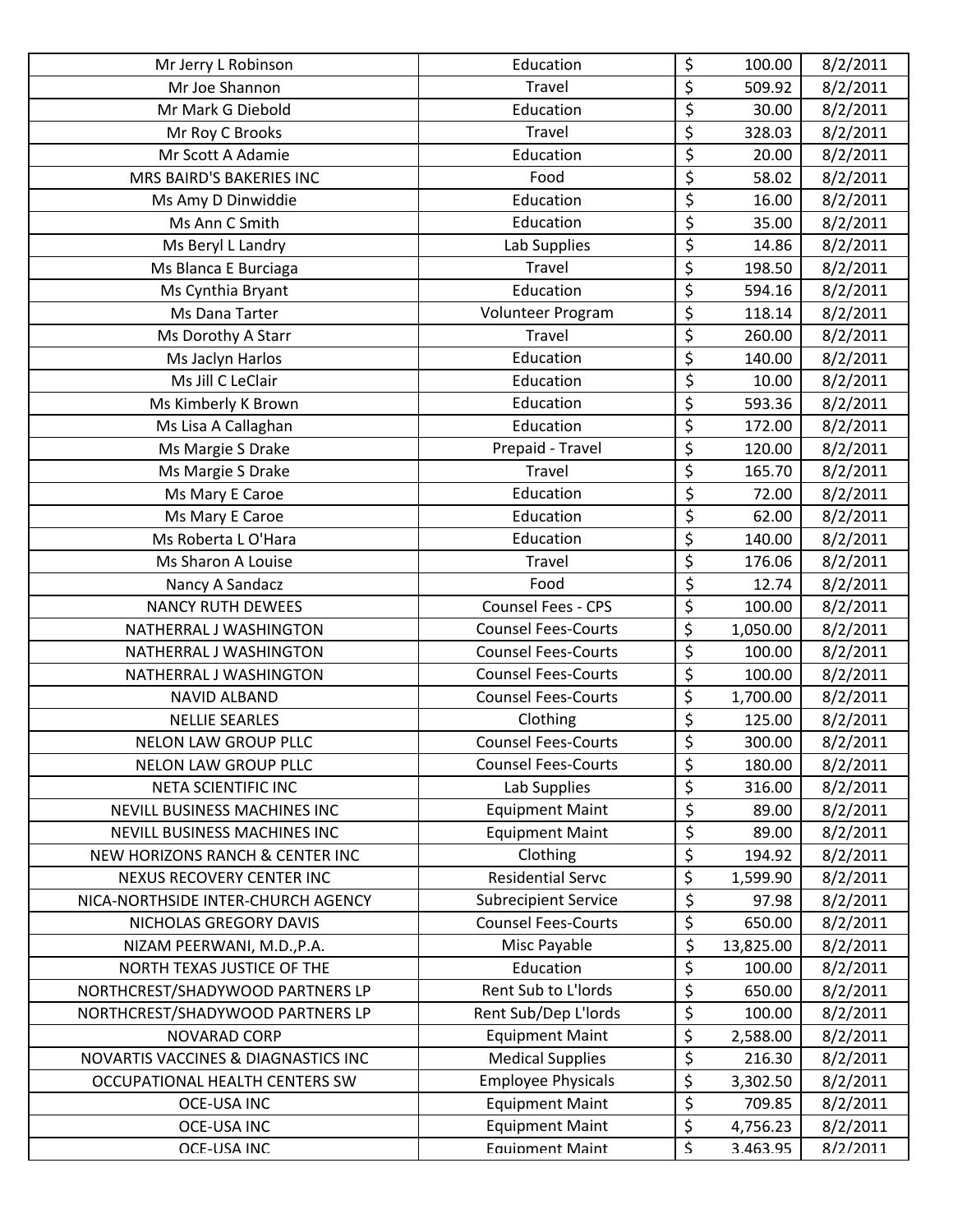| <b>OKEY AKPOM</b>                   | <b>Counsel Fees-Courts</b>  | \$                              | 350.00   | 8/2/2011 |
|-------------------------------------|-----------------------------|---------------------------------|----------|----------|
| <b>OKEY AKPOM</b>                   | <b>Counsel Fees-Courts</b>  | \$                              | 275.00   | 8/2/2011 |
| <b>OLAMETER CORPORATION</b>         | <b>Building Maintenance</b> | \$                              | 296.75   | 8/2/2011 |
| <b>OLMSTED-KIRK PAPER CO</b>        | <b>Graphics Inventory</b>   | \$                              | 962.24   | 8/2/2011 |
| O'REILLY AUTO PARTS                 | Central Garage Inv          | \$                              | 177.68   | 8/2/2011 |
| O'REILLY AUTO PARTS                 | Parts and Supplies          | $\overline{\xi}$                | 378.35   | 8/2/2011 |
| O'REILLY AUTO PARTS                 | <b>Small Tools</b>          | \$                              | 59.99    | 8/2/2011 |
| O'REILLY AUTO PARTS                 | Grease and Oil              | $\overline{\xi}$                | 15.16    | 8/2/2011 |
| <b>OVERHEAD DOOR</b>                | <b>Building Maintenance</b> | $\overline{\xi}$                | 470.00   | 8/2/2011 |
| <b>OZARKA DRINKING WATER</b>        | <b>Supplies</b>             | \$                              | 9.10     | 8/2/2011 |
| <b>OZARKA DRINKING WATER</b>        | Health Promo Pgrm           | $\overline{\xi}$                | 44.81    | 8/2/2011 |
| P MICHAEL SCHNEIDER LAW FIRM PC     | <b>Counsel Fees-Courts</b>  | \$                              | 250.00   | 8/2/2011 |
| P MICHAEL SCHNEIDER LAW FIRM PC     | <b>Counsel Fees-Courts</b>  | $\overline{\xi}$                | 125.00   | 8/2/2011 |
| P MICHAEL SCHNEIDER LAW FIRM PC     | <b>Counsel Fees-Courts</b>  | \$                              | 375.00   | 8/2/2011 |
| P.I.E. MANAGEMENT LLC               | <b>Contract Labor</b>       | \$                              | 4,020.98 | 8/2/2011 |
| P.I.E. MANAGEMENT LLC               | Contract Labor              | \$                              | 662.40   | 8/2/2011 |
| PAMELA S FERNANDEZ                  | <b>Counsel Fees-Courts</b>  | $\overline{\varsigma}$          | 925.00   | 8/2/2011 |
| PAMELA S FERNANDEZ                  | <b>Counsel Fees-Courts</b>  | \$                              | 1,200.00 | 8/2/2011 |
| PARKER ELECTRIC                     | <b>Building Maintenance</b> | \$                              | 1,543.87 | 8/2/2011 |
| <b>PARKER ELECTRIC</b>              | <b>Building Maintenance</b> | \$                              | 2,055.07 | 8/2/2011 |
| PARTHENON HOSPITALTY LTD            | Education                   | $\overline{\boldsymbol{\zeta}}$ | 416.77   | 8/2/2011 |
| PATRICIA L SUMMERS                  | Counsel Fees - CPS          | \$                              | 300.00   | 8/2/2011 |
| PATRICIA MARGARET MCBRIDE           | <b>Counsel Fees-Courts</b>  | $\overline{\varsigma}$          | 500.00   | 8/2/2011 |
| PATRICIA MARGARET MCBRIDE           | <b>Counsel Fees-Courts</b>  | $\overline{\boldsymbol{\zeta}}$ | 125.00   | 8/2/2011 |
| PATRICIA MARGARET MCBRIDE           | <b>Counsel Fees-Courts</b>  | \$                              | 300.00   | 8/2/2011 |
| PATRICK CURRAN                      | <b>Counsel Fees-Courts</b>  | \$                              | 400.00   | 8/2/2011 |
| PATRICK CURRAN                      | <b>Counsel Fees-Courts</b>  | \$                              | 2,935.00 | 8/2/2011 |
| <b>PATRICK CURRAN</b>               | <b>Counsel Fees-Courts</b>  | \$                              | 200.00   | 8/2/2011 |
| PATRICK R MCCARTY                   | <b>Counsel Fees-Courts</b>  | \$                              | 350.00   | 8/2/2011 |
| PATRICK S DOHONEY & ASSOCIATES PLLC | <b>Counsel Fees-Courts</b>  | \$                              | 550.00   | 8/2/2011 |
| PATTY TILLMAN                       | <b>Counsel Fees-Courts</b>  | $\overline{\xi}$                | 525.00   | 8/2/2011 |
| PATTY TILLMAN                       | <b>Counsel Fees-Courts</b>  | \$                              | 510.00   | 8/2/2011 |
| PATTY TILLMAN                       | <b>Counsel Fees-Courts</b>  | \$                              | 240.00   | 8/2/2011 |
| PATTY TILLMAN                       | <b>Counsel Fees-Courts</b>  | $\overline{\varsigma}$          | 100.00   | 8/2/2011 |
| PAUL B ROTHBAND JR                  | <b>Counsel Fees-Courts</b>  | \$                              | 435.00   | 8/2/2011 |
| PAUL B ROTHBAND JR                  | <b>Counsel Fees-Courts</b>  | \$                              | 145.00   | 8/2/2011 |
| PAUL B ROTHBAND JR                  | <b>Counsel Fees-Courts</b>  | \$                              | 100.00   | 8/2/2011 |
| PAUL B ROTHBAND JR                  | <b>Counsel Fees-Courts</b>  | \$                              | 250.00   | 8/2/2011 |
| PAUL CONNER                         | <b>Counsel Fees-Courts</b>  | \$                              | 980.00   | 8/2/2011 |
| PAUL CONNER                         | <b>Counsel Fees-Courts</b>  | \$                              | 1,590.00 | 8/2/2011 |
| PAUL CONNER                         | <b>Counsel Fees-Courts</b>  | \$                              | 100.00   | 8/2/2011 |
| PAUL LEWALLEN                       | <b>Counsel Fees-Courts</b>  | \$                              | 900.00   | 8/2/2011 |
| PAUL LEWALLEN                       | <b>Counsel Fees-Courts</b>  | \$                              | 400.00   | 8/2/2011 |
| PAUL V PREVITE                      | <b>Counsel Fees-Courts</b>  | \$                              | 100.00   | 8/2/2011 |
| PAULA FOREMAN                       | Clothing                    | \$                              | 108.31   | 8/2/2011 |
| PC MALL GOV INC                     | <b>Supplies</b>             | \$                              | 574.55   | 8/2/2011 |
| PELICAN BAY UTILITY CO.             | <b>Utility Assistance</b>   | \$                              | 94.17    | 8/2/2011 |
| PENGAD INC                          | <b>Supplies</b>             | \$                              | 74.42    | 8/2/2011 |
| PERFECTION CHILDREN SERVICES        | <b>Foster Home Care</b>     | $\boldsymbol{\mathsf{S}}$       | 474.24   | 8/2/2011 |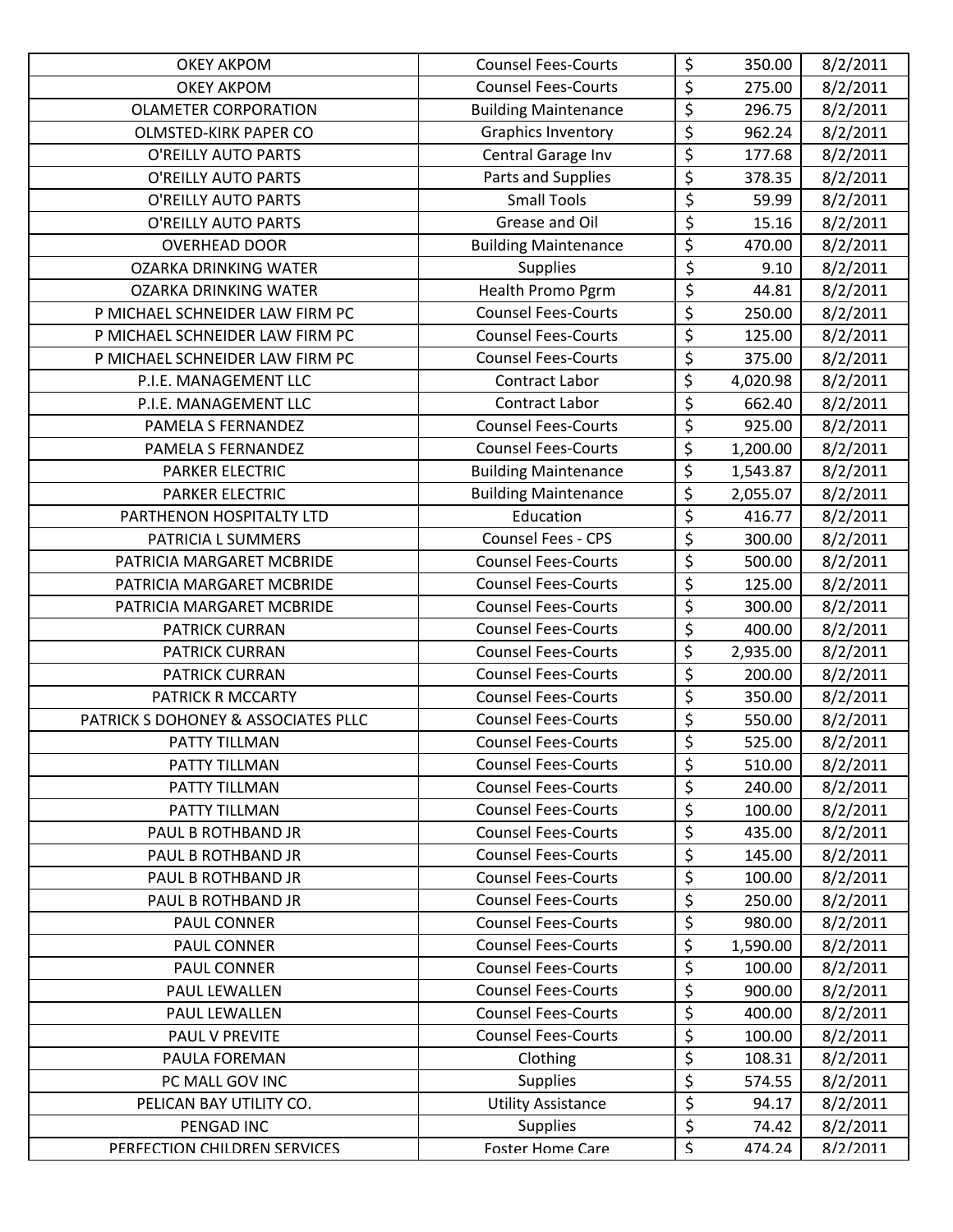| PHILLIP'S LAWN SPRINKLER CO       | Landscaping Expense         | \$                              | 144.89    | 8/2/2011 |
|-----------------------------------|-----------------------------|---------------------------------|-----------|----------|
| PIA R. RODRIGUEZ                  | <b>Counsel Fees-Courts</b>  | $\overline{\varsigma}$          | 500.00    | 8/2/2011 |
| PIA R. RODRIGUEZ                  | <b>Counsel Fees-Courts</b>  | $\overline{\xi}$                | 600.00    | 8/2/2011 |
| PIA R. RODRIGUEZ                  | <b>Counsel Fees-Courts</b>  | $\overline{\boldsymbol{\zeta}}$ | 500.00    | 8/2/2011 |
| PIA R. RODRIGUEZ                  | <b>Counsel Fees-Courts</b>  | $\overline{\xi}$                | 250.00    | 8/2/2011 |
| PIA R. RODRIGUEZ                  | <b>Counsel Fees-Courts</b>  | $\overline{\varsigma}$          | 350.00    | 8/2/2011 |
| PIA R. RODRIGUEZ                  | <b>Counsel Fees-Courts</b>  | \$                              | 200.00    | 8/2/2011 |
| PIA R. RODRIGUEZ                  | <b>Counsel Fees-Courts</b>  | $\overline{\xi}$                | 100.00    | 8/2/2011 |
| PIA R. RODRIGUEZ                  | <b>Counsel Fees-Courts</b>  | \$                              | 1,125.00  | 8/2/2011 |
| PIA R. RODRIGUEZ                  | <b>Counsel Fees-Courts</b>  | \$                              | 200.00    | 8/2/2011 |
| POLLOCK PAPER DISTRIBUTORS        | <b>Supplies</b>             | \$                              | 14.80     | 8/2/2011 |
| POLLOCK PAPER DISTRIBUTORS        | <b>Supplies</b>             | \$                              | 29.60     | 8/2/2011 |
| POLLOCK PAPER DISTRIBUTORS        | Kitchen Supplies            | \$                              | 291.28    | 8/2/2011 |
| POLYGRAPH SCIENCE CENTER          | <b>Professional Service</b> | \$                              | 1,332.00  | 8/2/2011 |
| PREFERRED OFFICE PRODUCTS INC     | <b>Photo Processing</b>     | $\overline{\xi}$                | 420.00    | 8/2/2011 |
| PRESBYTERIAN CHILDREN'S HOMES AND | Clothing                    | $\overline{\varsigma}$          | 963.86    | 8/2/2011 |
| PRESSTEK INC                      | <b>Equipment Maint</b>      | \$                              | 526.57    | 8/2/2011 |
| PRIM CONSTRUCTION LLC             | Non-Track Const/Bldg        | \$                              | 66,305.78 | 8/2/2011 |
| PSC RECOVERY SYSTEMS              | <b>Building Maintenance</b> | \$                              | 1,001.88  | 8/2/2011 |
| PTS OF AMERICA LLC                | <b>Professional Service</b> | \$                              | 7,393.30  | 8/2/2011 |
| <b>QUEST DIAGNOSTICS INC</b>      | Laboratory Costs            | \$                              | 15.00     | 8/2/2011 |
| <b>QUEST DIAGNOSTICS INC</b>      | Laboratory Costs            | $\overline{\xi}$                | 135.50    | 8/2/2011 |
| QUICKSEARCH COM LLC               | <b>Background Check</b>     | $\overline{\xi}$                | 1,179.00  | 8/2/2011 |
| <b>RANDALL B MILLER</b>           | <b>Counsel Fees-Courts</b>  | \$                              | 437.50    | 8/2/2011 |
| <b>RANDALL B MILLER</b>           | <b>Counsel Fees-Courts</b>  | \$                              | 225.00    | 8/2/2011 |
| <b>RANDY W BOWERS</b>             | <b>Counsel Fees-Courts</b>  | \$                              | 650.00    | 8/2/2011 |
| RAUL NEVAREZ                      | <b>Counsel Fees-Courts</b>  | $\overline{\xi}$                | 100.00    | 8/2/2011 |
| RAY HALL JR                       | Counsel Fees - CPS          | \$                              | 2,315.00  | 8/2/2011 |
| RAYMOND DANIEL PC                 | <b>Counsel Fees-Courts</b>  | $\overline{\xi}$                | 400.00    | 8/2/2011 |
| <b>READ'S AUTO COLLISION</b>      | Vehicle Maintenance         | \$                              | 3,680.33  | 8/2/2011 |
| Rebecca L Grassl-Petersen         | Education                   | $\overline{\xi}$                | 38.00     | 8/2/2011 |
| RECEPT PHARMACY LP                | <b>Medical Supplies</b>     | \$                              | 973.42    | 8/2/2011 |
| RECEPT PHARMACY LP                | <b>Medical Supplies</b>     | \$                              | 531.58    | 8/2/2011 |
| RED DOG STUDIOS                   | Clothing                    | $\overline{\boldsymbol{\zeta}}$ | 82.35     | 8/2/2011 |
| <b>REEDER DISTRIBUTORS INC</b>    | Grease and Oil              | \$                              | 461.65    | 8/2/2011 |
| <b>REEDER DISTRIBUTORS INC</b>    | Grease and Oil              | \$                              | 1,021.90  | 8/2/2011 |
| <b>RELIANT ENERGY SERVICES</b>    | <b>Utility Assistance</b>   | \$                              | 1,394.54  | 8/2/2011 |
| RELIANT ENERGY SERVICES           | <b>Utility Assistance</b>   | \$                              | 283.01    | 8/2/2011 |
| <b>RELIANT ENERGY SERVICES</b>    | <b>Utility Assistance</b>   | \$                              | 1,342.66  | 8/2/2011 |
| <b>RELIANT ENERGY SERVICES</b>    | <b>Utility Assistance</b>   | \$                              | 408.79    | 8/2/2011 |
| <b>RELIANT ENERGY SERVICES</b>    | <b>Utility Assistance</b>   | \$                              | 845.50    | 8/2/2011 |
| RELIANT ENERGY SERVICES           | <b>Utility Assistance</b>   | \$                              | 275.52    | 8/2/2011 |
| <b>REXEL SUMMERS</b>              | <b>Building Maintenance</b> | \$                              | 115.89    | 8/2/2011 |
| REYNOLDS ASPHALT                  | Asphalt-Rock/Hot Mix        | \$                              | 2,170.28  | 8/2/2011 |
| RICHARD A HENDERSON PC            | <b>Counsel Fees-Courts</b>  | \$                              | 1,740.00  | 8/2/2011 |
| RICHARD A HENDERSON PC            | <b>Counsel Fees-Courts</b>  | \$                              | 2,830.00  | 8/2/2011 |
| RICHARD A HENDERSON PC            | <b>Counsel Fees-Courts</b>  | \$                              | 200.00    | 8/2/2011 |
| RICHARD A HENDERSON PC            | <b>Counsel Fees-Courts</b>  | $\overline{\xi}$                | 275.00    | 8/2/2011 |
| RICHARD A HENDERSON PC            | <b>Counsel Fees-Courts</b>  | $\boldsymbol{\mathsf{S}}$       | 700.00    | 8/2/2011 |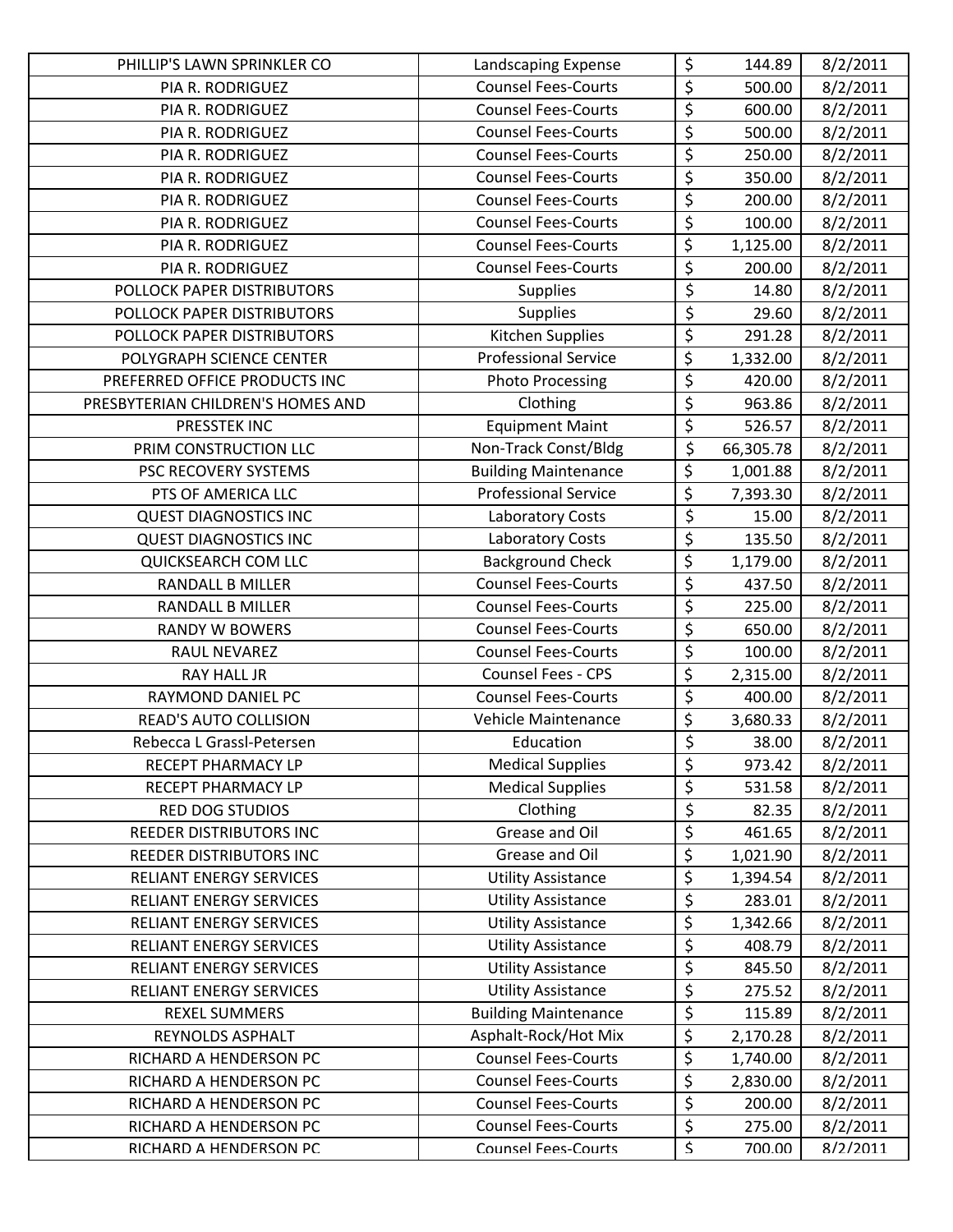| RICHARD A HENDERSON PC         | <b>Counsel Fees-Courts</b>  | \$                     | 400.00   | 8/2/2011 |
|--------------------------------|-----------------------------|------------------------|----------|----------|
| RICHARD A HENDERSON PC         | Cnsl Fees-Crim Appls        | \$                     | 3,050.00 | 8/2/2011 |
| RICHARD GLADSTONE              | <b>Professional Service</b> | $\overline{\xi}$       | 400.00   | 8/2/2011 |
| RICHARD KLINE                  | <b>Counsel Fees-Courts</b>  | \$                     | 2,500.00 | 8/2/2011 |
| RICHARD KLINE                  | <b>Counsel Fees-Courts</b>  | \$                     | 300.00   | 8/2/2011 |
| RICHARD KLINE                  | <b>Counsel Fees-Courts</b>  | $\overline{\varsigma}$ | 356.25   | 8/2/2011 |
| RICHARD KLINE                  | <b>Counsel Fees-Courts</b>  | \$                     | 375.00   | 8/2/2011 |
| RICHARD SCOTT WALKER           | <b>Counsel Fees-Courts</b>  | $\overline{\xi}$       | 500.00   | 8/2/2011 |
| RICHARD SCOTT WALKER           | <b>Counsel Fees-Courts</b>  | \$                     | 1,675.00 | 8/2/2011 |
| <b>RICOH</b>                   | <b>Equipment Maint</b>      | $\overline{\xi}$       | 30.84    | 8/2/2011 |
| <b>RICOH</b>                   | <b>Equipment Rentals</b>    | \$                     | 369.45   | 8/2/2011 |
| RICOH AMERICAS CORPORATION     | <b>Equipment Rentals</b>    | \$                     | 204.00   | 8/2/2011 |
| <b>ROBERT C RIDDELL</b>        | <b>Counsel Fees-Courts</b>  | \$                     | 345.00   | 8/2/2011 |
| <b>ROBERT FORD</b>             | <b>Counsel Fees-Courts</b>  | \$                     | 700.00   | 8/2/2011 |
| <b>ROBERT FORD</b>             | <b>Counsel Fees-Courts</b>  | $\overline{\xi}$       | 125.00   | 8/2/2011 |
| <b>ROBERT K OWENS</b>          | <b>Estray Livestock</b>     | \$                     | 109.99   | 8/2/2011 |
| ROBERTA WALKER                 | <b>Counsel Fees-Courts</b>  | \$                     | 225.00   | 8/2/2011 |
| <b>ROBERTA WALKER</b>          | <b>Counsel Fees-Courts</b>  | \$                     | 125.00   | 8/2/2011 |
| <b>ROBIN V GROUNDS</b>         | <b>Counsel Fees-Courts</b>  | $\overline{\xi}$       | 615.00   | 8/2/2011 |
| <b>ROBIN V GROUNDS</b>         | <b>Counsel Fees-Courts</b>  | $\overline{\xi}$       | 145.00   | 8/2/2011 |
| <b>ROBIN V GROUNDS</b>         | <b>Counsel Fees-Courts</b>  | \$                     | 285.00   | 8/2/2011 |
| <b>ROBINSON &amp; SMART PC</b> | <b>Counsel Fees-Courts</b>  | $\overline{\xi}$       | 550.00   | 8/2/2011 |
| <b>ROBINSON &amp; SMART PC</b> | <b>Counsel Fees-Courts</b>  | \$                     | 1,800.00 | 8/2/2011 |
| <b>RODRICK SCOTT</b>           | Clothing                    | \$                     | 250.00   | 8/2/2011 |
| RONALD COUCH                   | <b>Counsel Fees-Courts</b>  | $\overline{\xi}$       | 900.00   | 8/2/2011 |
| ROSE ANNA SALINAS              | <b>Counsel Fees-Courts</b>  | \$                     | 2,000.00 | 8/2/2011 |
| ROSE ANNA SALINAS              | <b>Counsel Fees-Courts</b>  | \$                     | 4,490.00 | 8/2/2011 |
| <b>ROSE ANNA SALINAS</b>       | <b>Counsel Fees-Courts</b>  | \$                     | 4,365.00 | 8/2/2011 |
| ROSE ANNA SALINAS              | <b>Counsel Fees-Courts</b>  | \$                     | 400.00   | 8/2/2011 |
| ROSEMONT MIDDLE SCHOOL         | <b>Restitution Payable</b>  | \$                     | 41.00    | 8/2/2011 |
| ROSSI CALLENDER                | <b>Restitution Payable</b>  | \$                     | 30.00    | 8/2/2011 |
| <b>ROXANNE ROBINSON</b>        | <b>Counsel Fees-Courts</b>  | \$                     | 250.00   | 8/2/2011 |
| <b>ROXANNE SINDELAR</b>        | Clothing                    | \$                     | 100.00   | 8/2/2011 |
| <b>ROYER &amp; SCHUTTS</b>     | <b>Building Maintenance</b> | $\overline{\varsigma}$ | 7.48     | 8/2/2011 |
| RUSHMORE CORPORATION           | <b>Professional Service</b> | \$                     | 376.40   | 8/2/2011 |
| RUSSELL FEED & SUPPLY          | <b>Estray Livestock</b>     | \$                     | 429.37   | 8/2/2011 |
| <b>SATTRUCKING INC</b>         | Rock and Gravel             | \$                     | 2,811.73 | 8/2/2011 |
| SAFARILAND LLC                 | <b>Supplies</b>             | $\overline{\xi}$       | 49.97    | 8/2/2011 |
| SAF-T-GLOVE INC                | Parts and Supplies          | \$                     | 55.56    | 8/2/2011 |
| SAF-T-GLOVE INC                | Field Equip&Supplies        | \$                     | 60.24    | 8/2/2011 |
| SAF-T-PAK INC                  | Lab Supplies                | \$                     | 1,139.16 | 8/2/2011 |
| <b>SAM BONIFIELD</b>           | <b>Counsel Fees-Courts</b>  | \$                     | 5,475.00 | 8/2/2011 |
| <b>SAM BONIFIELD</b>           | <b>Counsel Fees-Courts</b>  | \$                     | 1,950.00 | 8/2/2011 |
| <b>SAMANTHA K HILL</b>         | <b>Counsel Fees-Courts</b>  | \$                     | 150.00   | 8/2/2011 |
| SAMANTHA K HILL                | <b>Counsel Fees-Courts</b>  | \$                     | 650.00   | 8/2/2011 |
| <b>SAMANTHA K HILL</b>         | <b>Counsel Fees-Courts</b>  | \$                     | 550.00   | 8/2/2011 |
| SAMUEL M SANCHEZ               | Counsel Fees - CPS          | \$                     | 100.00   | 8/2/2011 |
| SANDOVAL & ASSOCIATES          | <b>Interpreter Fees</b>     | \$                     | 130.00   | 8/2/2011 |
| SANOFI PASTFUR INC             | <b>Medical Sunnlies</b>     | $\mathsf{S}$           | 1.787.46 | 8/2/2011 |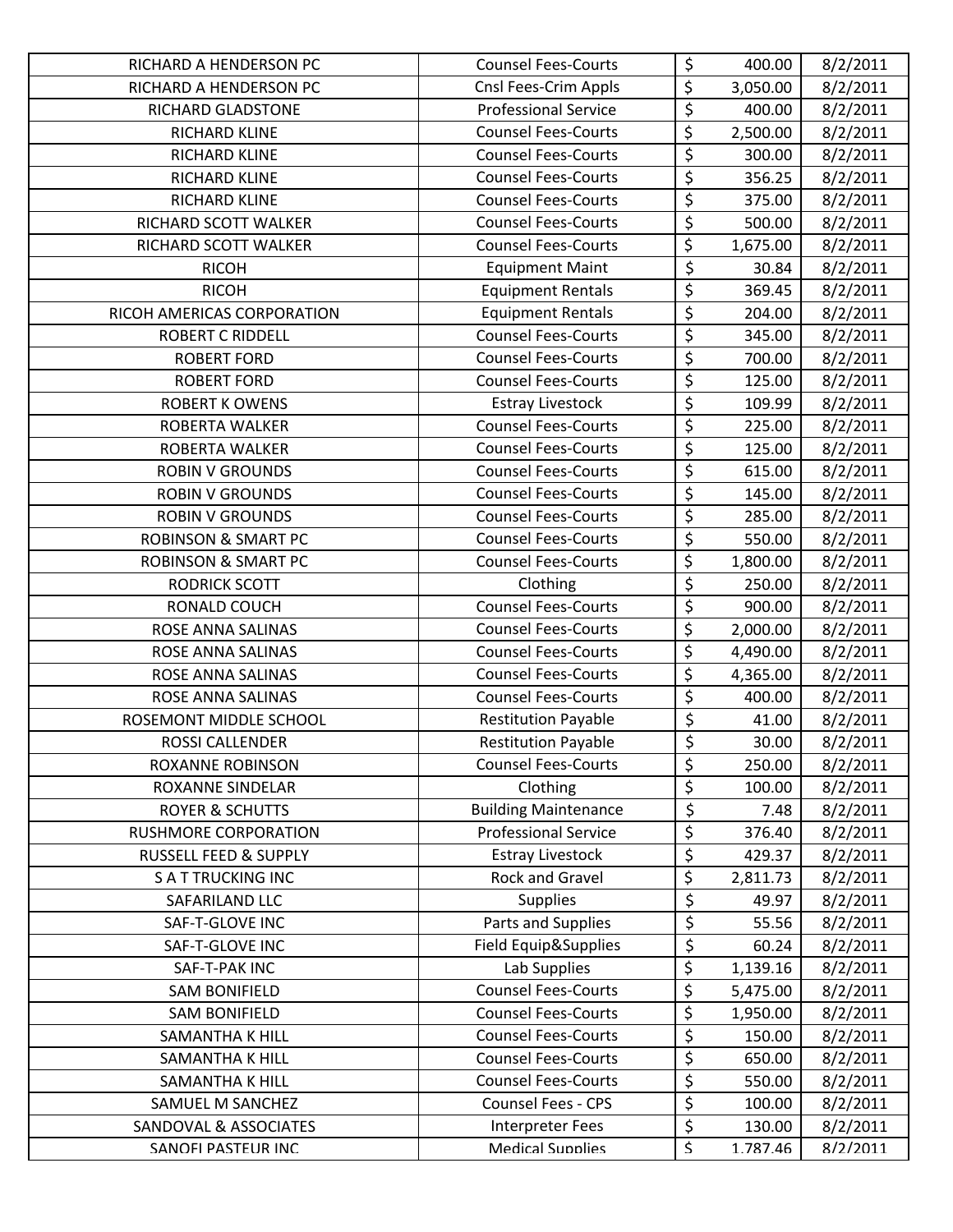| <b>SANTIAGO SALINAS</b>             | <b>Counsel Fees-Courts</b>  | \$                              | 2,080.00  | 8/2/2011 |
|-------------------------------------|-----------------------------|---------------------------------|-----------|----------|
| SANTIAGO SALINAS                    | <b>Counsel Fees-Courts</b>  | \$                              | 1,500.00  | 8/2/2011 |
| <b>SANTIAGO SALINAS</b>             | <b>Counsel Fees-Courts</b>  | \$                              | 800.00    | 8/2/2011 |
| SAP PUBLIC SERVICES INC             | Software Maintenance        | \$                              | 84,400.44 | 8/2/2011 |
| <b>SCOTT BROWN</b>                  | <b>Counsel Fees-Courts</b>  | \$                              | 2,750.00  | 8/2/2011 |
| <b>SCOTT BROWN</b>                  | <b>Counsel Fees-Courts</b>  | \$                              | 125.00    | 8/2/2011 |
| <b>SCOTT BROWN</b>                  | <b>Counsel Fees-Courts</b>  | \$                              | 100.00    | 8/2/2011 |
| <b>SCOTT BROWN</b>                  | <b>Cnsl Fees-Crim Appls</b> | \$                              | 2,000.00  | 8/2/2011 |
| <b>SCOTT C FACIANE</b>              | <b>Counsel Fees-Probate</b> | $\overline{\varsigma}$          | 500.00    | 8/2/2011 |
| <b>SERGIO SANTOS</b>                | <b>Witness Travel</b>       | \$                              | 34.00     | 8/2/2011 |
| SHANNON, GRACEY, RATLIFF & MILLER L | <b>Counsel Fees-Probate</b> | \$                              | 500.00    | 8/2/2011 |
| <b>SHARANDA SHELTON</b>             | Education                   | $\overline{\xi}$                | 10.00     | 8/2/2011 |
| <b>SHAWN PASCHALL</b>               | <b>Counsel Fees-Courts</b>  | \$                              | 1,050.00  | 8/2/2011 |
| <b>SHAWN PASCHALL</b>               | <b>Counsel Fees-Courts</b>  | \$                              | 3,010.00  | 8/2/2011 |
| <b>SHAWN PASCHALL</b>               | <b>Counsel Fees-Courts</b>  | $\overline{\xi}$                | 100.00    | 8/2/2011 |
| SHEILA RANDOLPH                     | <b>Counsel Fees-Courts</b>  | $\overline{\varsigma}$          | 400.00    | 8/2/2011 |
| SHEILA RANDOLPH                     | <b>Counsel Fees-Courts</b>  | \$                              | 750.00    | 8/2/2011 |
| SHEILA RANDOLPH                     | <b>Counsel Fees-Courts</b>  | $\overline{\xi}$                | 150.00    | 8/2/2011 |
| SHEILA WALKER                       | Reporter's Records          | \$                              | 40.00     | 8/2/2011 |
| <b>SHELIA J FOX</b>                 | <b>Counsel Fees-Courts</b>  | \$                              | 650.00    | 8/2/2011 |
| SHELIA J FOX                        | <b>Counsel Fees-Courts</b>  | $\overline{\xi}$                | 350.00    | 8/2/2011 |
| <b>SHELLEY D STULTS</b>             | <b>Rental Assistance</b>    | $\overline{\xi}$                | 550.00    | 8/2/2011 |
| SHERWIN WILLIAMS PAINT              | <b>Building Maintenance</b> | $\overline{\varsigma}$          | 496.50    | 8/2/2011 |
| <b>SHERWIN WILLIAMS PAINT</b>       | Non-Track Const/Bldg        | \$                              | 53.56     | 8/2/2011 |
| SHI GOVERNMENT SOLUTIONS            | Capital Outlay-Low V        | \$                              | 3,236.00  | 8/2/2011 |
| SHI GOVERNMENT SOLUTIONS            | LV Grnt Compter(Mod)        | \$                              | 2,684.00  | 8/2/2011 |
| SHI GOVERNMENT SOLUTIONS            | <b>Computer Supplies</b>    | \$                              | 238.00    | 8/2/2011 |
| SHP LESSEE CORPORATION              | Education                   | \$                              | 328.04    | 8/2/2011 |
| <b>SHP LESSEE CORPORATION</b>       | Education                   | \$                              | 328.04    | 8/2/2011 |
| SIERRA STRIPES OF TEXAS             | Central Garage Inv          | \$                              | 315.00    | 8/2/2011 |
| <b>SMITH TEMPORARIES INC</b>        | Contract Labor              | \$                              | 9,605.25  | 8/2/2011 |
| SMITH TEMPORARIES INC               | Contract Labor              | \$                              | 812.82    | 8/2/2011 |
| <b>SMITH TEMPORARIES INC</b>        | <b>Elections- Contract</b>  | \$                              | 113.26    | 8/2/2011 |
| SMU PD                              | <b>HIDTA Justice funds</b>  | $\overline{\boldsymbol{\zeta}}$ | 991.62    | 8/2/2011 |
| <b>SOLAR SCAPE</b>                  | Central Garage Inv          | \$                              | 225.00    | 8/2/2011 |
| SOLUTION FOCUSED TRAINING INSTITUTE | <b>Counseling Services</b>  | \$                              | 330.00    | 8/2/2011 |
| SOUTHERN TIRE MART LLC              | Central Garage Inv          | \$                              | 2,956.32  | 8/2/2011 |
| SOUTHERN TIRE MART LLC              | <b>Tires and Tubes</b>      | \$                              | 169.25    | 8/2/2011 |
| SOUTHERN TIRE MART LLC              | <b>Tires and Tubes</b>      | \$                              | 4,693.44  | 8/2/2011 |
| SOUTHERN TIRE MART LLC              | <b>Tires and Tubes</b>      | \$                              | (190.00)  | 8/2/2011 |
| SOUTHLAKE PD                        | <b>HIDTA Justice funds</b>  | \$                              | 1,394.49  | 8/2/2011 |
| SOUTHWEST PROPERTY TRUST, INC       | <b>Rental Assistance</b>    | \$                              | 1,150.00  | 8/2/2011 |
| <b>SPARK ENERGY LP</b>              | <b>Utility Assistance</b>   | $\overline{\boldsymbol{\zeta}}$ | 49.02     | 8/2/2011 |
| <b>SPARK ENERGY LP</b>              | <b>Utility Assistance</b>   | \$                              | 272.93    | 8/2/2011 |
| <b>SPENCER GREEVES</b>              | <b>Counsel Fees-Courts</b>  | $\overline{\varsigma}$          | 100.00    | 8/2/2011 |
| <b>SPENCER GREEVES</b>              | <b>Counsel Fees-Courts</b>  | $\overline{\xi}$                | 300.00    | 8/2/2011 |
| SPRINT                              | Telephone - Mobile          | \$                              | 1,046.02  | 8/2/2011 |
| SPRINT NEXTEL                       | Telephone - Mobile          | \$                              | 120.24    | 8/2/2011 |
| SPRINT NFXTFL                       | Telenhone - Mobile          | $\overline{\mathcal{S}}$        | 1.276.92  | 8/2/2011 |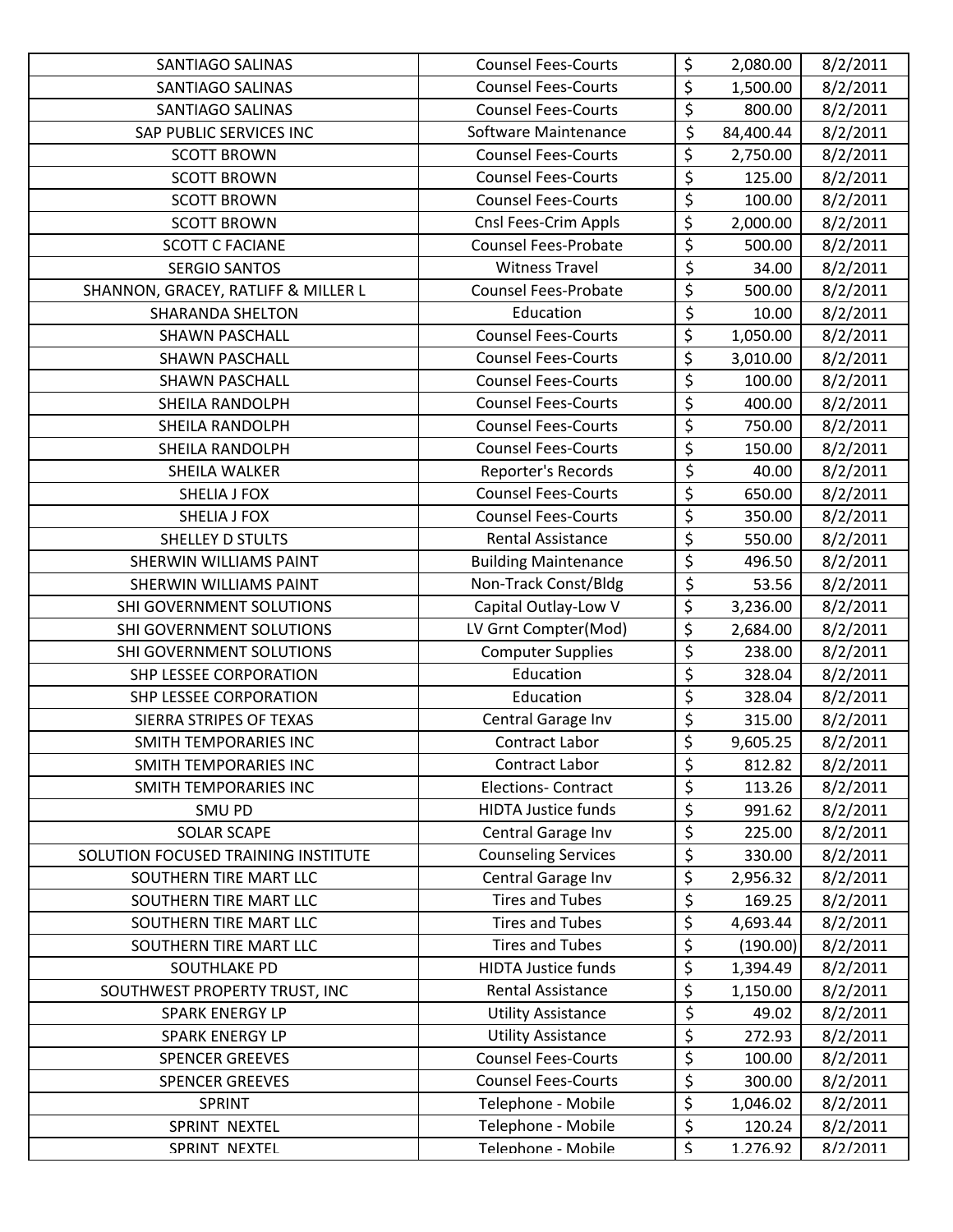| SPRINT NEXTEL                        | Telephone - Mobile          | \$                       | 322.25   | 8/2/2011 |
|--------------------------------------|-----------------------------|--------------------------|----------|----------|
| SPRINT NEXTEL                        | Telephone - Mobile          | \$                       | 63.56    | 8/2/2011 |
| SPRINT NEXTEL                        | Data Transmiss Line         | \$                       | 38.50    | 8/2/2011 |
| SPRINT NEXTEL                        | Data Transmiss Line         | \$                       | 38.50    | 8/2/2011 |
| ST LOUIS COUNTY SHERIFF DEPT         | <b>Court Costs</b>          | \$                       | 38.00    | 8/2/2011 |
| <b>STACEY SOLOMON</b>                | Clothing                    | \$                       | 225.00   | 8/2/2011 |
| <b>STAPLES ADVANTAGE</b>             | <b>Supplies</b>             | \$                       | 127.55   | 8/2/2011 |
| STAPLES ADVANTAGE                    | <b>Supplies</b>             | \$                       | 157.04   | 8/2/2011 |
| STAPLES ADVANTAGE                    | <b>Supplies</b>             | $\overline{\varsigma}$   | 10.07    | 8/2/2011 |
| <b>STAPLES ADVANTAGE</b>             | <b>Supplies</b>             | \$                       | 36.80    | 8/2/2011 |
| STAPLES ADVANTAGE                    | <b>Supplies</b>             | \$                       | 125.62   | 8/2/2011 |
| <b>STAPLES ADVANTAGE</b>             | <b>Supplies</b>             | $\overline{\xi}$         | 67.32    | 8/2/2011 |
| STAPLES ADVANTAGE                    | <b>Building Maintenance</b> | $\overline{\varsigma}$   | 2.43     | 8/2/2011 |
| <b>STAPLES ADVANTAGE</b>             | <b>Supplies</b>             | $\overline{\xi}$         | 274.22   | 8/2/2011 |
| <b>STAPLES ADVANTAGE</b>             | <b>Supplies</b>             | $\overline{\xi}$         | (0.80)   | 8/2/2011 |
| <b>STAPLES ADVANTAGE</b>             | <b>Supplies</b>             | \$                       | 55.91    | 8/2/2011 |
| <b>STAPLES ADVANTAGE</b>             | <b>Supplies</b>             | \$                       | 171.89   | 8/2/2011 |
| <b>STAPLES ADVANTAGE</b>             | <b>Supplies</b>             | $\overline{\xi}$         | 83.64    | 8/2/2011 |
| <b>STAPLES ADVANTAGE</b>             | <b>Supplies</b>             | \$                       | 53.06    | 8/2/2011 |
| <b>STAPLES ADVANTAGE</b>             | <b>Supplies</b>             | \$                       | 150.05   | 8/2/2011 |
| <b>STAPLES ADVANTAGE</b>             | <b>Supplies</b>             | \$                       | 107.91   | 8/2/2011 |
| <b>STAPLES ADVANTAGE</b>             | <b>Supplies</b>             | \$                       | 86.10    | 8/2/2011 |
| STAPLES ADVANTAGE                    | <b>Supplies</b>             | $\overline{\xi}$         | 68.88    | 8/2/2011 |
| <b>STAPLES ADVANTAGE</b>             | <b>Supplies</b>             | $\overline{\xi}$         | 97.23    | 8/2/2011 |
| STAPLES TECHNOLOGY SOLUTIONS         | <b>Supplies</b>             | \$                       | 735.74   | 8/2/2011 |
| STAPLES TECHNOLOGY SOLUTIONS         | <b>Supplies</b>             | \$                       | 593.01   | 8/2/2011 |
| <b>STAR TEX POWER</b>                | <b>Utility Assistance</b>   | \$                       | 186.54   | 8/2/2011 |
| STATE BAR OF TEXAS                   | Education                   | \$                       | 545.00   | 8/2/2011 |
| <b>STATON &amp; TAYLOR PC</b>        | <b>Counsel Fees-Courts</b>  | \$                       | 2,310.00 | 8/2/2011 |
| <b>STATON &amp; TAYLOR PC</b>        | <b>Counsel Fees-Courts</b>  | \$                       | 600.00   | 8/2/2011 |
| STEPHANIE GONZALEZ                   | <b>Counsel Fees-Courts</b>  | $\overline{\xi}$         | 600.00   | 8/2/2011 |
| STEPHANIE GONZALEZ                   | <b>Counsel Fees-Courts</b>  | \$                       | 1,000.00 | 8/2/2011 |
| <b>STEPHANIE PATTEN</b>              | <b>Counsel Fees-Courts</b>  | \$                       | 325.00   | 8/2/2011 |
| <b>STEPHANIE PATTEN</b>              | <b>Counsel Fees-Courts</b>  | $\overline{\mathcal{L}}$ | 800.00   | 8/2/2011 |
| <b>STEPHANIE PATTEN</b>              | <b>Counsel Fees-Courts</b>  | \$                       | 300.00   | 8/2/2011 |
| <b>STEPHANIE PATTEN</b>              | <b>Counsel Fees-Courts</b>  | \$                       | 500.00   | 8/2/2011 |
| STEPHEN D HANDY PLLC                 | <b>Counsel Fees-Courts</b>  | \$                       | 700.00   | 8/2/2011 |
| <b>STEPHEN D HANDY PLLC</b>          | <b>Counsel Fees-Courts</b>  | \$                       | 1,025.00 | 8/2/2011 |
| Stephen R Turner                     | Travel                      | \$                       | 543.20   | 8/2/2011 |
| <b>STEPHEN ROGERS</b>                | <b>Witness Travel</b>       | \$                       | 212.13   | 8/2/2011 |
| <b>STERICYCLE INC</b>                | Lab Equip Mainten           | \$                       | 243.00   | 8/2/2011 |
| <b>STERICYCLE INC</b>                | <b>Disposal Service</b>     | \$                       | 297.00   | 8/2/2011 |
| <b>STEVE GORDON &amp; ASSOCIATES</b> | <b>Counsel Fees-Courts</b>  | \$                       | 1,350.00 | 8/2/2011 |
| <b>STEVE GORDON &amp; ASSOCIATES</b> | <b>Counsel Fees-Courts</b>  | \$                       | 1,350.00 | 8/2/2011 |
| <b>STEVE GORDON &amp; ASSOCIATES</b> | <b>Counsel Fees-Courts</b>  | \$                       | 375.00   | 8/2/2011 |
| <b>STEVE GORDON &amp; ASSOCIATES</b> | <b>Counsel Fees-Courts</b>  | \$                       | 200.00   | 8/2/2011 |
| <b>STEVEN G KING</b>                 | <b>Counsel Fees-Courts</b>  | \$                       | 250.00   | 8/2/2011 |
| <b>STEVEN G KING</b>                 | <b>Counsel Fees-Courts</b>  | \$                       | 650.00   | 8/2/2011 |
| <b>STRFAM FNFRGY</b>                 | Utility Assistance          | $\mathsf{S}$             | 2.569.74 | 8/2/2011 |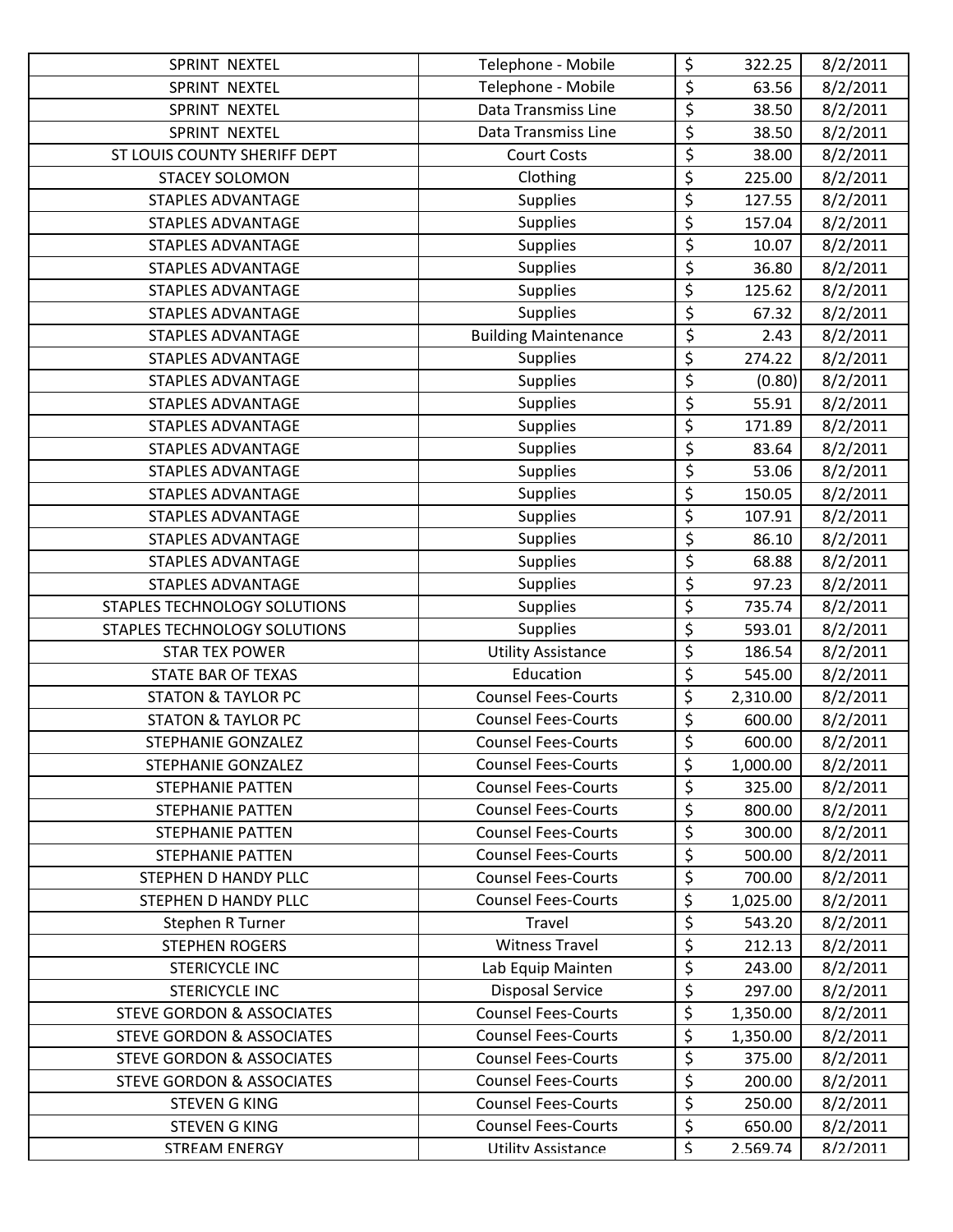| STUART HOSE AND PIPE CO INC              | Parts and Supplies          | \$                              | 475.48     | 8/2/2011 |
|------------------------------------------|-----------------------------|---------------------------------|------------|----------|
| Tammy L McGhee                           | Travel                      | \$                              | 143.20     | 8/2/2011 |
| <b>TARA CROCKETT</b>                     | Clothing                    | $\overline{\boldsymbol{\zeta}}$ | 165.91     | 8/2/2011 |
| <b>TARA ENERGY INC</b>                   | <b>Utility Assistance</b>   | \$                              | 154.53     | 8/2/2011 |
| <b>TARGET BANK</b>                       | Food                        | $\overline{\xi}$                | 62.05      | 8/2/2011 |
| <b>TARGET BANK</b>                       | Food/Hygiene Assist         | \$                              | 15.00      | 8/2/2011 |
| <b>TARGET BANK</b>                       | Volunteer Program           | \$                              | 55.88      | 8/2/2011 |
| <b>TARGET BANK</b>                       | <b>Meeting Expenses</b>     | \$                              | 99.50      | 8/2/2011 |
| <b>TARGET BANK</b>                       | <b>Household Supp Asst</b>  | \$                              | 55.56      | 8/2/2011 |
| <b>TARGET BANK</b>                       | Clothing                    | \$                              | 199.26     | 8/2/2011 |
| <b>TARGET BANK</b>                       | <b>Promotional Expenses</b> | \$                              | 163.26     | 8/2/2011 |
| TARRANT CO JUSTICE OF PEACE PCT 4        | Trust - Constable 4         | \$                              | 2,000.00   | 8/2/2011 |
| TARRANT CO SAMARITAN HOUSE INC           | <b>Subrecipient Service</b> | $\overline{\boldsymbol{\zeta}}$ | 23,955.14  | 8/2/2011 |
| TARRANT CO SAMARITAN HOUSE INC           | <b>Subrecipient Service</b> | \$                              | 7,752.34   | 8/2/2011 |
| TARRANT CO SAMARITAN HOUSE INC           | <b>Subrecipient Service</b> | \$                              | 9,175.12   | 8/2/2011 |
| TARRANT COUNTY BAR ASSOCIATION           | <b>Dues</b>                 | \$                              | 105.00     | 8/2/2011 |
| TARRANT COUNTY BAR ASSOCIATION           | <b>Dues</b>                 | $\overline{\boldsymbol{\zeta}}$ | 105.00     | 8/2/2011 |
| TARRANT COUNTY HOMELESS COALITION        | <b>Subrecipient Service</b> | \$                              | 732.56     | 8/2/2011 |
| TARRANT COUNTY HOSPITAL DISTRICT         | <b>SAE Sexual Assault</b>   | \$                              | 550.00     | 8/2/2011 |
| TARRANT COUNTY HOSPITAL DISTRICT         | <b>SAE Sexual Assault</b>   | \$                              | 600.00     | 8/2/2011 |
| TARRANT COUNTY HOSPITAL DISTRICT         | <b>SAE Sexual Assault</b>   | \$                              | 650.00     | 8/2/2011 |
| TARRANT COUNTY HOUSING PARTNERSHIP       | <b>Subrecipient Service</b> | \$                              | 1,425.26   | 8/2/2011 |
| TARRANT COUNTY HOUSING PARTNERSHIP       | <b>Subrecipient Service</b> | \$                              | 125,271.27 | 8/2/2011 |
| <b>TARRANT COUNTY PROBATE BAR</b>        | <b>Dues</b>                 | \$                              | 150.00     | 8/2/2011 |
| <b>TARRANT COUNTY PROBATE BAR</b>        | <b>Dues</b>                 | \$                              | 150.00     | 8/2/2011 |
| <b>TARRANT COUNTY PROBATE BAR</b>        | Dues                        | \$                              | 150.00     | 8/2/2011 |
| <b>TARRANT COUNTY PROBATE BAR</b>        | Dues                        | \$                              | 150.00     | 8/2/2011 |
| TARRANT COUNTY SAMARITAN                 | <b>Subrecipient Service</b> | \$                              | 6,528.44   | 8/2/2011 |
| <b>TARRANT COUNTY SAMARITAN</b>          | <b>Subrecipient Service</b> | \$                              | 18,019.47  | 8/2/2011 |
| TARRANT COUNTY SAMARITAN                 | <b>Subrecipient Service</b> | \$                              | 12,007.54  | 8/2/2011 |
| <b>TDCAA-TEXAS DISTRICT &amp; COUNTY</b> | Dues                        | \$                              | 60.00      | 8/2/2011 |
| <b>TDCAA-TEXAS DISTRICT &amp; COUNTY</b> | Dues                        | \$                              | 60.00      | 8/2/2011 |
| <b>TDCAA-TEXAS DISTRICT &amp; COUNTY</b> | Dues                        | \$                              | 60.00      | 8/2/2011 |
| <b>TDCAA-TEXAS DISTRICT &amp; COUNTY</b> | Dues                        | \$                              | 60.00      | 8/2/2011 |
| <b>TDCAA-TEXAS DISTRICT &amp; COUNTY</b> | <b>Dues</b>                 | \$                              | 60.00      | 8/2/2011 |
| TDCAA-TEXAS DISTRICT & COUNTY            | <b>Dues</b>                 | \$                              | 60.00      | 8/2/2011 |
| <b>TDCAA-TEXAS DISTRICT &amp; COUNTY</b> | Dues                        | \$                              | 60.00      | 8/2/2011 |
| TDCAA-TEXAS DISTRICT & COUNTY            | Dues                        | \$                              | 50.00      | 8/2/2011 |
| <b>TDCAA-TEXAS DISTRICT &amp; COUNTY</b> | <b>Dues</b>                 | \$                              | 55.00      | 8/2/2011 |
| TDCAA-TEXAS DISTRICT & COUNTY            | Education                   | \$                              | 100.00     | 8/2/2011 |
| TDCAA-TEXAS DISTRICT & COUNTY            | Education                   | \$                              | 275.00     | 8/2/2011 |
| <b>TDCAA-TEXAS DISTRICT &amp; COUNTY</b> | Education                   | \$                              | 275.00     | 8/2/2011 |
| <b>TDCAA-TEXAS DISTRICT &amp; COUNTY</b> | Education                   | \$                              | 275.00     | 8/2/2011 |
| TDCAA-TEXAS DISTRICT & COUNTY            | Education                   | \$                              | 275.00     | 8/2/2011 |
| TDCAA-TEXAS DISTRICT & COUNTY            | Education                   | \$                              | 275.00     | 8/2/2011 |
| <b>TEAGUE LUMBER</b>                     | Non-Track Const/Bldg        | \$                              | 1,659.00   | 8/2/2011 |
| TEAGUE NALL & PERKINS INC                | <b>Professional Service</b> | \$                              | 854.94     | 8/2/2011 |
| <b>TEKSYSTEMS INC</b>                    | <b>Professional Service</b> | \$                              | 1,440.00   | 8/2/2011 |
| TELETOUCH COMMUNICATIONS INC.            | Telenhone - Mobile          | $\boldsymbol{\mathsf{S}}$       | 115.00     | 8/2/2011 |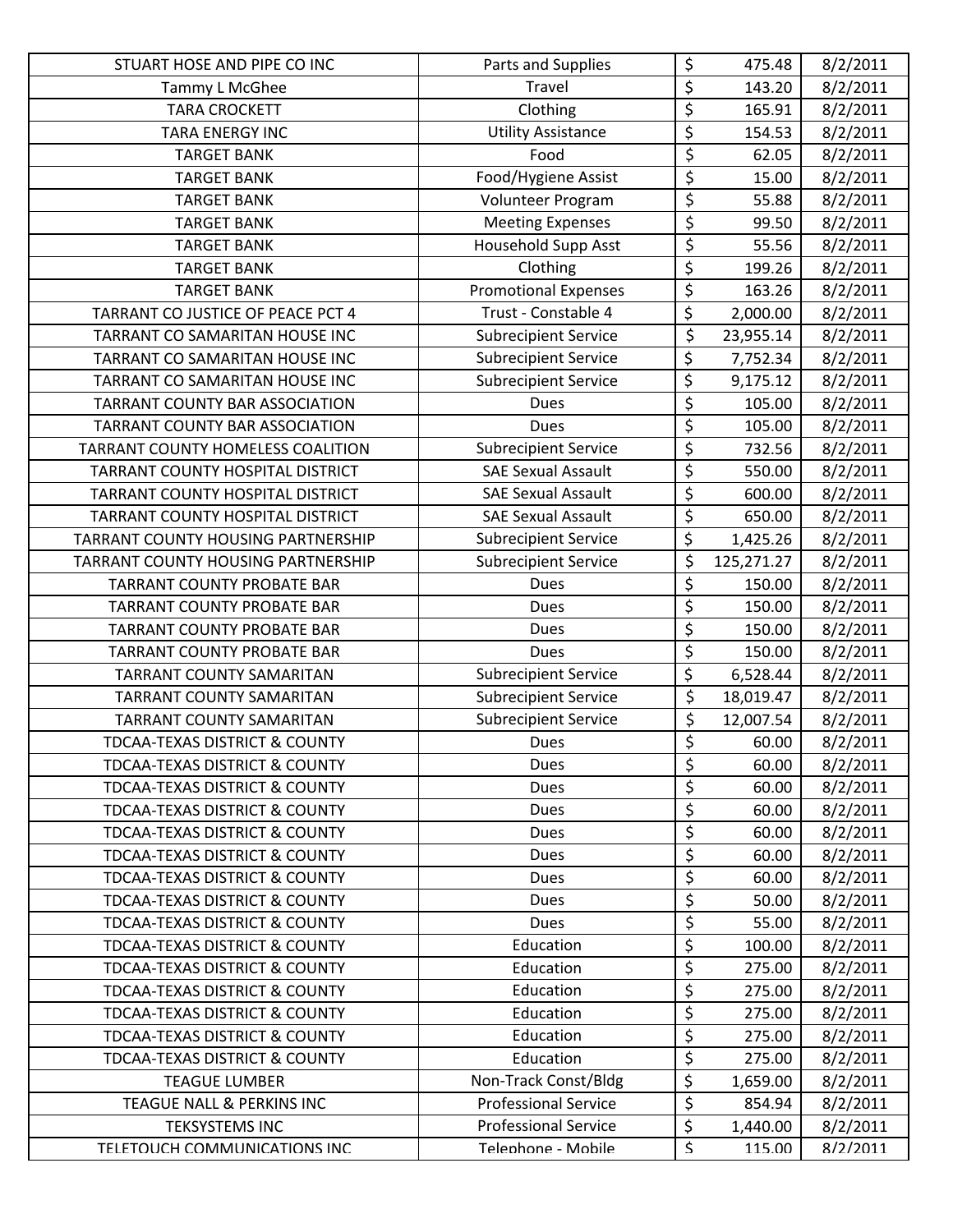| <b>TESCAN USA INC</b>               | Lab Equip Mainten           | \$                              | 10,425.00 | 8/2/2011 |
|-------------------------------------|-----------------------------|---------------------------------|-----------|----------|
| TEXAS 4-H AND YOUTH DEVELOPMENT     | Education                   | \$                              | 123.50    | 8/2/2011 |
| TEXAS COURT REPORTERS ASSOC         | <b>Dues</b>                 | \$                              | 125.00    | 8/2/2011 |
| TEXAS COURT REPORTERS ASSOC         | Dues                        | \$                              | 125.00    | 8/2/2011 |
| TEXAS DEPT OF FAMILY & PROTECTIVE   | Transportation              | \$                              | 2,021.56  | 8/2/2011 |
| TEXAS DISTRICT COURT ALLIANCE-TDCA  | Education                   | \$                              | 30.00     | 8/2/2011 |
| TEXAS DISTRICT COURT ALLIANCE-TDCA  | Education                   | \$                              | 30.00     | 8/2/2011 |
| TEXAS DISTRICT COURT ALLIANCE-TDCA  | Education                   | $\overline{\xi}$                | 30.00     | 8/2/2011 |
| TEXAS FIRE MARSHALS' ASSOCIATION    | Education                   | \$                              | 165.00    | 8/2/2011 |
| TEXAS FIRE PROTECTION SPECL'ST      | <b>Building Maintenance</b> | $\overline{\boldsymbol{\zeta}}$ | 600.00    | 8/2/2011 |
| TEXAS FURNITURE SOURCE INC          | Non-Track Equipment         | \$                              | 928.92    | 8/2/2011 |
| TEXAS NATIONAL GUARD JOINT          | <b>HIDTA Justice funds</b>  | \$                              | 14,175.46 | 8/2/2011 |
| TEXAS NATIONAL GUARD JOINT          | <b>HIDTA Treasury funds</b> | \$                              | 75,901.75 | 8/2/2011 |
| <b>TEXAS POWER LP</b>               | <b>Utility Assistance</b>   | \$                              | 159.71    | 8/2/2011 |
| <b>TEXAS REHAB GROUP LLC</b>        | Rehab/Preserve Act          | \$                              | 20,606.00 | 8/2/2011 |
| <b>TEXAS REHAB GROUP LLC</b>        | Rehab/Preserve Act          | \$                              | 28,031.00 | 8/2/2011 |
| <b>TEXAS TOLLWAYS</b>               | Travel                      | $\overline{\varsigma}$          | 10.00     | 8/2/2011 |
| THE DECKER LAW FIRM PC              | <b>Counsel Fees-Courts</b>  | \$                              | 270.00    | 8/2/2011 |
| THE DECKER LAW FIRM PC              | <b>Counsel Fees-Courts</b>  | \$                              | 590.00    | 8/2/2011 |
| THE HAMPTON LAW FIRM PLLC           | <b>Counsel Fees-Courts</b>  | \$                              | 1,300.00  | 8/2/2011 |
| THE HAMPTON LAW FIRM PLLC           | <b>Counsel Fees-Courts</b>  | \$                              | 500.00    | 8/2/2011 |
| THE HAMPTON LAW FIRM PLLC           | <b>Counsel Fees-Courts</b>  | \$                              | 600.00    | 8/2/2011 |
| THE HAMPTON LAW FIRM PLLC           | <b>Counsel Fees-Courts</b>  | $\overline{\varsigma}$          | 100.00    | 8/2/2011 |
| THE HAMPTON LAW FIRM PLLC           | <b>Counsel Fees-Courts</b>  | \$                              | 100.00    | 8/2/2011 |
| THE HUSTON FIRM PC                  | <b>Counsel Fees-Courts</b>  | \$                              | 980.00    | 8/2/2011 |
| THE HUSTON FIRM PC                  | <b>Counsel Fees-Courts</b>  | \$                              | 150.00    | 8/2/2011 |
| THE HUSTON FIRM PC                  | <b>Counsel Fees-Courts</b>  | \$                              | 570.00    | 8/2/2011 |
| THE HUSTON FIRM PC                  | <b>Counsel Fees-Courts</b>  | \$                              | 1,330.00  | 8/2/2011 |
| THE LAW OFFICES OF MICHAEL POOL PLL | <b>Counsel Fees-Courts</b>  | \$                              | 500.00    | 8/2/2011 |
| THE LAW OFFICES OF MICHAEL POOL PLL | <b>Counsel Fees-Courts</b>  | \$                              | 1,100.00  | 8/2/2011 |
| THE LAW OFFICES OF MICHAEL POOL PLL | <b>Counsel Fees-Courts</b>  | $\overline{\boldsymbol{\zeta}}$ | 400.00    | 8/2/2011 |
| THE LAW OFFICES OF MICHAEL POOL PLL | <b>Counsel Fees-Courts</b>  | \$                              | 700.00    | 8/2/2011 |
| THE MULHOLLAND CO                   | <b>Supplies</b>             | \$                              | 3.00      | 8/2/2011 |
| THE MULHOLLAND CO                   | <b>Supplies</b>             | $\overline{\xi}$                | 14.00     | 8/2/2011 |
| THE MULHOLLAND CO                   | <b>Supplies</b>             | \$                              | 12.75     | 8/2/2011 |
| THE MULHOLLAND CO                   | <b>Supplies</b>             | $\overline{\xi}$                | 10.25     | 8/2/2011 |
| THE MULHOLLAND CO                   | <b>Supplies</b>             | \$                              | 5.75      | 8/2/2011 |
| THE MULHOLLAND CO                   | <b>Supplies</b>             | $\overline{\xi}$                | 5.75      | 8/2/2011 |
| THE MULHOLLAND CO                   | <b>Supplies</b>             | \$                              | 12.00     | 8/2/2011 |
| THE MULHOLLAND CO                   | <b>Supplies</b>             | \$                              | 19.25     | 8/2/2011 |
| THE MULHOLLAND CO                   | Supplies                    | $\overline{\xi}$                | 13.50     | 8/2/2011 |
| THE MULHOLLAND CO                   | <b>Supplies</b>             | \$                              | 82.50     | 8/2/2011 |
| THE ORIGINAL BUNGEE COMPANY         | Parts and Supplies          | \$                              | 276.46    | 8/2/2011 |
| THE VILLAGE ON POST OAK             | <b>Rental Assistance</b>    | \$                              | 439.00    | 8/2/2011 |
| <b>THYSSENKRUPP ELEVATOR</b>        | <b>Elevator Maintenance</b> | \$                              | 221.08    | 8/2/2011 |
| TIC EXPRESS LLC                     | <b>Supplies</b>             | \$                              | 93.00     | 8/2/2011 |
| TIC EXPRESS LLC                     | Supplies                    | \$                              | 66.00     | 8/2/2011 |
| TIC EXPRESS LLC                     | <b>Supplies</b>             | \$                              | 225.00    | 8/2/2011 |
| TIC FXPRFSS LLC                     | <b>Sunnlies</b>             | $\overline{\mathcal{S}}$        | 452.65    | 8/2/2011 |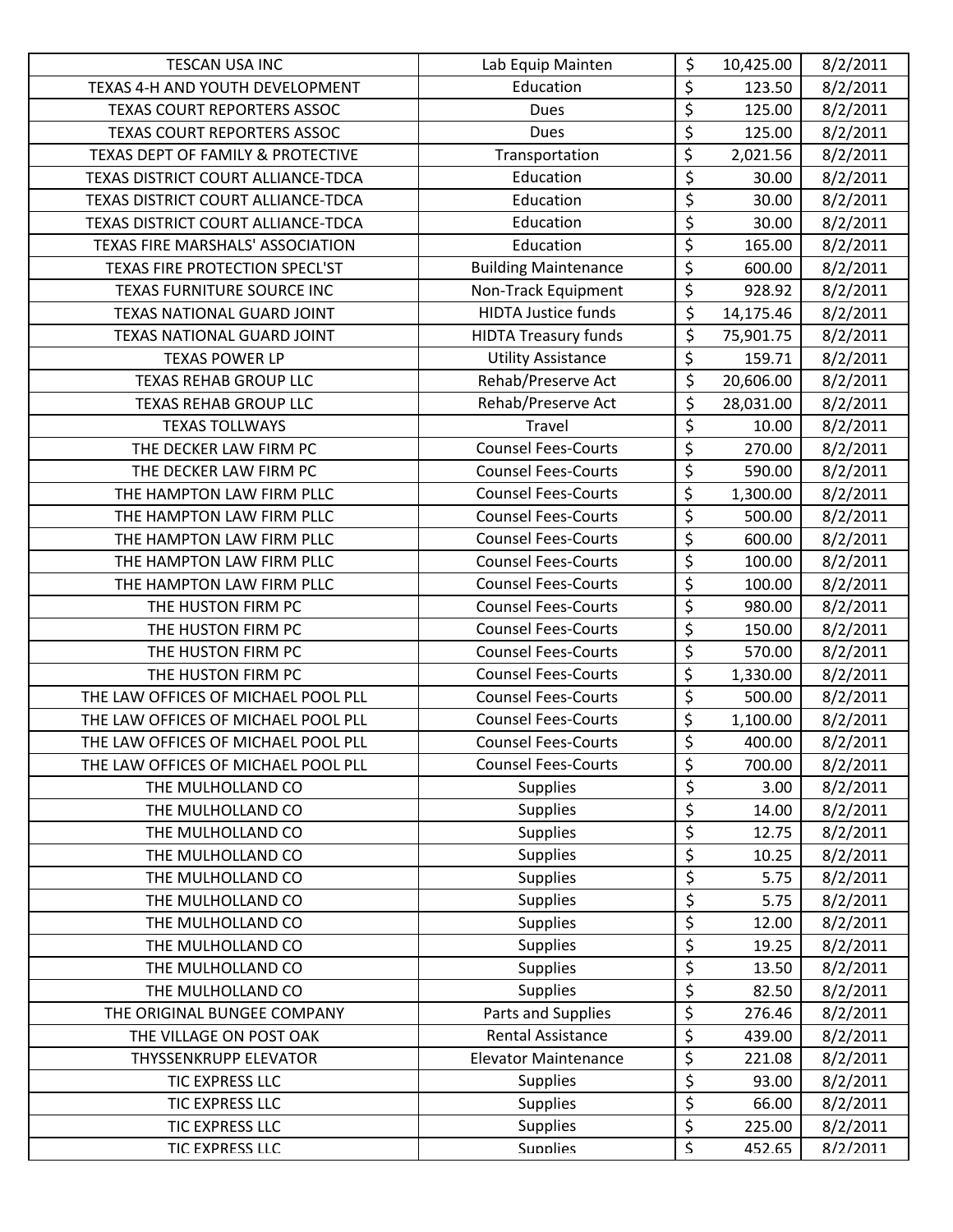| <b>TIC EXPRESS LLC</b>            | <b>Supplies</b>             | \$                              | 54.00     | 8/2/2011 |
|-----------------------------------|-----------------------------|---------------------------------|-----------|----------|
| <b>TIC EXPRESS LLC</b>            | <b>Supplies</b>             | $\overline{\xi}$                | 18.00     | 8/2/2011 |
| TIC EXPRESS LLC                   | <b>Supplies</b>             | \$                              | 329.98    | 8/2/2011 |
| <b>TIC EXPRESS LLC</b>            | <b>Computer Supplies</b>    | \$                              | 1,699.50  | 8/2/2011 |
| <b>TIC EXPRESS LLC</b>            | <b>Computer Supplies</b>    | \$                              | 310.18    | 8/2/2011 |
| TIC EXPRESS LLC                   | <b>Computer Supplies</b>    | $\overline{\xi}$                | 989.94    | 8/2/2011 |
| TIC EXPRESS LLC                   | <b>Supplies</b>             | \$                              | 296.40    | 8/2/2011 |
| <b>TIC EXPRESS LLC</b>            | <b>Supplies</b>             | $\overline{\xi}$                | 67.50     | 8/2/2011 |
| <b>TIC EXPRESS LLC</b>            | <b>Supplies</b>             | $\overline{\xi}$                | 130.88    | 8/2/2011 |
| TIC EXPRESS LLC                   | <b>Supplies</b>             | \$                              | 110.00    | 8/2/2011 |
| <b>TIM MOORE</b>                  | <b>Counsel Fees-Courts</b>  | \$                              | 450.00    | 8/2/2011 |
| <b>TIM MOORE</b>                  | <b>Counsel Fees-Courts</b>  | \$                              | 1,000.00  | 8/2/2011 |
| <b>TIM MOORE</b>                  | <b>Counsel Fees-Courts</b>  | $\overline{\boldsymbol{\zeta}}$ | 400.00    | 8/2/2011 |
| TIMBER CHASE APARTMENTS LLC       | <b>Utility Assistance</b>   | \$                              | 28.67     | 8/2/2011 |
| <b>TOG HOTEL PROPERTIES</b>       | <b>Witness Travel</b>       | \$                              | 143.16    | 8/2/2011 |
| <b>TORANA HUNTER</b>              | Clothing                    | \$                              | 94.03     | 8/2/2011 |
| <b>TRACIE KENAN</b>               | <b>Counsel Fees-Courts</b>  | \$                              | 750.00    | 8/2/2011 |
| <b>TRAVIS YOUNG</b>               | <b>Counsel Fees-Courts</b>  | \$                              | 500.00    | 8/2/2011 |
| <b>TRAVIS YOUNG</b>               | <b>Counsel Fees-Courts</b>  | \$                              | 1,700.00  | 8/2/2011 |
| <b>TRAVIS YOUNG</b>               | <b>Counsel Fees-Courts</b>  | \$                              | 180.00    | 8/2/2011 |
| TRI COUNTY ELECTRIC CO-OP         | <b>Utility Assistance</b>   | \$                              | 637.59    | 8/2/2011 |
| <b>TROY KUNKEL</b>                | <b>Rental Assistance</b>    | \$                              | 700.00    | 8/2/2011 |
| TRUE GRIT REDI MIX LTD            | <b>Cement and Concrete</b>  | $\overline{\boldsymbol{\zeta}}$ | 162.50    | 8/2/2011 |
| TRUGREEN LANDCARE LLC             | Landscaping Expense         | \$                              | 3,070.00  | 8/2/2011 |
| TXU ELECTRIC COMPANY              | <b>Utility Assistance</b>   | \$                              | 10,379.86 | 8/2/2011 |
| TXU ELECTRIC COMPANY              | <b>Utility Assistance</b>   | \$                              | 1,195.49  | 8/2/2011 |
| TXU ELECTRIC COMPANY              | <b>Utility Assistance</b>   | \$                              | 2,197.93  | 8/2/2011 |
| TXU ELECTRIC COMPANY              | <b>Utility Assistance</b>   | \$                              | 177.34    | 8/2/2011 |
| TXU ELECTRIC COMPANY              | <b>Utility Assistance</b>   | \$                              | 4,521.17  | 8/2/2011 |
| TXU ELECTRIC COMPANY              | <b>Utility Assistance</b>   | \$                              | 4,552.64  | 8/2/2011 |
| TXU ELECTRIC COMPANY              | <b>Utility Assistance</b>   | $\overline{\boldsymbol{\zeta}}$ | 109.01    | 8/2/2011 |
| TXU ELECTRIC COMPANY              | <b>Utility Assistance</b>   | \$                              | 1,291.51  | 8/2/2011 |
| TXU ELECTRIC COMPANY              | <b>Utility Assistance</b>   | \$                              | 5,445.80  | 8/2/2011 |
| <b>U S POSTMASTER</b>             | Postage                     | \$                              | 190.00    | 8/2/2011 |
| <b>U S POSTMASTER</b>             | Postage                     | \$                              | 1,040.00  | 8/2/2011 |
| <b>U S POSTMASTER</b>             | Postage                     | \$                              | 1,460.00  | 8/2/2011 |
| <b>U S POSTMASTER</b>             | Postage                     | \$                              | 1,056.00  | 8/2/2011 |
| <b>UNISYS CORP</b>                | <b>Computer Maintenance</b> | \$                              | 20,290.32 | 8/2/2011 |
| UNITED SITE SERVICES              | Range Supplies              | \$                              | 101.76    | 8/2/2011 |
| UNITED SITE SERVICES              | <b>Disposal Service</b>     | \$                              | 47.95     | 8/2/2011 |
| UNIVERSAL RECYCLING TECHNOLOGIES  | <b>Building Maintenance</b> | \$                              | 350.77    | 8/2/2011 |
| UNIVERSITY OF N TX HEALTH SCIENCE | <b>Professional Service</b> | \$                              | 1,127.00  | 8/2/2011 |
| UNIVERSITY OF N TX HEALTH SCIENCE | <b>Professional Service</b> | \$                              | 1,127.00  | 8/2/2011 |
| UNIVERSITY OF N TX HEALTH SCIENCE | <b>Professional Service</b> | \$                              | 966.00    | 8/2/2011 |
| UNIVERSITY PARK PD                | <b>HIDTA Justice funds</b>  | \$                              | 993.35    | 8/2/2011 |
| UPS/UNITED PARCEL SERVICE         | Postage                     | \$                              | 224.97    | 8/2/2011 |
| UVALDO GOMEZ                      | <b>Rental Assistance</b>    | \$                              | 550.00    | 8/2/2011 |
| <b>VALERIE ALLEN</b>              | Reporter's Records          | \$                              | 1,660.00  | 8/2/2011 |
| VALHALLA APARTMENTS               | Rental Assistance           | $\boldsymbol{\mathsf{S}}$       | 500.00    | 8/2/2011 |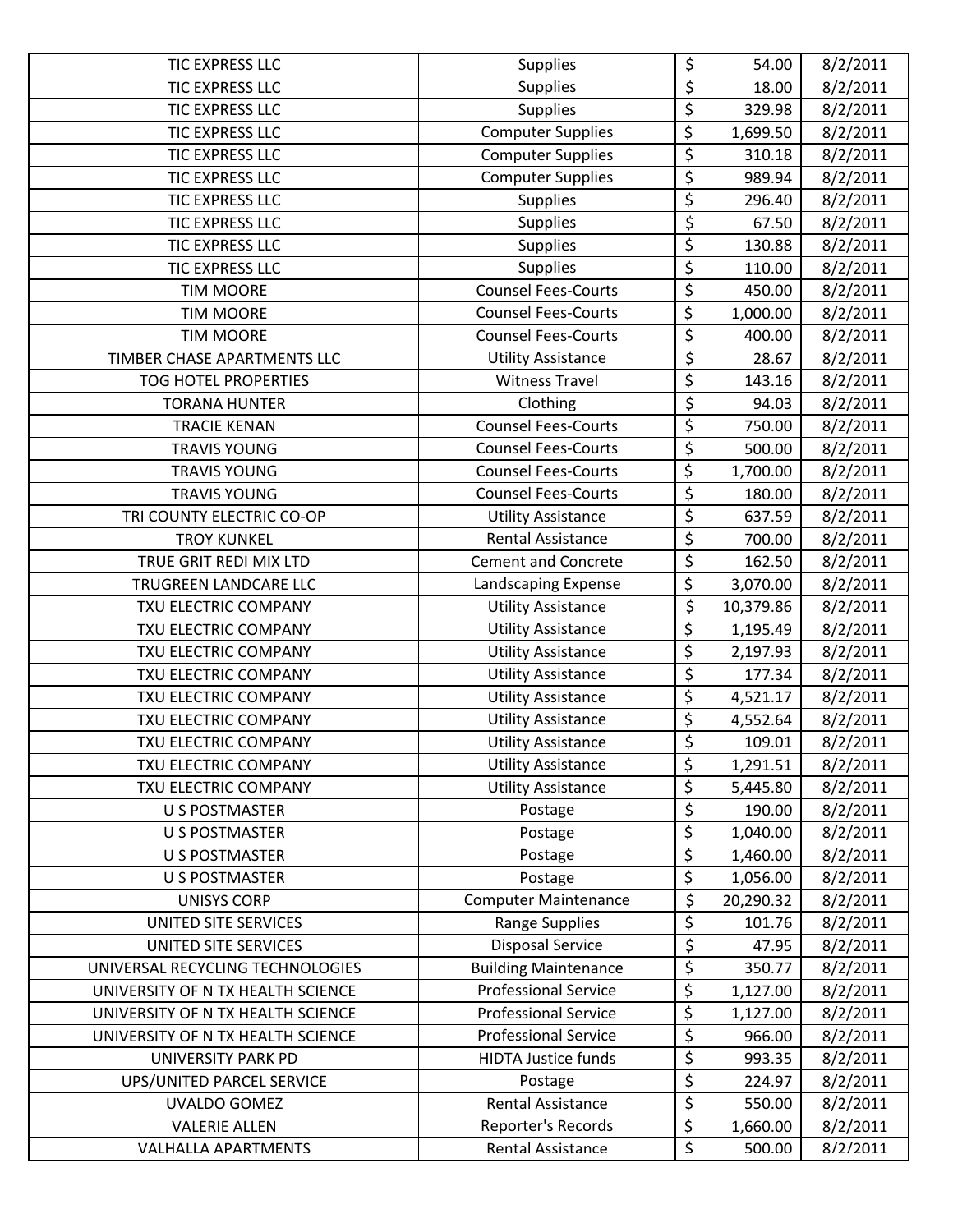| <b>VANDERBILT APARTMENTS LLP</b>   | Rent Sub to L'Iords         | \$                   | 3,871.00 | 8/2/2011 |
|------------------------------------|-----------------------------|----------------------|----------|----------|
| VANESSA M JORDAN                   | <b>Counsel Fees-Courts</b>  | \$                   | 200.00   | 8/2/2011 |
| Velina G Willis                    | <b>Meeting Expenses</b>     | \$                   | 24.00    | 8/2/2011 |
| <b>VERIZON SOUTHWEST</b>           | Telephone-Basic             | \$                   | 51.97    | 8/2/2011 |
| <b>VERIZON SOUTHWEST</b>           | Telephone-Basic             | \$                   | 158.23   | 8/2/2011 |
| VETERINARY CENTERS OF AMERICA LP   | Canine Expense              | \$                   | 13.77    | 8/2/2011 |
| <b>VICKI E WILEY</b>               | <b>Counsel Fees-Courts</b>  | \$                   | 300.00   | 8/2/2011 |
| <b>VICKIE M MILLER</b>             | Clothing                    | \$                   | 406.45   | 8/2/2011 |
| <b>VIRGINIA CARTER</b>             | <b>Counsel Fees-Courts</b>  | \$                   | 125.00   | 8/2/2011 |
| <b>VIRGINIA HITCHCOCK</b>          | <b>Restitution Payable</b>  | $\overline{\xi}$     | 60.00    | 8/2/2011 |
| <b>VWR SCIENTIFIC PRODUCTS</b>     | Lab Supplies                | \$                   | 283.98   | 8/2/2011 |
| <b>VWR SCIENTIFIC PRODUCTS</b>     | Lab Supplies                | \$                   | 72.86    | 8/2/2011 |
| W & M ENVIRONMENTAL GROUP INC      | Capital Outlay Land         | \$                   | 1,832.50 | 8/2/2011 |
| <b>WALT A CLEVELAND</b>            | <b>Counsel Fees-Courts</b>  | \$                   | 150.00   | 8/2/2011 |
| <b>WARREN ST JOHN</b>              | <b>Counsel Fees-Courts</b>  | \$                   | 400.00   | 8/2/2011 |
| <b>WARREN ST JOHN</b>              | <b>Counsel Fees-Courts</b>  | \$                   | 250.00   | 8/2/2011 |
| <b>WARREN ST JOHN</b>              | <b>Counsel Fees-Courts</b>  | \$                   | 850.00   | 8/2/2011 |
| Wayne Pollard                      | Travel                      | \$                   | 68.68    | 8/2/2011 |
| <b>WEBER SCIENTIFIC</b>            | Lab Supplies                | \$                   | 285.96   | 8/2/2011 |
| WELLS FARGO TRADE CAPITAL SERVICES | Clothing                    | \$                   | 948.00   | 8/2/2011 |
| <b>WENDY JENKINS</b>               | <b>Witness Travel</b>       | \$                   | 233.11   | 8/2/2011 |
| <b>WEST GROUP</b>                  | Law Books                   | \$                   | 535.75   | 8/2/2011 |
| <b>WEST GROUP</b>                  | Law Books                   | \$                   | 359.50   | 8/2/2011 |
| <b>WEST GROUP</b>                  | Education                   | \$                   | 552.00   | 8/2/2011 |
| WEST SIDE LANDFILL WM              | <b>Disposal Service</b>     | \$                   | 153.05   | 8/2/2011 |
| <b>WESTERN-BRW PAPER CO INC</b>    | Supplies                    | \$                   | 365.00   | 8/2/2011 |
| WESTERN-BRW PAPER CO INC           | <b>Supplies</b>             | \$                   | 182.50   | 8/2/2011 |
| <b>WESTERN-BRW PAPER CO INC</b>    | <b>Supplies</b>             | \$                   | 365.00   | 8/2/2011 |
| WESTERN-BRW PAPER CO INC           | <b>Supplies</b>             | $\overline{\xi}$     | 219.00   | 8/2/2011 |
| <b>WESTERN-BRW PAPER CO INC</b>    | <b>Supplies</b>             | \$                   | 255.50   | 8/2/2011 |
| WESTERN-BRW PAPER CO INC           | <b>Supplies</b>             | \$                   | 2,920.00 | 8/2/2011 |
| WESTERN-BRW PAPER CO INC           | <b>Supplies</b>             | \$                   | 1,460.00 | 8/2/2011 |
| <b>WESTERN-BRW PAPER CO INC</b>    | <b>Supplies</b>             | \$                   | 2,920.00 | 8/2/2011 |
| WHITE COUNTY SHERIFF OFFICE        | <b>Court Costs</b>          | \$                   | 50.00    | 8/2/2011 |
| <b>WILBARGER COUNTY CLERK</b>      | <b>Crim Crt Mental Comp</b> | \$                   | 685.00   | 8/2/2011 |
| <b>WILLIAM BARRY NORMAN</b>        | Psych Exam/Testimony        | \$                   | 400.00   | 8/2/2011 |
| WILLIAM BARRY NORMAN               | Psych Exam/Testimony        | \$                   | 400.00   | 8/2/2011 |
| WILLIAM BARRY NORMAN               | Psych Exam/Testimony        | \$                   | 400.00   | 8/2/2011 |
| <b>WILLIAM BRIAN GOZA</b>          | <b>Counsel Fees-Courts</b>  | \$                   | 600.00   | 8/2/2011 |
| <b>WILLIAM BRIAN GOZA</b>          | <b>Counsel Fees-Courts</b>  | \$                   | 400.00   | 8/2/2011 |
| <b>WILLIAM BRIAN GOZA</b>          | <b>Counsel Fees-Courts</b>  | \$                   | 175.00   | 8/2/2011 |
| WILLIAM H BILL RAY PC              | <b>Counsel Fees-Courts</b>  | \$                   | 300.00   | 8/2/2011 |
| WILLIAM H BILL RAY PC              | <b>Counsel Fees-Courts</b>  | \$                   | 700.00   | 8/2/2011 |
| WILLIAM H BILL RAY PC              | <b>Counsel Fees-Courts</b>  | \$                   | 200.00   | 8/2/2011 |
| WILLIAM H BILL RAY PC              | Cnsl Fees-Crim Appls        | \$                   | 650.00   | 8/2/2011 |
| WILLIAM MICHAEL HARBER JR          | <b>Counsel Fees-Courts</b>  | \$                   | 100.00   | 8/2/2011 |
| WILLIAM MICHAEL HARBER JR          | <b>Counsel Fees-Courts</b>  | \$                   | 200.00   | 8/2/2011 |
| WILLIAM MICHAEL HARBER JR          | <b>Counsel Fees-Courts</b>  | \$                   | 300.00   | 8/2/2011 |
| <b>WILLIAM SHFLTON</b>             | Renorter's Records          | $\boldsymbol{\zeta}$ | 244.40   | 8/2/2011 |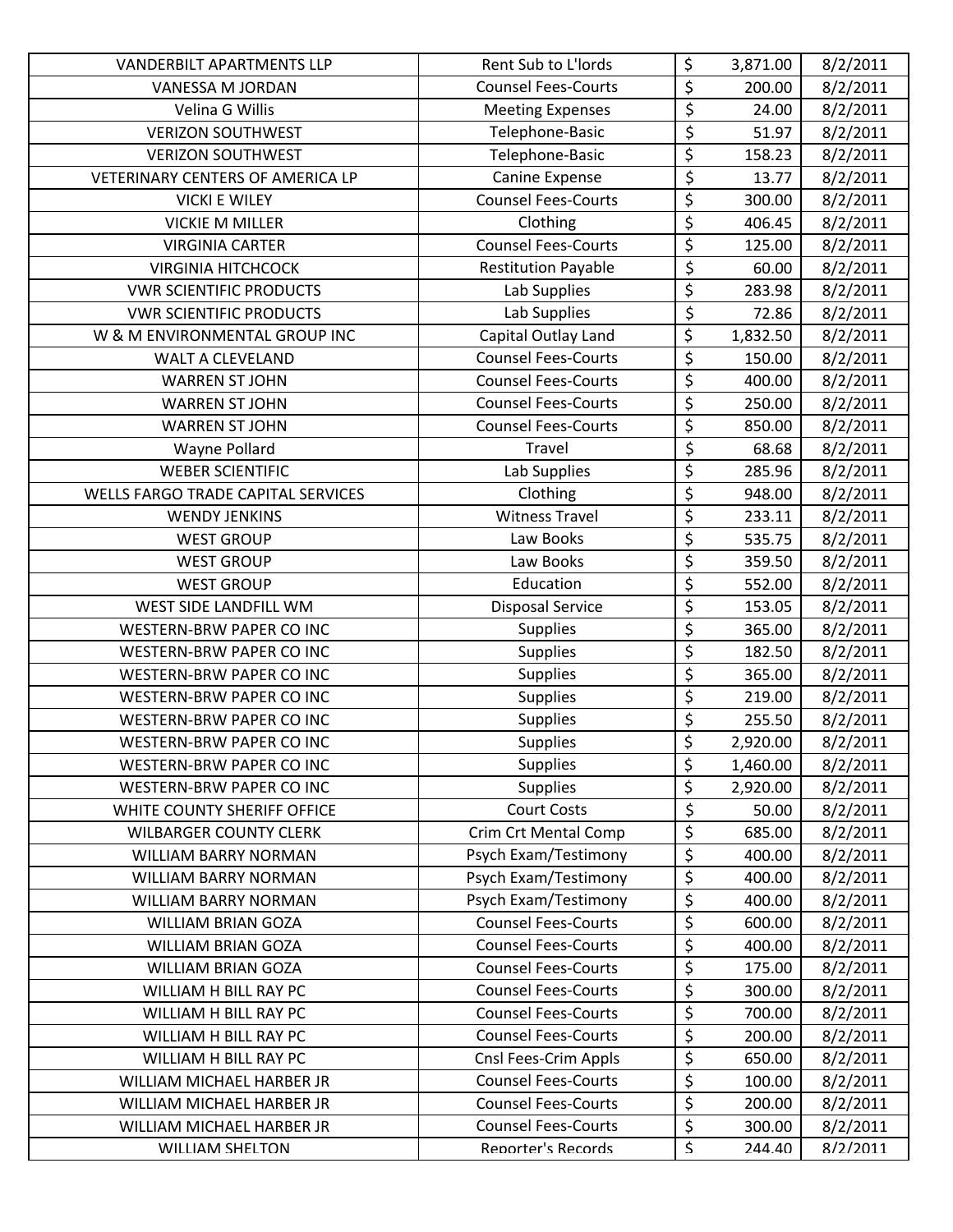| WOODARD BUILDING SUPPLY                 | <b>Building Maintenance</b>                       | \$                       | 48.00       | 8/2/2011          |
|-----------------------------------------|---------------------------------------------------|--------------------------|-------------|-------------------|
| WOODWARD YOUTH CORPORATION              | <b>Residential Servc</b>                          | \$                       | 2,212.00    | 8/2/2011          |
| <b>WORLDPOINT ECC INC</b>               | Education                                         | \$                       | 445.91      | 8/2/2011          |
| WRH REGENTS COVE LLLP                   | <b>Rental Assistance</b>                          | \$                       | 524.00      | 8/2/2011          |
| YMCA OF METROPOLITAN FORT WORTH         | <b>Subrecipient Service</b>                       | \$                       | 625.14      | 8/2/2011          |
| YOUTH CENTER OF THE HIGH PLAINS         | <b>Medical Supplies</b>                           | $\overline{\mathcal{S}}$ | 28.04       | 8/2/2011          |
|                                         |                                                   |                          |             |                   |
|                                         |                                                   |                          |             |                   |
|                                         |                                                   |                          |             |                   |
|                                         | <b>COMMISSIONERS' REPORT OF CLAIMS - ADDENDUM</b> |                          |             |                   |
|                                         | FOR THE WEEK ENDED AUGUST 2,2011                  |                          |             |                   |
|                                         |                                                   |                          |             |                   |
| <b>VENDOR</b>                           | <b>DESCRIPTION</b>                                |                          | <b>PAID</b> | <b>CHECK DATE</b> |
| Affinity Plus Federal Credit Union      | Miscellaneous                                     | \$                       | 231.43      | 8/2/2011          |
| <b>Automated Collection Serv</b>        | 5002 Student Loan Levy                            | \$                       | (27.93)     | 8/2/2011          |
|                                         |                                                   |                          |             |                   |
| Cash-Payroll                            | Off-Cycle Payroll Funding-July 2011               | \$                       | 3,136.43    | 8/2/2011          |
| Castro Roofing of Texas, LP             | <b>Professional Service</b>                       | \$                       | 142,405.00  | 8/2/2011          |
| <b>Charter Communications</b>           | Subscriptions                                     | \$                       | 130.11      | 8/2/2011          |
| <b>Charter Communications</b>           | Subscriptions                                     | \$                       | 113.02      | 8/2/2011          |
| <b>Charter Communications</b>           | Subscriptions                                     | \$                       | 36.54       | 8/2/2011          |
| <b>Charter Communications</b>           | Subscriptions                                     | \$                       | 67.49       | 8/2/2011          |
| <b>Charter Communications</b>           | Subscriptions                                     | \$                       | 78.92       | 8/2/2011          |
| <b>Charter Communications</b>           | Subscriptions                                     | $\overline{\varsigma}$   | 78.91       | 8/2/2011          |
| <b>Charter Communications</b>           | Miscellaneous                                     | \$                       | 204.20      | 8/2/2011          |
| Dean F Lampman                          | Prepaid - Travel                                  | \$                       | 54.00       | 8/2/2011          |
| Delta Dental Insurance Co               | <b>Dental Claims</b>                              | \$                       | 14,971.20   | 8/2/2011          |
| Delta Dental Insurance Co               | <b>Dental Claims</b>                              | \$                       | 2,575.50    | 8/2/2011          |
| Delta Management Associat               | 5002 Student Loan Levy                            | \$                       | 34.36       | 8/2/2011          |
| Directy Inc                             | Data Transmiss Line                               | \$                       | 90.99       | 8/2/2011          |
| <b>Embracing Destiny Foundation RTC</b> | <b>Residential Servc</b>                          | \$                       | 691.25      | 8/2/2011          |
| <b>Everman Police Dept</b>              | Trust - JP 8                                      | \$                       | 92.32       | 8/2/2011          |
| General Revenue Corporati               | 5002 Student Loan Levy                            | \$                       | (209.15)    | 8/2/2011          |
| Healthsmart                             | Medical Claims - AC & CO                          | \$                       | 3,252.73    | 8/2/2011          |
| Healthsmart                             | <b>Medical Claims - RT</b>                        | \$                       | 524.30      | 8/2/2011          |
| <b>Internal Revenue Service</b>         | 5001 Tax Levy                                     | \$                       | (163.19)    | 8/2/2011          |
| <b>IRS FICA EE</b>                      | FICA-Employee                                     | \$                       | 7,931.90    | 8/2/2011          |
| <b>IRS FICA EE</b>                      | FICA-Employee                                     | \$                       | 183.45      | 8/2/2011          |
| <b>IRS FICA ER</b>                      | FICA-Employer                                     | \$                       | 11,709.19   | 8/2/2011          |
| <b>IRS FICA ER</b>                      | FICA-Employer                                     | \$                       | 270.81      | 8/2/2011          |
| <b>IRS FIT</b>                          | FIT Withholding                                   | \$                       | 23,613.91   | 8/2/2011          |
| <b>IRS FIT</b>                          | FIT Withholding                                   | \$                       | 691.19      | 8/2/2011          |
| IRS MED EE                              | Medicare-Employee                                 | \$                       | 2,734.73    | 8/2/2011          |
| IRS MED EE                              | Medicare-Employee                                 | $\overline{\xi}$         | 63.34       | 8/2/2011          |
| IRS MED ER                              | Medicare-Employer                                 | \$                       | 2,734.73    | 8/2/2011          |
| <b>IRS MED ER</b>                       | Medicare-Employer                                 | \$                       | 63.34       | 8/2/2011          |
| J A Sexauer                             | <b>Building Maintenance</b>                       | \$                       | 628.69      | 8/2/2011          |
| Kyo-Ya Hotels & Resorts LP              | Prepaid - Travel                                  | \$                       | 328.24      | 8/2/2011          |
| Lincoln Financial Groun                 | Deferred Comn                                     | $\overline{\mathsf{S}}$  | (50.00)     | 8/2/2011          |